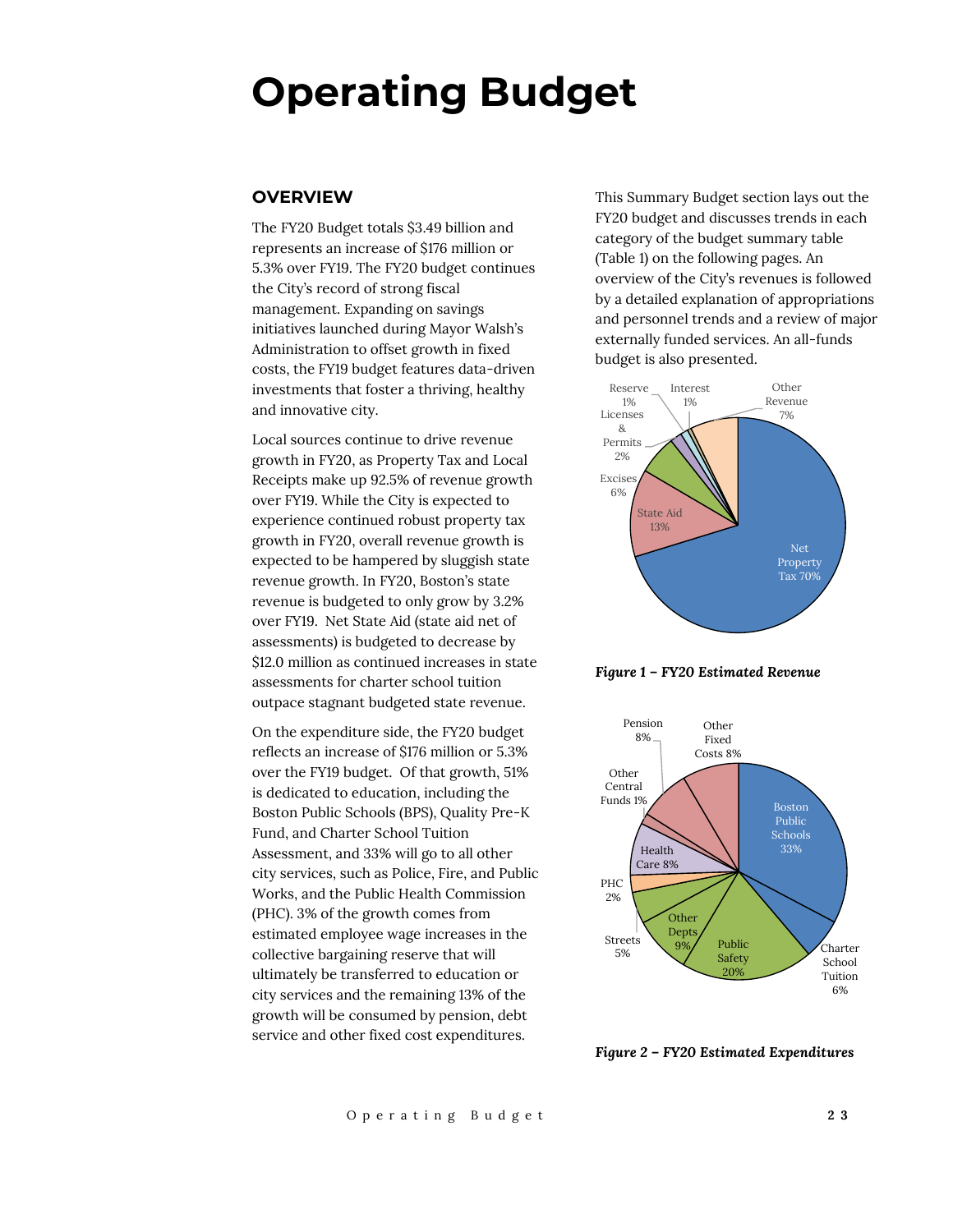# **BUDGET SUMMARY**

|                                     | <b>FY17 Actual</b> | <b>FY18 Actual</b> | FY19 Budget | FY20 Budget |
|-------------------------------------|--------------------|--------------------|-------------|-------------|
| <b>REVENUES (1)</b>                 |                    |                    |             |             |
| Property Tax                        | 2,092.14           | 2,222.60           | 2,349.91    | 2,468.66    |
| Property Tax Overlay                | (38.74)            | (30.60)            | (33.26)     | (24.44)     |
| Excises                             | 190.55             | 223.24             | 190.79      | 207.54      |
| Fines                               | 63.25              | 63.55              | 68.90       | 69.64       |
| Interest On Investments             | 2.33               | 15.39              | 5.00        | 22.00       |
| Payments in Lieu of Taxes           | 53.57              | 52.70              | 46.02       | 48.98       |
| Urban Redev Chapter 121A            | 47.51              | 72.47              | 27.50       | 31.55       |
| Department Revenue                  | 66.37              | 68.32              | 59.89       | 63.23       |
| Licenses & Permits                  | 84.09              | 74.56              | 66.26       | 67.78       |
| Penalties & Interest                | 10.81              | 11.38              | 9.01        | 10.60       |
| Available Funds                     | 0.00               | 0.00               | 23.45       | 24.85       |
| State Aid                           | 424.93             | 439.71             | 444.87      | 459.13      |
| <b>Total Recurring Revenue</b>      | 2,996.81           | 3,213.29           | 3,258.32    | 3,449.51    |
|                                     |                    |                    |             |             |
| <b>Budgetary Fund Balance</b>       | 0.00               | 0.00               | 40.00       | 40.00       |
| Surplus Property Fund               | 0.00               | 0.00               | 15.00       | 0.00        |
| <b>Total Revenues</b>               | 2,996.81           | 3,213.29           | 3,313.32    | 3,489.51    |
|                                     |                    |                    |             |             |
| <b>EXPENDITURES</b>                 |                    |                    |             |             |
| City Appropriations (2)             | 1,200.51           | 1,291.59           | 1,338.04    | 1,406.36    |
| Boston Public Health Commission (2) | 77.27              | 79.56              | 87.97       | 93.16       |
| Boston School Department (2)        | 1,031.63           | 1,093.29           | 1,126.70    | 1,177.53    |
| Reserve for Collective Bargaining   | 28.00              | 15.50              | 1.26        | 7.00        |
| Other Post Employment Benefits      | 40.00              | 40.00              | 40.00       | 40.00       |
| <b>Total Appropriations</b>         | 2,377.41           | 2,519.94           | 2,593.97    | 2,724.05    |
|                                     |                    |                    |             |             |
| Pensions                            | 199.28             | 233.30             | 242.08      | 265.60      |
| Debt Service                        | 165.31             | 170.91             | 187.25      | 188.94      |
| <b>Charter School Tuition</b>       | 151.82             | 173.35             | 187.11      | 210.96      |
| <b>MBTA</b>                         | 83.82              | 85.81              | 88.21       | 90.67       |
| Other State Assessments             | 4.81               | 4.92               | 5.07        | 5.44        |
| <b>Suffolk County Sheriff Dept</b>  | 3.87               | 3.87               | 3.87        | 3.85        |
| Reserve                             | 3.81               | 0.00               | 0.00        | 0.00        |
| <b>Total Fixed Costs</b>            | 612.72             | 672.16             | 719.35      | 765.45      |
| <b>Total Expenditures</b>           | 2,990.13           | 3,192.10           | 3,313.32    | 3,489.51    |
|                                     |                    |                    |             |             |
| <b>Surplus (Deficit)</b>            | 6.69               | 21.19              | 0.00        | 0.00        |

(1) All revenues displayed are part of the City's general fund that support expenditures displayed in the bottom half of the table.<br>(2) See General Fund Appropriations by Cabinet & Department table for breakdown by cabinet

*Table 1*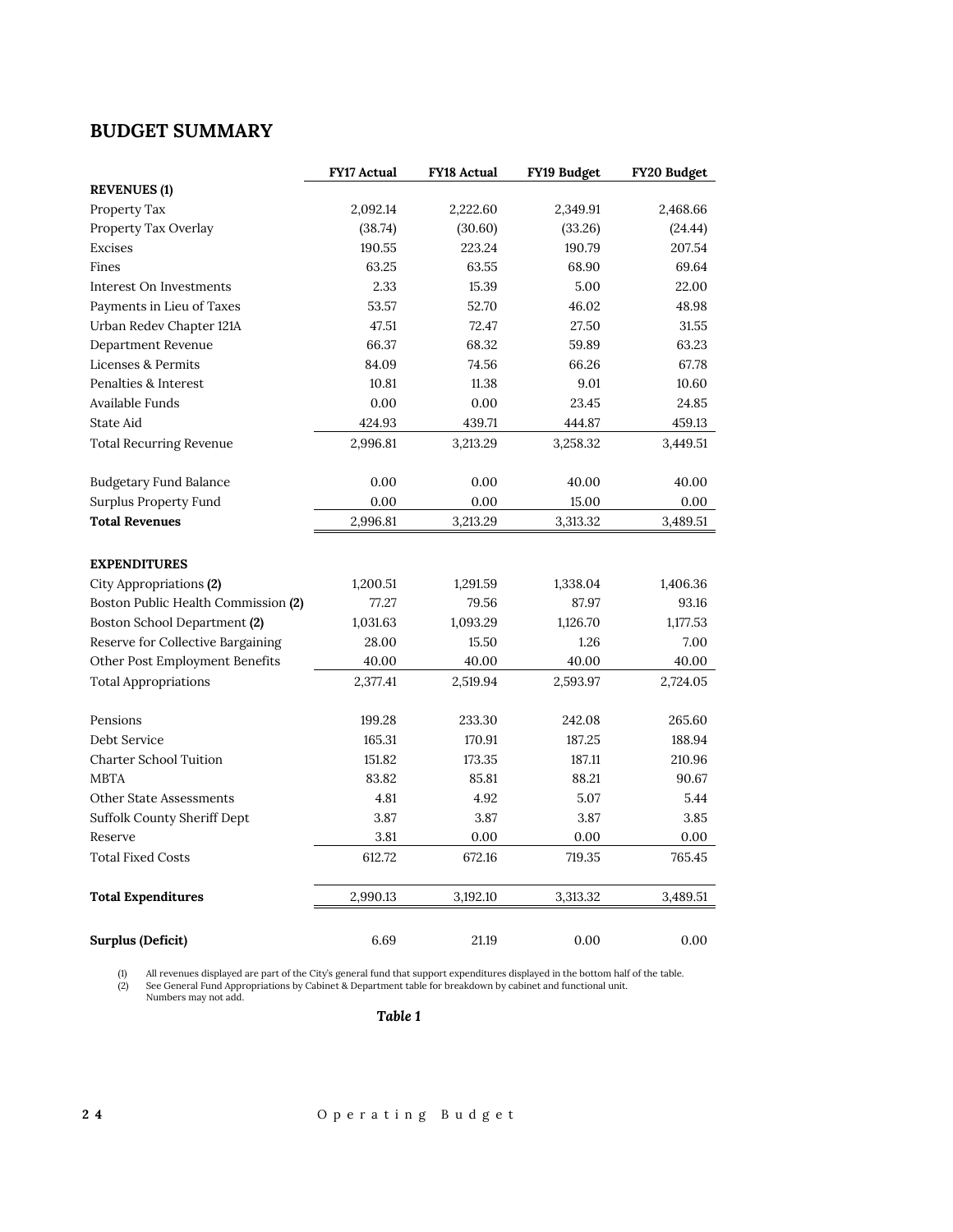The City's projected revenues provide the basis for planning FY20 appropriations to maintain a balanced budget. Selected FY20 budgeted City revenues compare with FY19 budgeted revenues as follows: the net property tax levy increases \$127.6 million or 5.5%; excises increase \$16.8 million or 8.8%; miscellaneous department revenues increase by \$3.3 million or 5.6%; state aid increases by \$14.3 million or 3.2%.

On the expenditure side of the budget, total appropriations increase by \$130 million or 5.0% and fixed costs increase by \$46 million or 6.4%. Selected FY20 budgeted appropriations compare with FY19 budgeted appropriations as follows: City appropriations increase \$68.3 million or 5.1%; the Boston Public Health Commission increases by \$5.2 million or 5.9%; and the School Department increases \$50.8 million or 4.5%. In addition, a collective bargaining reserve has been set aside at \$7 million; when the outstanding collective bargaining agreements are negotiated, these reserves will be used to cover those increased costs in City departments and at BPS. Within City Appropriations, actual City Departments are increasing by \$67.8 million or 6.2% over FY19. These departmental increases include wage increases for union contracts that have settled. City Appropriations also consist of 11 central appropriations, including a large appropriation for Health Insurance totaling \$221.4 million, which has a modest increase of 0.2% over FY19.

FY20 budgeted fixed costs are growing by \$46.1 million over FY19. Pensions are a key driver with an increase of \$23.5 million or 9.7%. Debt Service remains fairly stable with a 0.9% increase. The MBTA state assessment is increasing by 2.8%.

#### **REVENUE**

The City's recurring revenue budget can be divided to three categories: Property Tax, State Aid and Other Local Receipts (including excise taxes, fines, etc.). Over the past two decades, the City's revenue

structure has shifted significantly towards a growing reliance on property tax. A more detailed discussion of City revenues is provided in the *Revenue Estimates and Analysis* chapter of this volume.

# **Property Tax Levy**

The property tax levy has always been the City's largest and most dependable source of revenue. In FY19 the net property tax levy (levy less a reserve for abatements) totals \$2.32 billion, providing 71% of recurring revenue. In FY20, the net property tax levy is estimated to total \$2.44 billion and to continue to account for 71% of budgeted recurring revenues.

In Massachusetts, Proposition 2 ½ constrains the amount of property tax revenue the City can raise each year from its existing tax base. In each year since FY85, the City has increased its levy by the 2.5% allowable under the limits set forth in Proposition 2 ½.

During these same years, the levy has also been positively impacted by taxable new value or "new growth" that is excluded from the levy limit. Due in part to efforts to attract business development to Boston and grow its housing stock, Boston experienced unprecedented new growth property tax revenue in FY17 through FY19. New growth is budgeted at \$60.0 million in FY20.

# **State Aid**

The primary sources of aid from the State to municipalities are education aid and unrestricted general government aid. The Commonwealth also distributes aid for libraries and provides some other reimbursements to municipalities.

State aid has been reduced substantially over the course of the last two recessions. Since FY02, net state aid (defined as state aid revenues less state assessments) to the City has been reduced by \$276.3 million or 64.5%. In FY20, net state aid is budgeted to decline by \$12.0 million or 7.3% compared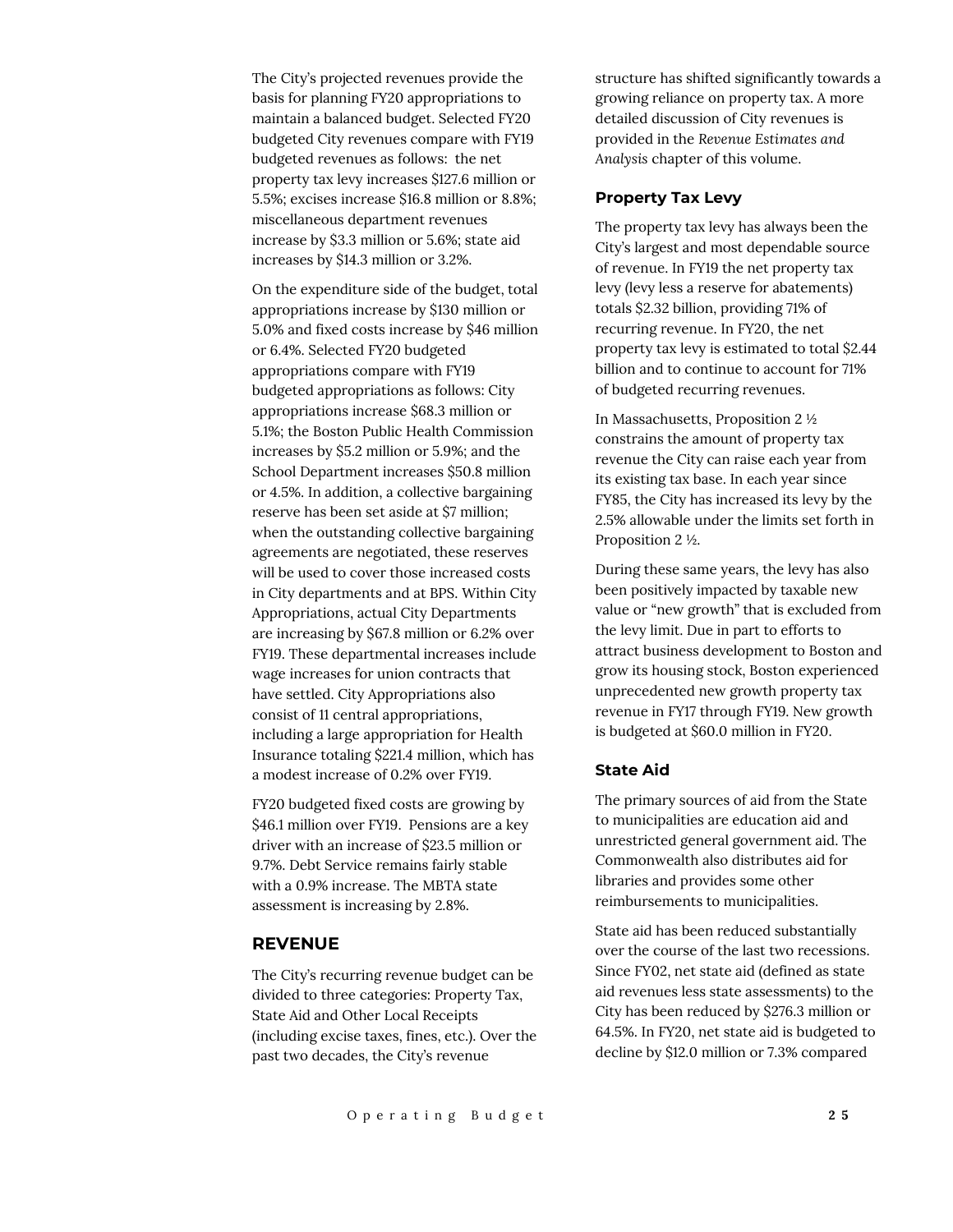# to FY19, based on the FY20 Governor's Budget.



#### *Figure 4– State Aid, State Assessments and Net State Aid FY08-FY20*

# **Local Receipts**

15.8% of the City's budgeted recurring revenue in FY20 is comprised of excise taxes, fines, payments-in-lieu-of-taxes (including Chapter 121A), investment income, departmental revenue, licenses and permits, penalties and interest, and available funds. Forecasts of these receipts are done by detailed econometric modeling and trending historical collections, depending on the specific revenue source and the availability of data.

The FY19 Budget included \$496.8 million in Local Receipt revenue, and the FY20 budget increases to \$546.2 million.

## **Budgetary Fund Balance**

Fund Balance can be appropriated for use during the fiscal year. Budgetary fund balance, more commonly referred to as "free cash," is described as the portion of available reserves, generated to a considerable degree by annual operating surpluses, which the City can responsibly appropriate for spending. The FY20 Budget uses \$40 million in budgetary fund balance

to fund the appropriation for other postemployment benefits (OPEB).

See the *Financial Management* section of Volume I for more detail on this revenue source.

# **EXPENDITURES**

Expenditures are broken down into two primary groups: (1) appropriations directly related to departmental services and (2) fixed and mandated costs. FY20 appropriations are subdivided into three subgroups as follows:

- City Appropriations, which includes all operating department appropriations, centrally budgeted costs such as health insurance and Medicare, a risk retention reserve and a set-aside for tax title and annual audit expenses;
- Boston Public Health Commission (PHC), the City appropriation for the quasi-independent authority and successor to the Department of Health and Hospitals;
- and School Department, the City appropriation for the Boston Public Schools (BPS).

Appropriations are also presented by expenditure category across the three subgroups. (Figure 6)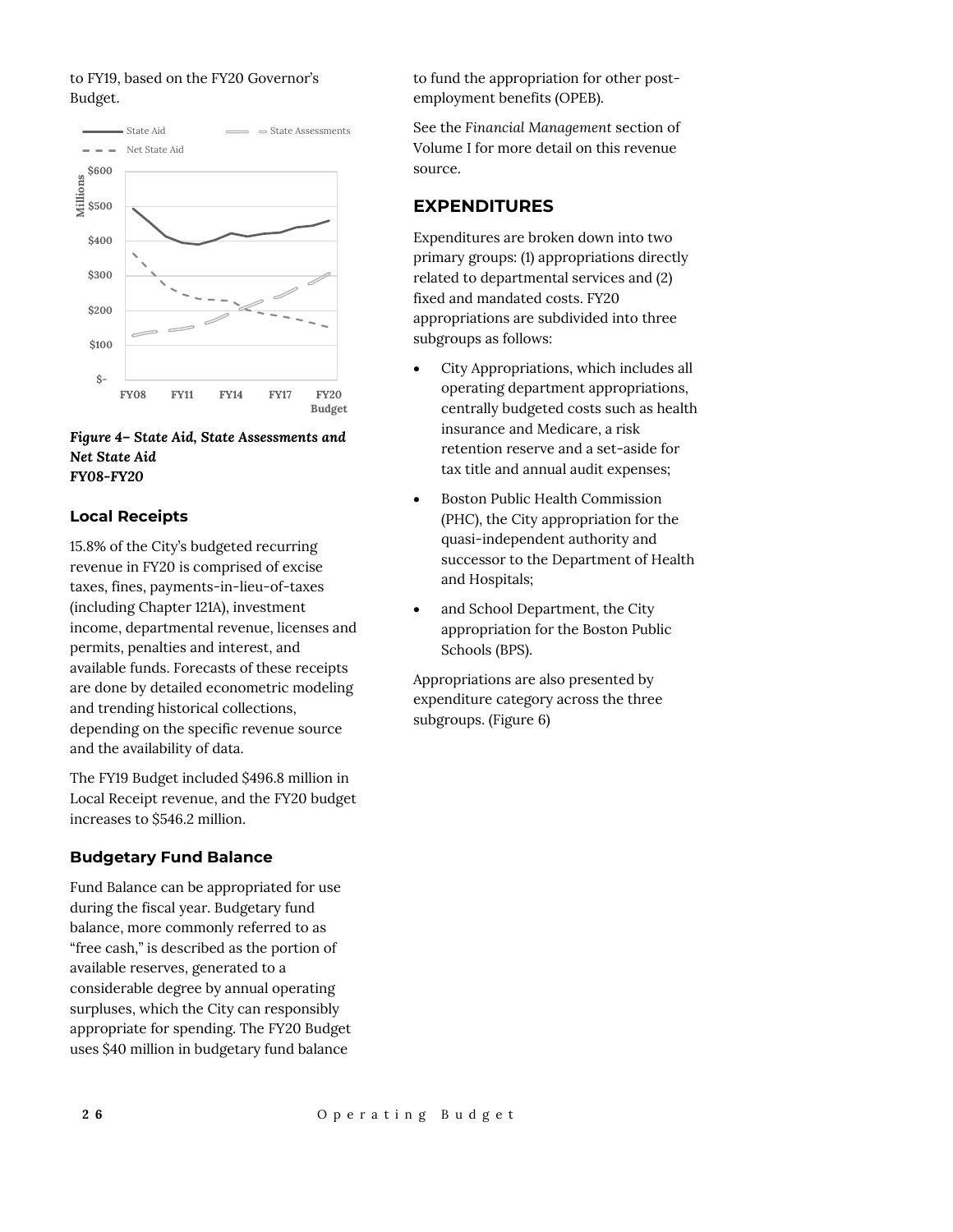

#### *Figure 6 – FY20 Appropriations by Category*

Personnel Services include salaries, overtime, unemployment compensation and workers' compensation, and collective bargaining reserves for estimated wage increases for union employees whose agreements are not settled.

The Health Benefits category includes the cost of health, dental and life insurance for City, BPS and PHC employees and retirees, employer Medicare payroll taxes, and the appropriation for Other Post-Employment Benefits (OPEB).

The Contractual Services category includes expenditures for communications, repairs and service to buildings, equipment and vehicles, transportation, trash collection and disposal, as well as outside legal, advertising, and printing expenses.

Included in the "Other" category are supplies and materials such as gasoline, uniform allowances, office supplies, workers' compensation medical expenses, medical indemnification in the Fire and Police Departments, legal liabilities, and aid to veterans. Also included in the "Other" category are appropriations for equipment, vehicles, a risk retention reserve, the

Housing Trust Fund, tax title, and funding for the City's outside audit.

## **Health Benefits**

The City continues to benefit from health care cost reforms achieved by the Walsh Administration in the FY16 - FY20 Public Employee Committee (PEC) Agreement, which is projected to save \$49 million over five years. Based on savings included in this agreement, Boston will realize up to \$13.6 million in avoided health care costs in FY20, \$3.4 million of which are related to new changes planned for FY20.

The FY20 budget includes \$411 million for all health benefit related costs for the City's employees and retirees, comprising 11.8 % of total City expenditures – compared to 7.8% in 2001. \$42.25 million of these costs are for future OPEB liabilities, and are discussed in more detail in the following section. The remaining \$368 million of these costs, are for current health, dental and life premiums, and employer Medicare payroll taxes. As shown in Figure 7, these costs grew from \$132 million in FY01 to \$368 million in FY20, an increase of \$237 million or 180%. Over the same period, all other City costs increased 101%.

Figure 7 shows three distinct periods of annual cost increases. Steep increases averaged 9% per year from FY01 – FY11. Between FY11 – FY15, costs decreased on an average of 1% per year due to multiple factors, including state health reform legislation, cooperative efforts by the City and its unions to reduce both the City's share of costs and total costs, and lower nationwide health care cost trends. For FY15 through FY20, higher health care claims costs resulted in an average annual cost increase of 4.5% despite PEC agreement savings.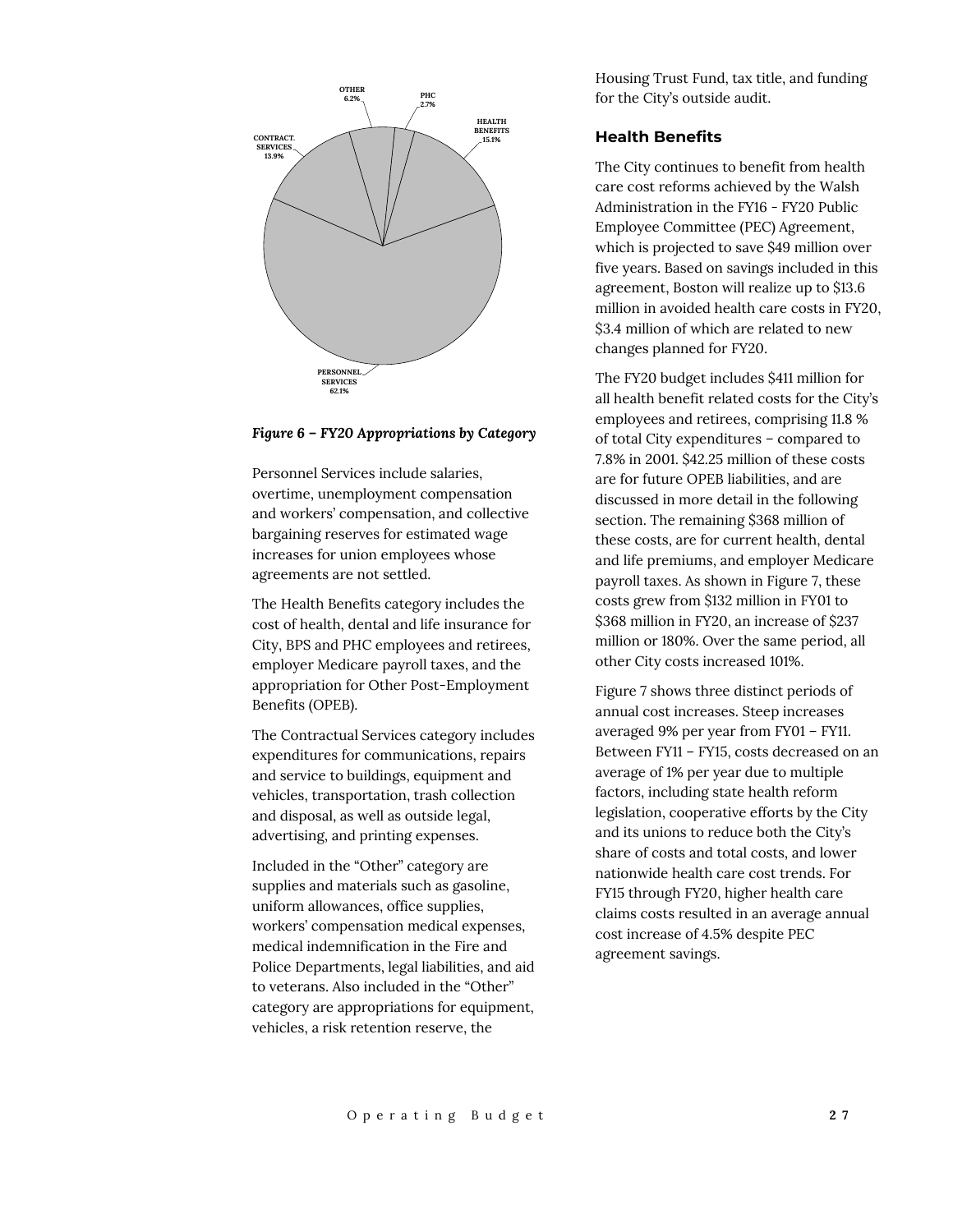

# *Figure 7 - Health Care Costs (\$ Mil) Health, Dental, Life Premiums and Medicare Tax*

#### Medicare

Municipal health care reform legislation, passed by the State legislature in 2011, provided municipalities more freedom in health plan design. It also mandated that all Medicare-eligible municipal retirees enroll in Medicare Part B and a City sponsored Medicare supplement plan. As a direct result of the legislation, approximately 5,500 additional City retirees and their spouses enrolled in Medicare supplement plans. Benefits for these plans are comparable to non-Medicare plans but costs are lower due to Medicare reimbursements. This move resulted in over 70% of retirees and spouses now being enrolled in Medicare plans, compared to just 37% prior to the legislation. City savings from this mandate, beginning in FY13, have totaled approximately \$20 million annually – a major contributor to the total cost decrease in FY13.

City retirees and their beneficiaries are eligible for Medicare through payment of Medicare payroll taxes during their working career. Medicare taxes are paid for all City employees who were hired after March 1986. The City's share of 50% Medicare taxes, totaling \$21 million in the FY20 budget, has increased an average 6.7% annually since FY01. This growth is due to increases in total payroll and also the increasing percentage of total employees hired after March 1986 who are now retiring.

# **Health Care Costs (\$ Mil) Health, Life, Dental, Medicare Tax**

| <b>Fiscal</b><br>Year | Total<br>Cost | Ś<br>Change       | %<br>Change |
|-----------------------|---------------|-------------------|-------------|
| FY <sub>08</sub>      | \$270.6       | \$20.9            | 8.4%        |
| FY09                  | \$278.8       | S8.1              | 3.0%        |
| <b>FY10</b>           | \$296.1       | \$17.3            | 6.2%        |
| <b>FY11</b>           | \$308.0       | \$11.9            | 4.0%        |
| <b>FY12</b>           | \$318.9       | \$10.9            | 3.5%        |
| <b>FY13</b>           | \$293.3       | -\$25.5           | $-8.0\%$    |
| <b>FY14</b>           | \$304.4       | S <sub>11.1</sub> | 3.8%        |
| <b>FY15</b>           | \$296.5       | $-$ \$7.9         | $-2.6%$     |
| <b>FY16</b>           | \$312.2       | S <sub>15.7</sub> | 5.3%        |
| <b>FY17</b>           | \$328.1       | \$15.9            | 5.1%        |
| <b>FY18</b>           | \$350.3       | S <sub>22.2</sub> | 6.8%        |
| $FY19*$               | \$362.3       | \$12.0            | 3.4%        |
| FY20*                 | \$368.4       | \$6.0             | 1.7%        |
| *Budget Estimates     |               |                   |             |

# *Table 2*

| Number Health Plan Subscribers Feb 2019 |        |         |        |  |  |
|-----------------------------------------|--------|---------|--------|--|--|
| <b>Health Plan</b>                      | Active | Retiree | Total  |  |  |
| <b>PPO</b>                              | 828    | 854     | 1,682  |  |  |
| HMO                                     | 14,451 | 2,554   | 17005  |  |  |
| Medicare                                |        | 11,263  | 11,263 |  |  |
|                                         |        |         |        |  |  |
| Total                                   | 15,279 | 14.671  | 29,950 |  |  |

#### *Table 3*

City - Union Partnership

In FY12, assisted by 2011 Municipal Health Care Reform, the City adopted MGL Chapter 32B S.19 and began working closely with its thirty six unions, as represented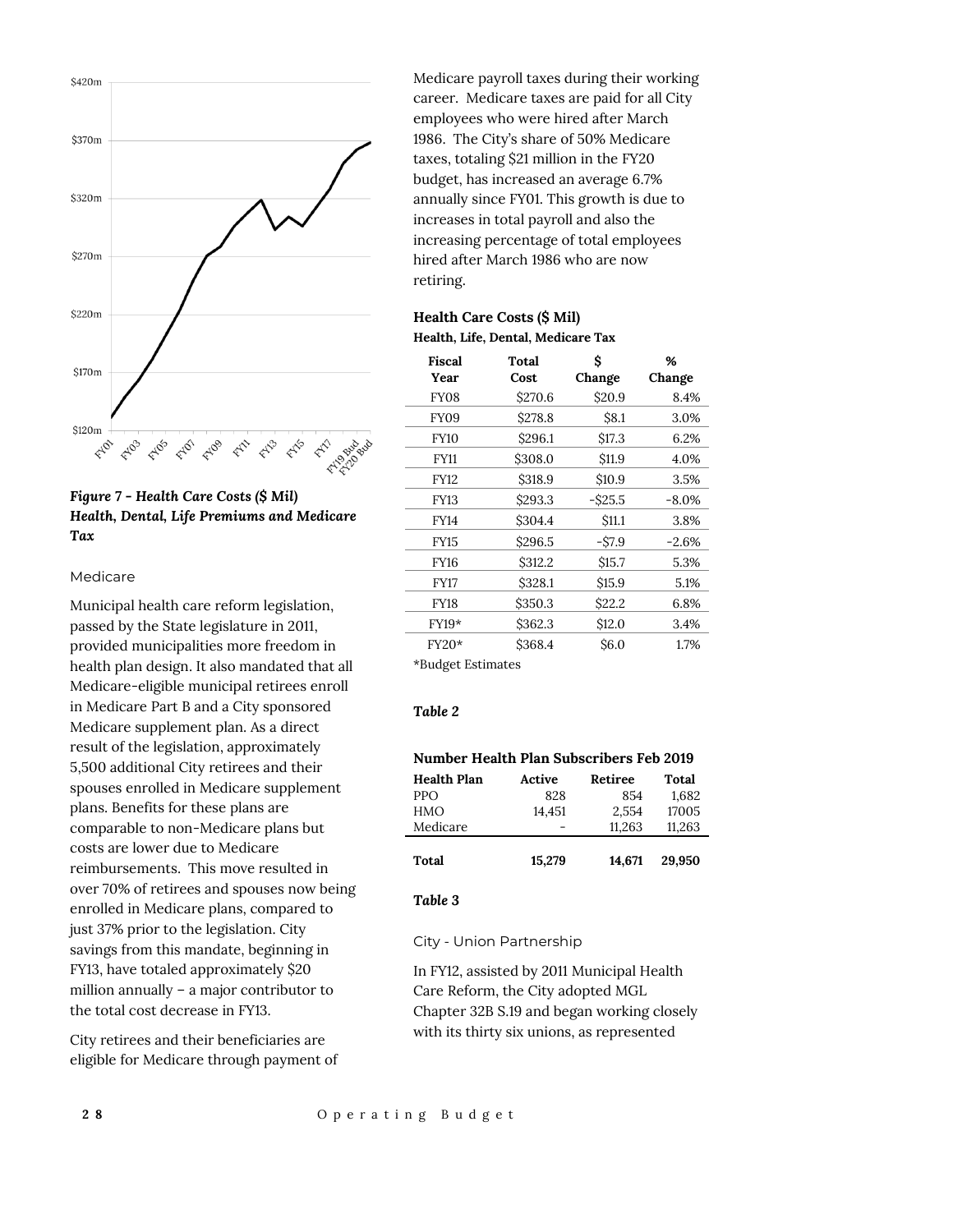through the Public Employee Committee (PEC), in making health care changes.

Through the terms of the City and PEC's two agreements, beginning in FY12 and FY16, City employees and retirees are now paying a higher share of total health care costs through increased premium share, as well as higher co-pays for office visits and pharmaceutical costs. The City's share of total costs for its most popular non-Medicare health plan reduced from approximately 82% in FY11 to 77% in FY20. This is still higher than the estimated 67% employer share for a state employee enrolled in the Group Insurance Commission (GIC).

Today, the City's total annual health care costs are estimated to be over \$26 million lower than they would have been if not for these changes.





#### *Figure 8 – FY20 Healthcare Cost Sharing*

In FY16, the City and the PEC entered into their second agreement, which is projected to reduce projected costs by approximately \$49 million over five years. This most recent agreement is unique because in addition to

a continued increase in member cost share, it also includes other approaches to containing total costs for both the City and members. These include:

 *Competitive bidding and refinement of the City's health plan options.* After the elimination of a costly indemnity plan in FY12, saving several million dollars annually, non-Medicare health plan options were further reduced in FY16 to three plans: one PPO (Indemnity) with an open provider network and two HMO managed plans with a local provider network. Savings of over \$1 million dollars per year in administrative fees were realized from this change, shared by both employees and the City.

The City's six Medicare plans are now being refined. On Jan 1, 2019, the City's most expensive Medicare Plan was replaced with the more cost effective BCBS Medex Plan. In FY20, all Medicare Plans will be competitively bid, and the total number of plans reduced to three.

- *Expanding self-insurance.* The FY16 PEC agreement continued to support funding of health care costs through self-insurance. Prior to FY13, the City self-insured 20% of these costs. In FY13, this increased to 92%, saving \$12 million per year. In FY20, 96% of the City's health care costs will be selfinsured, with a projected additional savings of over \$3 million/year.
- *More cost effective prescription drug management.* Within the current agreement, the City and the PEC began analyzing options for more cost effective management of the City's prescription benefits, which total roughly \$100 million per year for all plans. A lower cost Medicare prescription drug plan ("PDP") was included in the new BCBS Medex plan on Jan 1, 2019, which is projected to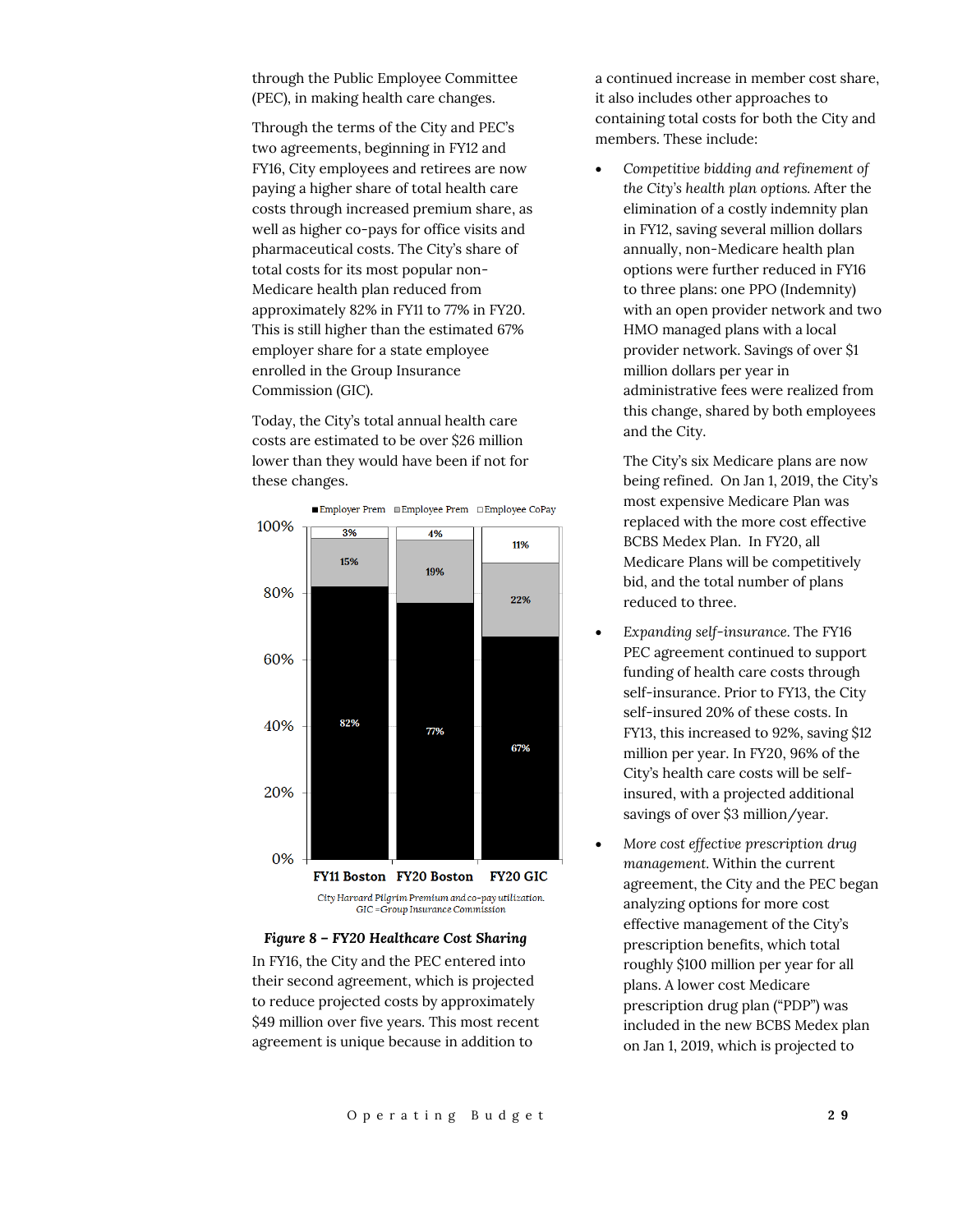save the City \$1.3 million per year. The City and PEC plan to replace all of the City's Medicare prescription drug plans with PDP's for prescription drugs by FY21, potentially saving the City an additional \$3 million/year.

 *Expanded wellness program.* The City, through the agreement, annually contributes \$75,000 toward wellness programs, managed through a subcommittee of the PEC. In 2018, a citywide digital platform was established through which City employees and family members can access information about fitness and nutrition programs, and participate in wellness challenges.

# **Other Post-Employment Benefits (OPEB)**

Similar to pensions, employees earn postemployment health care and life insurance benefits (OPEB) over their years of active service, with those benefits being received during retirement. The City, including the Boston Public Health Commission (BPHC), has an unfunded liability for these benefits of \$2.40 billion, as of the most recent independent actuarial valuation on June 30, 2017. The size of this liability is largely influenced by changes to retiree health benefits, the City's annual additional contribution to fund the liability, and the discount rate assumed.

While the City is required by law to make an annual contribution toward reducing its unfunded pension liability, there is no such requirement for retiree health and life insurance benefits. In FY08, the City followed new Governmental Accounting Standards Board (GASB) requirements to identify and disclose this estimated liability, and also began voluntary annual allocations to fund the liability. Annual allocations are retained in an irrevocable Trust Fund, authorized through the City's acceptance of M.G.L. Chapter 32B section 20. As of

December 31, 2018, the Fund had a balance of \$557.1 million.

As in previous years, this budget dedicates \$40 million toward reducing the City's long term other post-employment benefits (OPEB) liability. These fiscally responsible actions are critical to the Walsh Administration's prudent financial management policies, which have contributed to the recent affirmation of Boston's triple A bond rating.

The annual Actuarially Determined Contribution (ADC) for the City to significantly reduce the OPEB liability over a 30 year period is projected at \$217.5 million in FY20, as shown in Table 4. \$185.3 million (85%) of this amount will be funded through a combination of pay-as-you-go benefit payments for current retirees (included in health care costs discussed in previous section), a \$40 million FY19 allocation by the City to the Trust, and an additional \$2.25 million deposit by the BPHC into the Trust.

#### **FY20 Annual Actuarially Determined Contribution (ADC) for OPEB Liability**

| <b>Total ADC</b>                      |                    | \$217.5 |      |
|---------------------------------------|--------------------|---------|------|
| Projected Benefit<br>Payments by City | S <sub>143.0</sub> |         |      |
| Contribution to<br><b>OPEB</b> Trust  | \$42.3             |         | %ADC |
| <b>Total FY20 Payments</b>            |                    | \$185.3 | 85%  |
| <b>Difference</b>                     |                    | (S32.3) |      |

*\$ in millions*

#### *Table 4*

The City is currently on a schedule that targets reducing its pension liability by 2025, and then plans on redirecting some portion of its annual pension contribution to further reduce the OPEB liability. However, this schedule is illustrative only of the currently expected funding schedule, and actual circumstances will likely vary from current assumptions.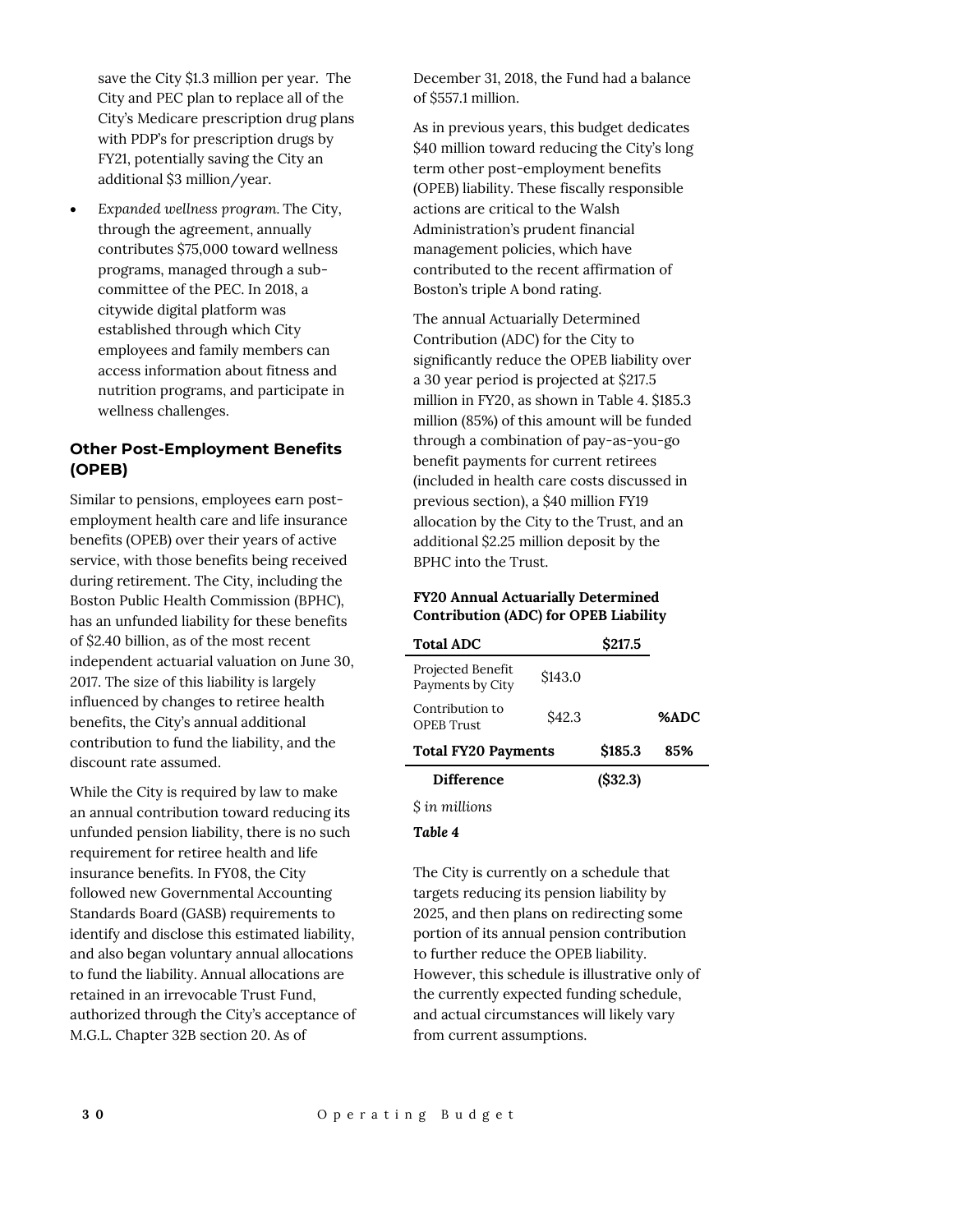#### **Energy Management**

In FY20, department energy budgets total \$51.8 million with electricity costs making up 55% of the budget, natural gas costs making up 24% of the budget and gasoline/diesel comprising 10% of the budget. The remaining 11% of the budget funds water and sewer, steam, and heating oil.

The Chief of Environment, Energy and Open Space and Chief Financial Officer are charged with making decisions regarding the City's procurement, use, and conservation of energy. In addition, the Chief of Environment, Energy and Open Space monitors the City's progress in meeting the greenhouse gas reduction goals required by the City's Climate Action Plan. The Municipal Energy Unit housed within the Environment, Energy and Open Space Cabinet works with City departments and the Office of Budget Management to develop design standards and implement measures that enhance the energy efficiency of the City's new construction and capital improvement projects.

Over the past eight years, the City has achieved operational savings through the conversion of street lights to newer fixtures using Light Emitting Diode ("LED") technology.

In FY20, the City will continue implementing improvements that result in utility cost savings for City facilities, under the "Renew Boston Trust" initiative. This is not a trust in the traditional sense, but a program to bundle municipal utility cost savings projects. Efforts began with selection of an Energy Service Company ("ESCO") and their subsequent Investment Grade Audit ("IGA") of the City's facilities portfolio to identify projects with significant utility savings potential. The City selected projects based on the IGA analysis and has begun to implement the program's first phase guided by an Energy Management Service Agreement ("EMSA")

that provides long-term financial guarantees on the net savings for such projects. The City will finance this program with general obligation bonds with debt service costs expected to be offset by the long-term energy savings guaranteed by the ESCO.

To improve the tracking and control of energy use, the City has re-procured services to support an Enterprise Energy Management System ("EEMS"). The current EEMS enables the City to monitor and report on the energy consumed by its 300+ buildings and other fixed assets, and its vehicle fleet, and is used by the City to meet its public reporting obligation under the Building Energy Reporting and Disclosure Ordinance. The EEMS has also facilitated the identification of energy efficiency projects and billing errors that have saved the City \$1.3 million in the past two years alone.

The City's electricity requirements have been met by third-party commodity supply contractors since March 2005. To date, the amounts the City has paid to its third-party electricity suppliers have been less than the amounts it would have paid if it had continued to accept default electric service from its local distribution company, Eversource.

#### **Appropriations**

The combined appropriations for City Departments, the Public Health Commission (PHC) and the School Department (BPS), and non-departmental appropriations as shown in the FY20 Budget Summary have increased by 5.0% from the current FY19 appropriations.

Boston Public Schools with a \$1.177 billion appropriation is increasing by \$50.8 million over the FY19 appropriation. Boston's total investment in education, including BPS, the Quality Pre-K Fund, and the City's Charter School Assessment, is growing by \$90 million (6.8%) over FY19.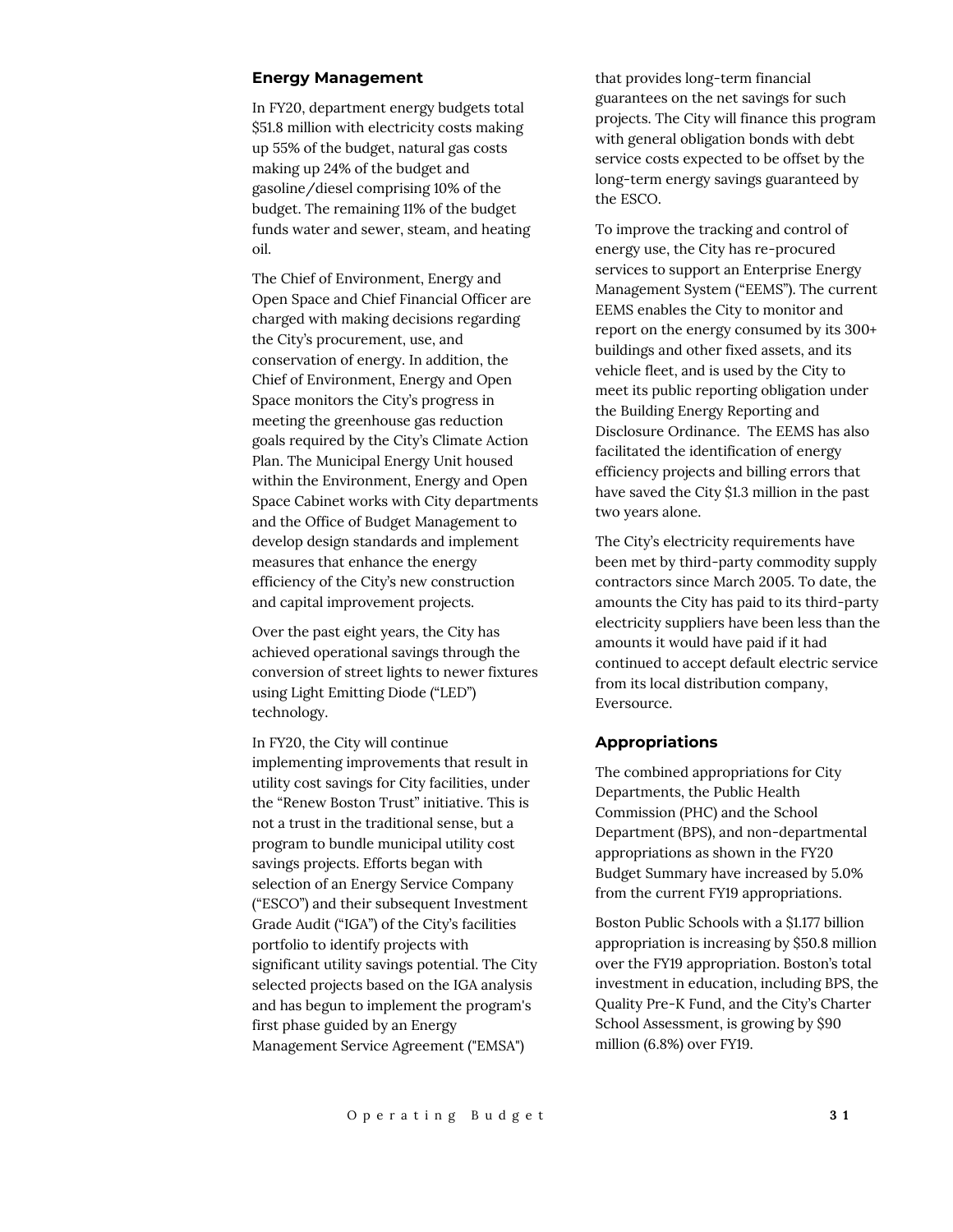City Services such as Police, Fire, Public Works, Housing, Public Health, and other central funds are projected to increase by a total of \$79.3 million (5.4%). Public safety costs are rising by \$31.2 million or 4.8% in FY20. The appropriation for the Streets Cabinet is growing by \$16.7 million or 10.9% with the rising cost of recycling and waste removal and significant investments in critical infrastructure. The vast majority of unions have contracts settled through FY20, so departmental growth reflects those wage increases, while outstanding contracts are reserved for centrally. Funding for unsettled City, PHC and BPS union contracts are centralized in a \$7 million collective bargaining reserve.

The FY20 budget continues and expands upon a number of savings initiatives launched under Mayor Walsh's Administration.

- Boston will realize \$13.6 million in avoided health care costs in FY20, \$3.4 million of which are related to FY20 specific changes.
- Managing overtime continues to be a priority. Although overtime budgets will increase due to collective bargaining wage increases, the budgeted hours have been established at achievable levels.
- In conjunction with BPS, the City identified \$3.1 million in savings at BPS central office and transportation departments.
- City departments and the Public Health Commission include a combined \$7.4 million in costs avoided in FY20. This includes budgeted savings from reductions in utilities and gas consumption.
- Continuing the practice of proactive review, the City eliminated long-term vacant positions from the budget in FY20 for \$428,000 in savings.

It is only through continued tightening within City departments that the City will be able to afford new and expanded investments after reserving for costs associated with collective bargaining, being assessed for its increasing charter school costs, funding its pension obligations, and paying its debt service.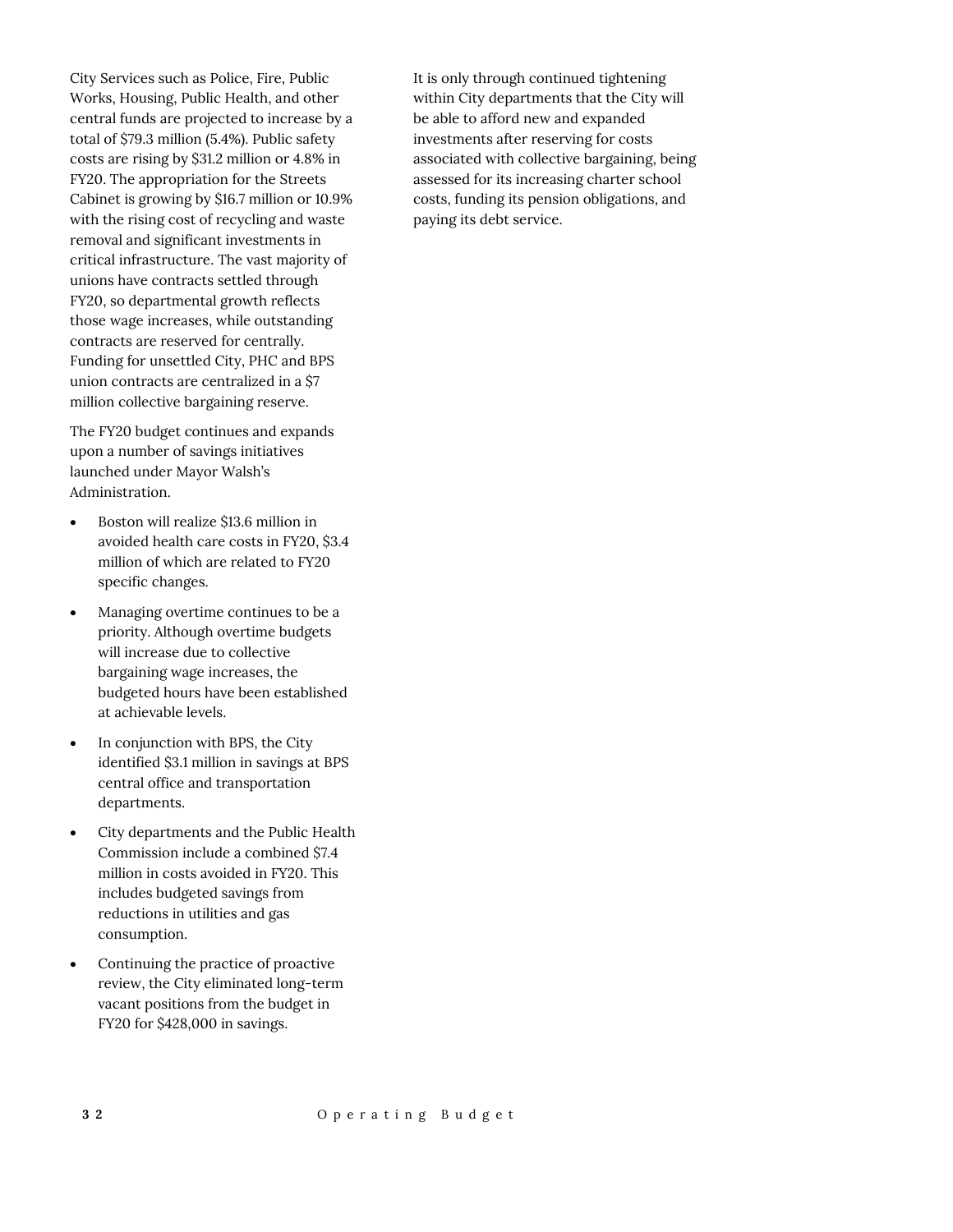|  | <b>General Fund Appropriations by Cabinet &amp; Department</b> |  |  |
|--|----------------------------------------------------------------|--|--|
|--|----------------------------------------------------------------|--|--|

|                                    |                                                                                |       | <b>FY17</b>                | <b>FY18</b>                | <b>FY19</b>                | <b>FY20</b>                |                              |
|------------------------------------|--------------------------------------------------------------------------------|-------|----------------------------|----------------------------|----------------------------|----------------------------|------------------------------|
| Cabinet                            | Department                                                                     |       | Expenditure                | Expenditure                | Appropriation              | Appropriation              | 20 vs 19                     |
| Mayor's Office                     | Mayor's Office<br><b>Election Department</b>                                   |       | 3,770,208<br>4,024,221     | 4,178,112<br>3,905,877     | 5,199,005<br>4,731,970     | 5,331,414<br>5,524,196     | 132,409<br>792,227           |
|                                    | <b>Intergovernmental Relations</b>                                             |       | 1,136,249                  | 1,197,436                  | 1,450,401                  | 1,580,011                  | 129,609                      |
|                                    | Law Department                                                                 |       | 5,252,663                  | 6,503,424                  | 8,112,803                  | 8,377,366                  | 264,563                      |
|                                    | Women's Advancement                                                            |       | 196,333                    | 242,700                    | 265,035                    | 346,188                    | 81,153                       |
|                                    |                                                                                | Total | 14,379,674                 | 16,027,548                 | 19,759,214                 | 21,159,175                 | 1,399,961                    |
| Operations                         | Property Management Department                                                 |       | 20,555,049                 | 17,927,980                 | 17,800,319                 | 18,795,900                 | 995,581                      |
|                                    | <b>Public Facilities Department</b><br><b>Inspectional Services Department</b> |       | 5,294,852<br>18,555,251    | 5,449,174<br>18,566,595    | 6,772,671<br>19,473,183    | 7,169,689<br>18,940,155    | 397,018<br>-533,029          |
|                                    |                                                                                | Total | 44,405,152                 | 41,943,748                 | 44,046,173                 | 44,905,744                 | 859,571                      |
| Civic Engagement                   | Neighborhood Services                                                          |       | 2,679,794                  | 3,061,883                  | 3,408,216                  | 3,718,338                  | 310,122                      |
|                                    |                                                                                | Total | 2,679,794                  | 3,061,883                  | 3,408,216                  | 3,718,338                  | 310,122                      |
| Arts & Culture                     | Office of Arts & Culture                                                       |       | 1,246,831                  | 1.347.105                  | 1,489,140                  | 2,046,666                  | 557,526                      |
|                                    | Library Department                                                             |       | 34,774,805                 | 35,758,490                 | 38,179,816                 | 40,534,902                 | 2,355,086                    |
|                                    |                                                                                | Total | 36,021,635                 | 37,105,595                 | 39,668,956                 | 42,581,568                 | 2,912,612                    |
| Economic Development               | Office of Economic Development<br>Consumer Affairs & Licensing                 |       | 2,518,726<br>1,059,353     | 2,339,130<br>1,151,755     | 3,035,625<br>1,273,506     | 3,446,210<br>1,353,513     | 410,585<br>80,007            |
|                                    | Office of Tourism                                                              |       | 1,390,009                  | 1,134,559                  | 1,421,848                  | 1,545,852                  | 124,004                      |
|                                    |                                                                                | Total | 4,968,088                  | 4,625,444                  | 5,730,978                  | 6,345,574                  | 614,596                      |
| Education                          | <b>Boston Public Schools</b>                                                   |       | 1,031,628,494              | 1,093,289,520              | 1,126,704,760              | 1,177,526,598              | 50,821,838                   |
|                                    |                                                                                | Total | 1,031,628,494              | 1,093,289,520              | 1,126,704,760              | 1,177,526,598              | 50,821,838                   |
| Environment, Energy & Open Space   | <b>Environment Department</b>                                                  |       | 2,166,977                  | 2,470,122                  | 2,918,000                  | 3,077,886                  | 159,887                      |
|                                    | Parks & Recreation Department                                                  |       | 22,284,441                 | 26,322,942                 | 23,790,347                 | 26,666,627                 | 2,876,280                    |
| Administration & Finance           | <b>Administration &amp; Finance</b>                                            | Total | 24,451,418<br>848,814      | 28,793,064<br>1,205,918    | 26,708,347                 | 29,744,513<br>1,337,927    | 3,036,167<br>41,664          |
|                                    | <b>Assessing Department</b>                                                    |       | 6,992,340                  | 7,190,085                  | 1,296,262<br>7,613,945     | 7,746,306                  | 132,361                      |
|                                    | <b>Auditing Department</b>                                                     |       | 2,541,074                  | 2,680,026                  | 2,894,329                  | 2,947,260                  | 52,931                       |
|                                    | <b>Budget Management</b>                                                       |       | 3,081,164                  | 2,811,863                  | 3,502,359                  | 3,541,745                  | 39,387                       |
|                                    | <b>Execution of Courts</b>                                                     |       | 3,188,448                  | 19,513,268                 | 5,000,000                  | 5,000,000                  | $\mathbf{0}$                 |
|                                    | Health Insurance                                                               |       | 205,281,017                | 210,986,298                | 220,979,251                | 221,381,299                | 402,048                      |
|                                    | Human Resources                                                                |       | 3,553,732                  | 4,251,960                  | 5,519,527                  | 5,849,713                  | 330,186                      |
|                                    | Medicare<br>Office of Labor Relations                                          |       | 8,607,598<br>1,355,744     | 9,815,432<br>1,250,130     | 11,000,000<br>1,446,748    | 11,200,000<br>1,465,905    | 200,000<br>19,158            |
|                                    | Pensions & Annuities - City                                                    |       | 3,607,181                  | 3,636,293                  | 4,100,000                  | 4,100,000                  | $\mathbf{0}$                 |
|                                    | Pensions & Annuities - County                                                  |       | 37,674                     | 30,129                     | 100,000                    | 100,000                    | $\mathbf{0}$                 |
|                                    | Purchasing Division                                                            |       | 1,726,056                  | 1,658,911                  | 1,851,763                  | 1,824,611                  | $-27,152$                    |
|                                    | <b>Registry Division</b>                                                       |       | 965,868                    | 957,564                    | 1,136,112                  | 1,109,488                  | $-26,624$                    |
|                                    | <b>Treasury Department</b>                                                     |       | 4,469,780                  | 5,216,098<br>$\Omega$      | 19,901,078                 | 19,650,186                 | $-250,892$                   |
|                                    | Unemployment Compensation<br>Workers' Compensation Fund                        |       | $\mathbf{0}$<br>1,478,695  | 1,385,668                  | 350,000<br>2,200,000       | 350,000<br>2,200,000       | $\mathbf{0}$<br>$\mathbf{0}$ |
|                                    |                                                                                | Total | 247,735,185                | 272,589,642                | 288,891,373                | 289,804,439                | 913,067                      |
| Health & Human Services            | Boston Center for Youth & Families                                             |       | 26,016,859                 | 29,151,768                 | 27,295,312                 | 29,605,788                 | 2,310,476                    |
|                                    | Commission For Persons W/Disabilities                                          |       | 369,748                    | 428,128                    | 473,338                    | 487,540                    | 14,202                       |
|                                    | Age Strong Commission                                                          |       | 3,221,046                  | 3,568,631                  | 3,734,042                  | 3,965,665                  | 231,623                      |
|                                    | Fair Housing & Equity                                                          |       | 257,639                    | 258,664                    | 302,905                    | 318,366                    | 15,462                       |
|                                    | Office of Immigrant Advancement<br>Public Health Commission                    |       | 399,809<br>77,267,200      | 443,901<br>79,563,339      | 471,915<br>87,967,402      | 627,767<br>93, 164, 324    | 155,852<br>5,196,922         |
|                                    | <b>Boston VETS</b>                                                             |       | 3,283,252                  | 3,233,627                  | 4,692,133                  | 4,705,679                  | 13,546                       |
|                                    | Youth Engagement & Employment                                                  |       | 5,221,593                  | 6,336,200                  | 6,547,352                  | 6,990,580                  | 443,229                      |
|                                    |                                                                                | Total | 116,037,147                | 122,984,259                | 131,484,398                | 139,865,710                | 8,381,312                    |
| Housing & Neighborhood Development | <b>Boston Housing Authority</b>                                                |       | 4.000.000                  | $\Omega$                   | $\Omega$                   | $\Omega$                   | $\Omega$                     |
|                                    | Neighborhood Development                                                       |       | 12,926,212                 | 13,685,668                 | 14,220,701                 | 20,577,614                 | 6,356,913                    |
|                                    |                                                                                | Total | 16,926,212                 | 13,685,668                 | 14,220,701                 | 20,577,614                 | 6,356,913                    |
| Information & Technology           | Department of Innovation and Technology                                        | Total | 32,339,128<br>32,339,128   | 33,816,198<br>33,816,198   | 31,337,344<br>31,337,344   | 32.099.307<br>32,099,307   | 761,963<br>761,963           |
| <b>Public Safety</b>               | <b>Emergency Management</b>                                                    |       | 643,194                    | 650,751                    | 699,720                    | 885,163                    | 185,443                      |
|                                    | Fire Department                                                                |       | 219,082,799                | 233,419,618                | 254,444,275                | 271,616,063                | 17, 171, 788                 |
|                                    | Police Department                                                              |       | 364,594,820                | 399,924,488                | 400,435,572                | 414,237,378                | 13,801,807                   |
|                                    |                                                                                | Total | 584,320,813                | 633,994,857                | 655,579,566                | 686,738,604                | 31,159,038                   |
| Streets                            | Central Fleet Management                                                       |       | 2,322,033                  | 2,829,169                  | 2,976,520                  | 3,110,484                  | 133,965                      |
|                                    | Office of Streets<br>Public Works Department                                   |       | 1,633,241<br>80,648,474    | 1,798,367<br>82,963,493    | 2,047,974<br>85,908,843    | 2,217,107<br>100,267,573   | 169,133<br>14,358,730        |
|                                    | Snow Removal                                                                   |       | 24,874,567                 | 28, 168, 776               | 24,067,875                 | 24,788,144                 | 720,268                      |
|                                    | <b>Transportation Department</b>                                               |       | 33,469,120                 | 35,559,546                 | 37,923,730                 | 39,276,378                 | 1,352,648                    |
|                                    |                                                                                | Total | 142,947,436                | 151,319,351                | 152,924,942                | 169,659,686                | 16,734,744                   |
| Non-Mayoral Departments            | City Clerk                                                                     |       | 1,161,070                  | 1,234,257                  | 1,302,354                  | 1,346,251                  | 43,897                       |
|                                    | City Council                                                                   |       | 5,084,067                  | 5,248,445                  | 5,666,700                  | 5,721,300                  | 54,600                       |
|                                    | Finance Commission                                                             |       | 263,701                    | 271,026                    | 283,150                    | 294,446                    | 11,296                       |
|                                    | <b>Grand Total</b>                                                             | Total | 6,508,839<br>2,305,349,015 | 6,753,728<br>2,459,990,506 | 7,252,204<br>2,547,717,172 | 7,361,996<br>2,672,088,866 | 109,793<br>124,371,695       |
|                                    |                                                                                |       |                            |                            |                            |                            |                              |

# *Table 5*

# O p e r a t i n g B u d g e t **3 3**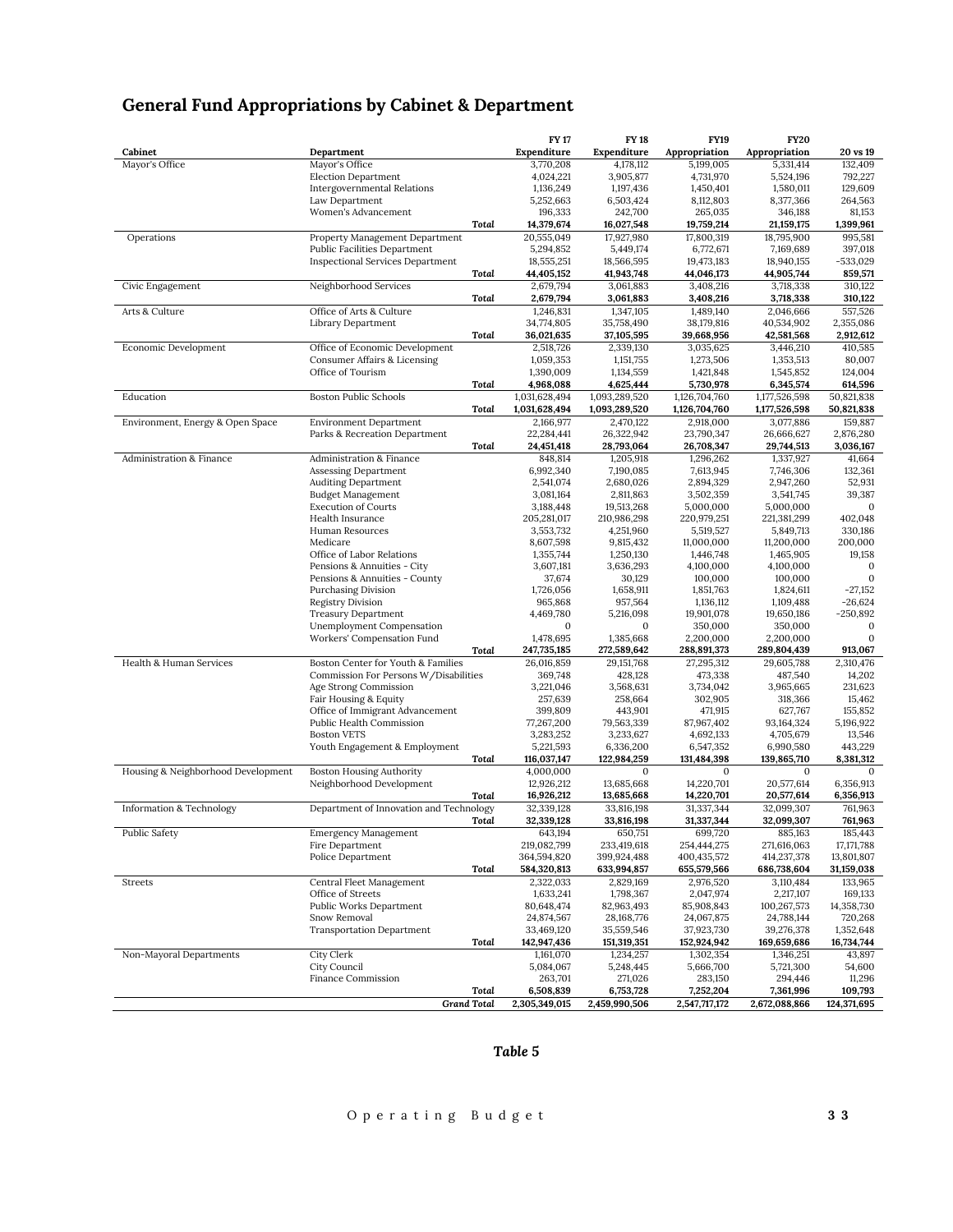

#### *Figure 9 – FY20 Appropriations by Cabinet*

The departmental appropriations are shown in the General Fund Appropriation by Cabinet table.

Departmental appropriations can also be viewed by cabinet, to better reflect the overall policy priorities and trends by service area.

In FY20 some programs have transferred between departments. Details of these changes are described below in each of the following cabinet sections.

#### Mayor's Office

The FY20 budget for the Mayor's Office Cabinet will increase \$1.4 million or 7.1% over the FY19 appropriation. The cabinet contains the Mayor's Office, the Election Department, the Law Department, and the Office of Women's Advancement.

The Mayor's Office's budget will increase by 2.5% in FY20. The budget reaffirms Boston's commitment to creating a more equitable and just City by increasing the capacity of the Mayor's Office of Resilience and Racial Equity. This includes funds for racial equity and leadership trainings across City departments.

Women's Advancement's budget will increase by 30.6% in FY20. The City recognizes that the rising cost of childcare creates a significant barrier for women to work and consequently increases gender pay inequality. The FY20 budget invests \$50,000 to further study the lack of affordable childcare and to explore solutions, which will allow for greater participation from women in the workforce.

The Election Department's budget will increase by 16.7% in FY20. The FY20 budget includes funding for three elections: two fall municipal elections and the spring presidential primary. The budget also adds a new position dedicated to improving existing technology and reducing cyber security vulnerabilities.

The FY20 addition of resources in the Intergovernmental Relations Department to promote the 2020 Census will help ensure maximum representation for Boston in the 2020 U.S. Census count.

The Law Department's budget will increase by 3.3%. The increase is primarily the result of the City's multi-fiscal year effort to consolidate disparate City departments' legal services within the Law Department's budget. This consolidation effort has strengthened the corporate counsel's ability to comprehensively assess the City's legal risks and liabilities.

For additional budget detail on the Mayor's Office Cabinet see Volume II.

#### Operations

The budget for the Operations Cabinet is increasing by 2%, largely due to increased operational support to assist in the completion of capital projects, including the 10-year BuildBPS program, the Renew Boston Trust program and other important capital projects.

The Public Facilities Department budget will be increasing by 5.9%. The departmental budget increase is due to two additional positions that were added in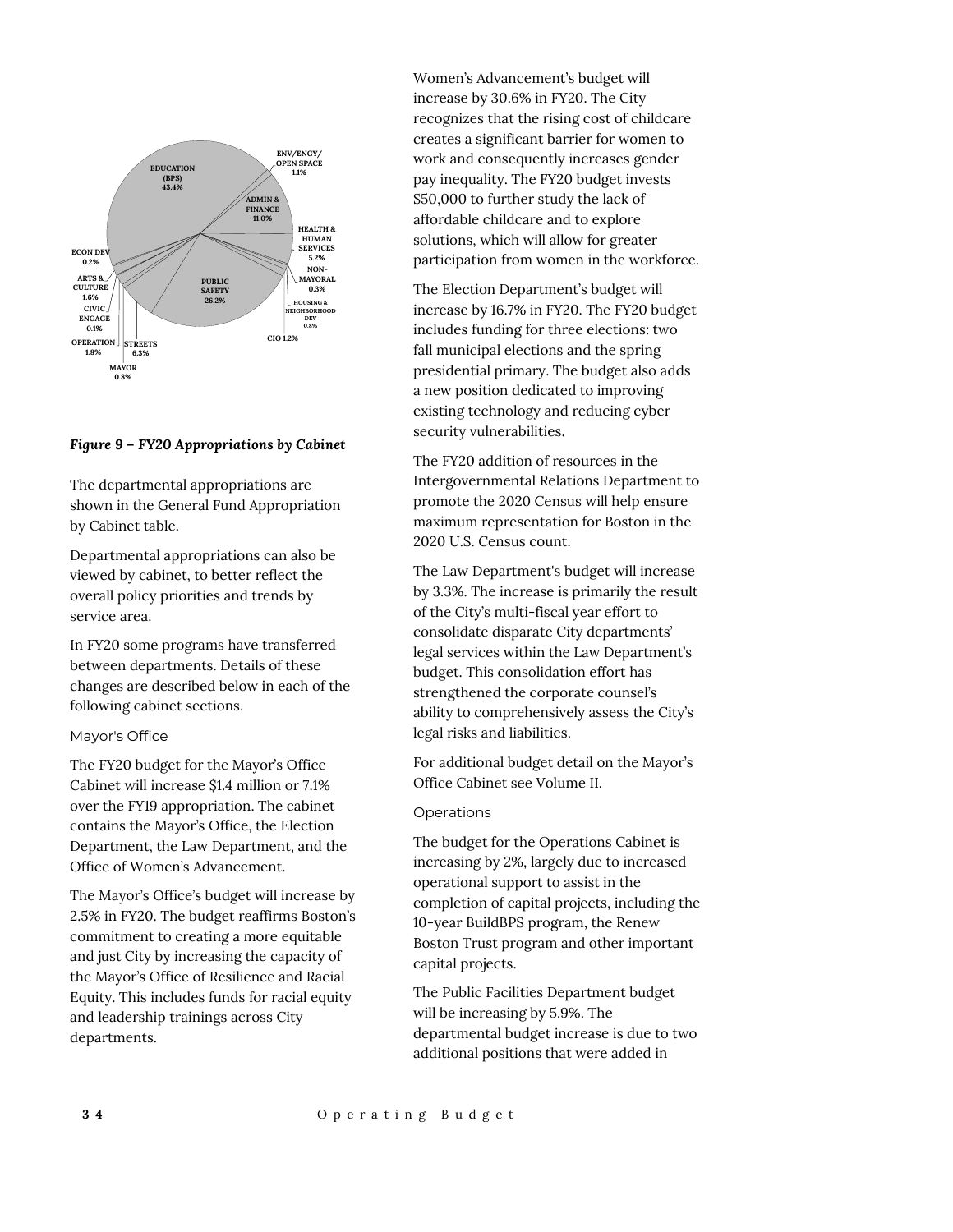FY20 to help support the growing citywide construction program.

The Property Management Department's budget will increase by 5.6% primarily due to collective bargaining increases. In addition, resources have been assigned to address office reconfigurations as part of the City Hall masterplan.

The Inspectional Services Department will decrease by 2.7% due to the transfer of the Animal Care and Control Division to the Parks Department. The FY20 budget invests in two additional housing inspectors to ensure properties are in compliance with the new short-term rental ordinance.

For additional budget detail on the Operations Cabinet see Volume II.

#### Civic Engagement

The FY20 budget for the Civic Engagement Cabinet will increase by 9.1%. The Cabinet contains the Office of Neighborhood Services, which is home to the City's neighborhood liaisons, Boston 311, and City Hall to Go. Investments in the Cabinet include increased funding and capacity for the Language and Communication Access program, which works with City departments to provide interpretation, translation, and assistive technology. This investment affirms the City's commitment to fostering a more inclusive and equitable city for all Bostonians.

For additional budget detail on the Civic Engagement Cabinet see Volume II.

#### Arts & Culture

In FY20, funding for the Arts and Culture Cabinet will increase by \$2.9 million, or 7.3%. The increase is primarily driven by investments made in the Boston Public Library, including an expansion of digital and print resources and increased capacity for youth and teen programing. The FY20 budget also ensures the City's long-term commitment to the arts by providing over

\$500,000 in new operating funding, which replaces expired grant funding.

In FY20, the City will invest in continuing key grant-making programs for individual artists. The Opportunity Fund, which offers small grants to support artists in activities that help them share their work with the public, teach others, continue their professional development, and hone their skills. To date in FY19, 706 artists have applied for the fund, and 291 have been awarded grants.

The City will also allocate new operating funds to continue the Boston Artist-in-Residence (AIR) program, which enables artists to work on projects that help reframe social conversations, and explore the ways they can use art and media to improve and bolster City initiatives. In FY19, 7 artists-in-residence were selected and developed projects focused around resilience and racial equity.

The Boston Public Library (BPL) will see a 6.2% increase in FY20. BPL will expand access to print and digital resources through an additional \$400,000 spent on revitalizing branch collections. This will reduce wait times and ensure materials are up-to-date. The Library will increase youth and teen programs by adding additional librarians dedicated to these age groups. This investment is a consequence of the popularity and growing demand for existing youth and teen programs. The FY20 budget also includes funds for increased security across the branches.

In addition to the FY20 general fund budget, the BPL has support from a variety of external funds. These sources include the Commonwealth of Massachusetts and other affiliates of the public library. These resources are crucial to the operations of the Library, as they support a variety of different initiatives.

For additional budget detail on the Arts & Culture Cabinet see Volume II.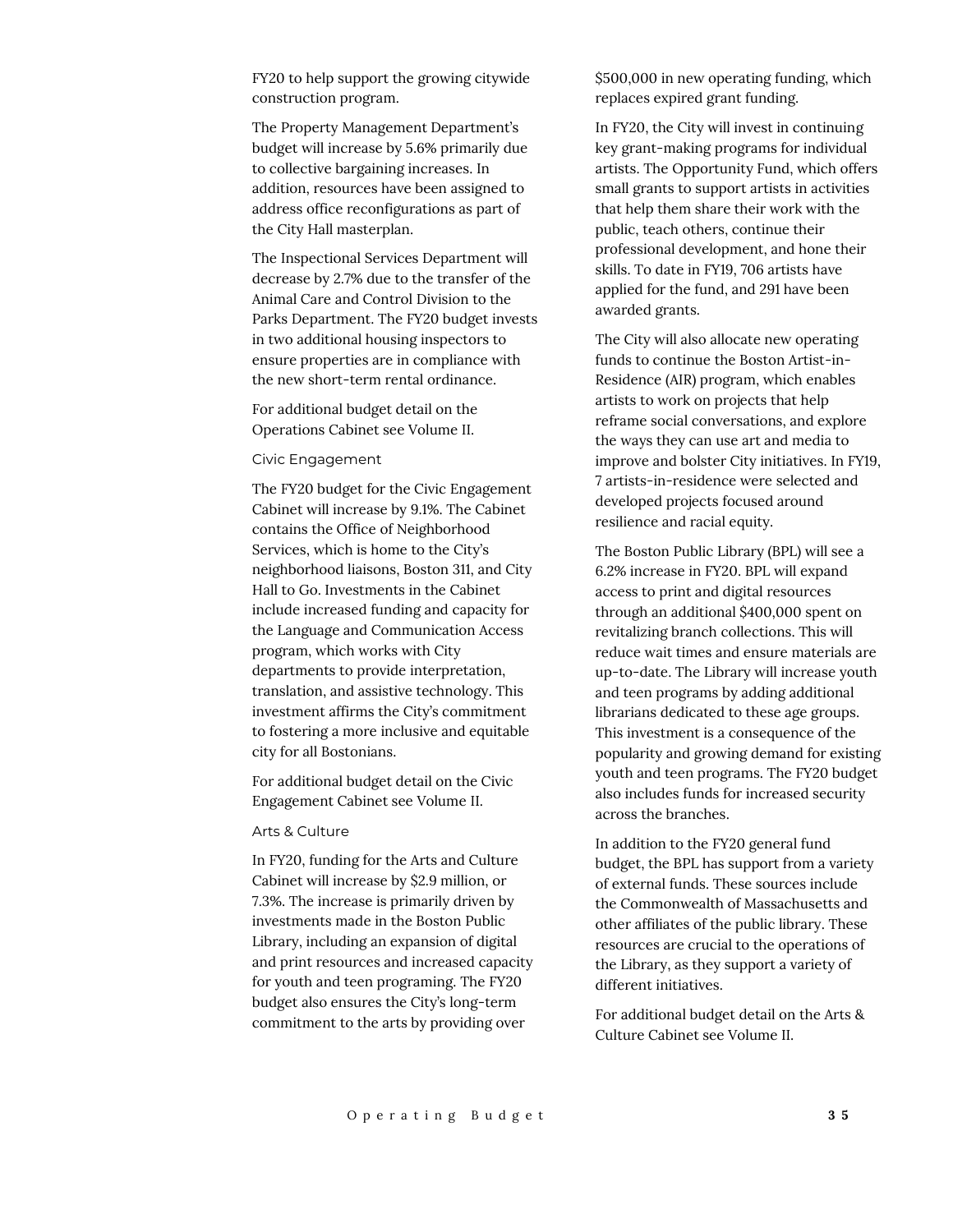#### Economic Development

The Economic Development Cabinet includes the Office of Economic Development, Consumer Affairs & Licensing, and the Office of Tourism. Overall, the Cabinet will see a 10.7% increase in FY20 compared to its FY19 appropriation, largely based on critical investments to increase economic opportunities for all Bostonian's made in the Office of Economic Development.

The Office of Economic Development's (OED) FY20 budget will increase 13.5% over its FY19 appropriation. The growth in FY20 is primarily driven by investments in OED, including funding for the new Economic Development Center that began in FY19. OED's Office of Emerging Industries will increase operations capacity and other resources to aid small business technical development. The department is also adding a mobile enterprise business manager industry with an initial primary focus on food trucks. OED will continue its ongoing efforts to maintain a diverse and inclusive workforce in the City and cultivate the many businesses that contribute to Boston's robust economic climate and culture.

The Office of Tourism, Sports and Entertainment will increase by 8.7% mainly due to the addition of a new free event, R&B Night, and an investment for the 50th anniversary of Boston PRIDE in 2020. Consumer Affairs and Licensing will increase by 6.3%, due to growth in personnel costs, including an intern to help with license renewals. The department is working to increase consumer engagement and to mitigate the effects of potential scams on high-risk populations, such as the elderly and students.

For additional budget detail on the Economic Development Cabinet see Volume II.

#### Education

The FY20 BPS budget will increase by \$50.8 million from the FY19 budget. With this investment, Mayor Walsh has increased funding for the annual BPS budget by over \$242 million since taking office.

Funding directed to schools will increase to \$761 million. New investments in school budgets include \$2.5 million in additional funds for high-need students through the Opportunity Index, and \$2.0 million in increased soft landings for schools with declining enrollments.

The FY20 BPS budget includes a \$3.8 million investment to replace the Preschool Expansion Grant, which funds 250 quality pre-kindergarten seats. In addition to the \$31.8 million total allocation for prekindergarten in the BPS budget, the City is investing \$15 million in the Quality Pre-K Fund to support the creation of a citywide mixed-delivery system with school-based programs and community-based organizations.

In FY20, BPS will allocate \$500,000 to expand free MBTA passes to all students in Boston in grades 7-12. This investment will greatly expand access to transportation resources for Boston students, allowing them to explore the city and the many opportunities it provides.

The BPS budget also includes a series of central investments targeted to close opportunity gaps, strengthen high school pathways, and support off-track youth. To better prepare students for the fastgrowing innovation economy in Boston and around the world, BPS will invest \$375,000 to provide equitable access to science instruction in the elementary grades that is aligned with Next Generation Standards. A \$364,000 investment will enable BPS to offer school-based administration of the ISEE, an exam used for entrance into the district's three exam schools. This investment aims to expand access to exam schools by removing barriers to taking the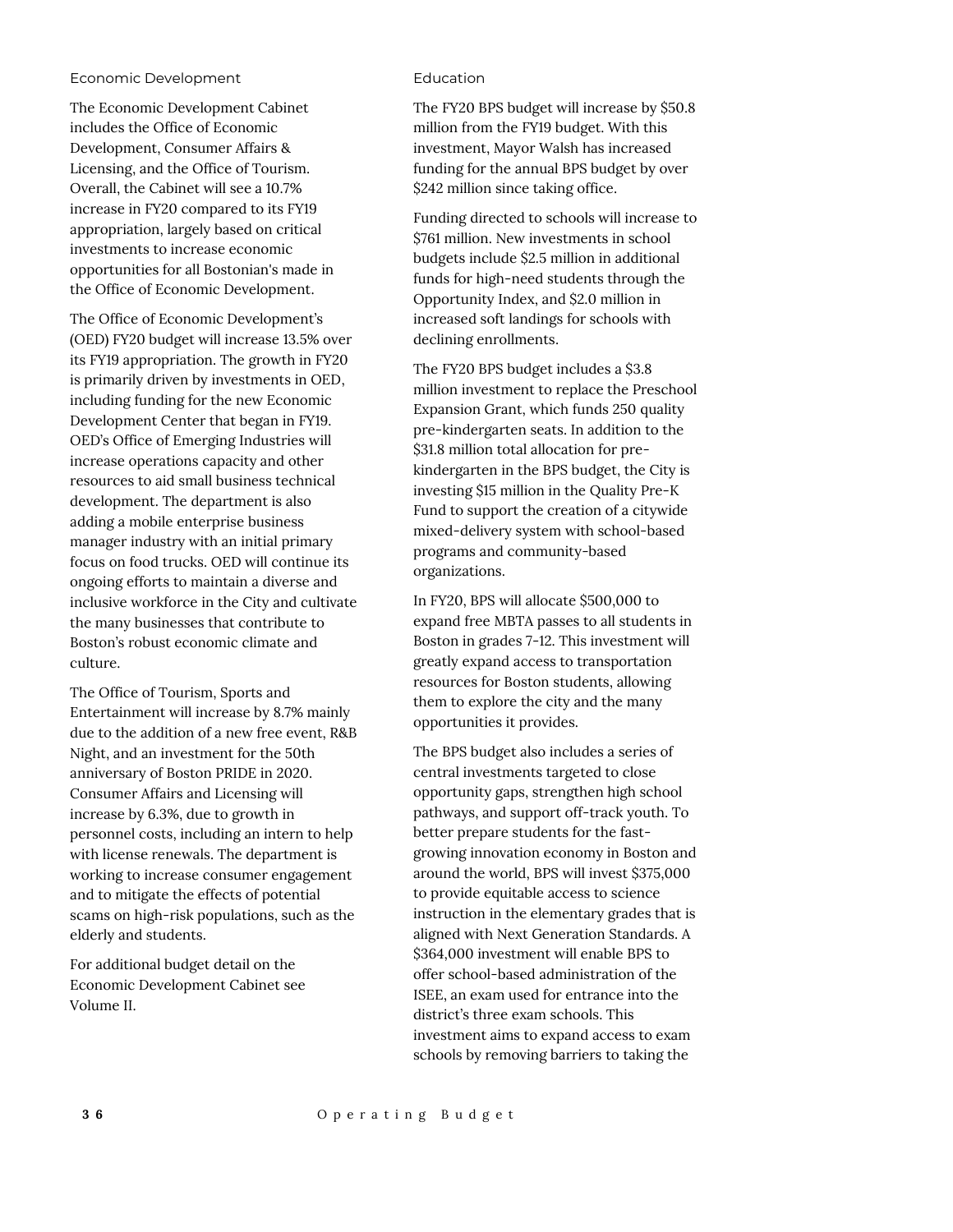ISEE. BPS will also invest \$350,000 to support high school students by building out an early warning indicators system to help students stay on track to graduate, and by expanding Naviance, a post-secondary planning tool, to all high schools. Additionally, a \$100,000 pilot program will supply 77 schools with free menstrual products, ensuring that students have equitable access to the resources they need to succeed in school.

In FY20, BPS will continue to invest significantly in special education, including 90 new school-budgeted special education teachers and paraprofessionals. At \$270 million in FY20, the special education budget accounts for approximately 23% of the overall BPS budget.

For additional budget detail on the Education Cabinet, see Volume II.

Environment, Energy & Open Space

The Environment, Energy and Open Space Cabinet, which includes the Environment Department and the Parks and Recreation Department, will increase 11.4% in FY20. This growth is largely due to impactful investments and the transfer of Animal Care and Control program from ISD to Parks and Recreation.

In FY20, the Environment Department's budget will increase by 5.5%. Investments include increased funding for Zero Waste outreach, a new climate preparedness manager to continue the work around Climate Ready Boston, and Greenovate Boston community engagement. The archaeology lab manager will move onto the operating budget and provide increased capacity for our growing archaeology program.

The Parks and Recreation Department will grow by 12.1%, primarily due to the inclusion of the Animal Care and Control program. Also starting in FY20, Boston will invest in preventative maintenance and repair for the department's irrigation

systems at different park locations. In addition, the Parks Department will increase the number of Park Rangers and will hire a site-specific maintenance manager that will be dedicated to Martin's Park.

For additional budget detail on the Environment, Energy & Open Space Cabinet see Volume II.

#### Administration & Finance

The Administration & Finance (A&F) Cabinet contains the majority of the central departments responsible for the City's administrative functions. Boston has been recognized for its strong financial policies and practices and sound management of both its human and financial capital. The cabinet has a 0.5% increase in FY20, due in part to the growth in the health insurance and Medicare appropriations.

The A&F cabinet has budgeted resources in FY20 to continue independent operational audits and to pursue revenue maximization.

In FY20, the A&F cabinet will continue a citywide review of collections to better optimize the City's non-tax revenues. The City will also continue to work to maximize federal health insurance reimbursements and revenue recovery efforts.

For additional budget detail on the Administration & Finance Cabinet see Volume II.

#### Health & Human Services

Overall, the FY20 appropriation for the Health & Human Services Cabinet will increase by 6.4%. The cabinet's work to promote the health and well-being of the City's residents, particularly its most vulnerable, is essential to creating a thriving, healthy, and innovative Boston.

Boston Centers for Youth and Families' (BCYF) FY20 budget will increase 8.5% from FY19. The FY20 budget includes a \$560,000 investment in the department's violence intervention program. The Street Outreach,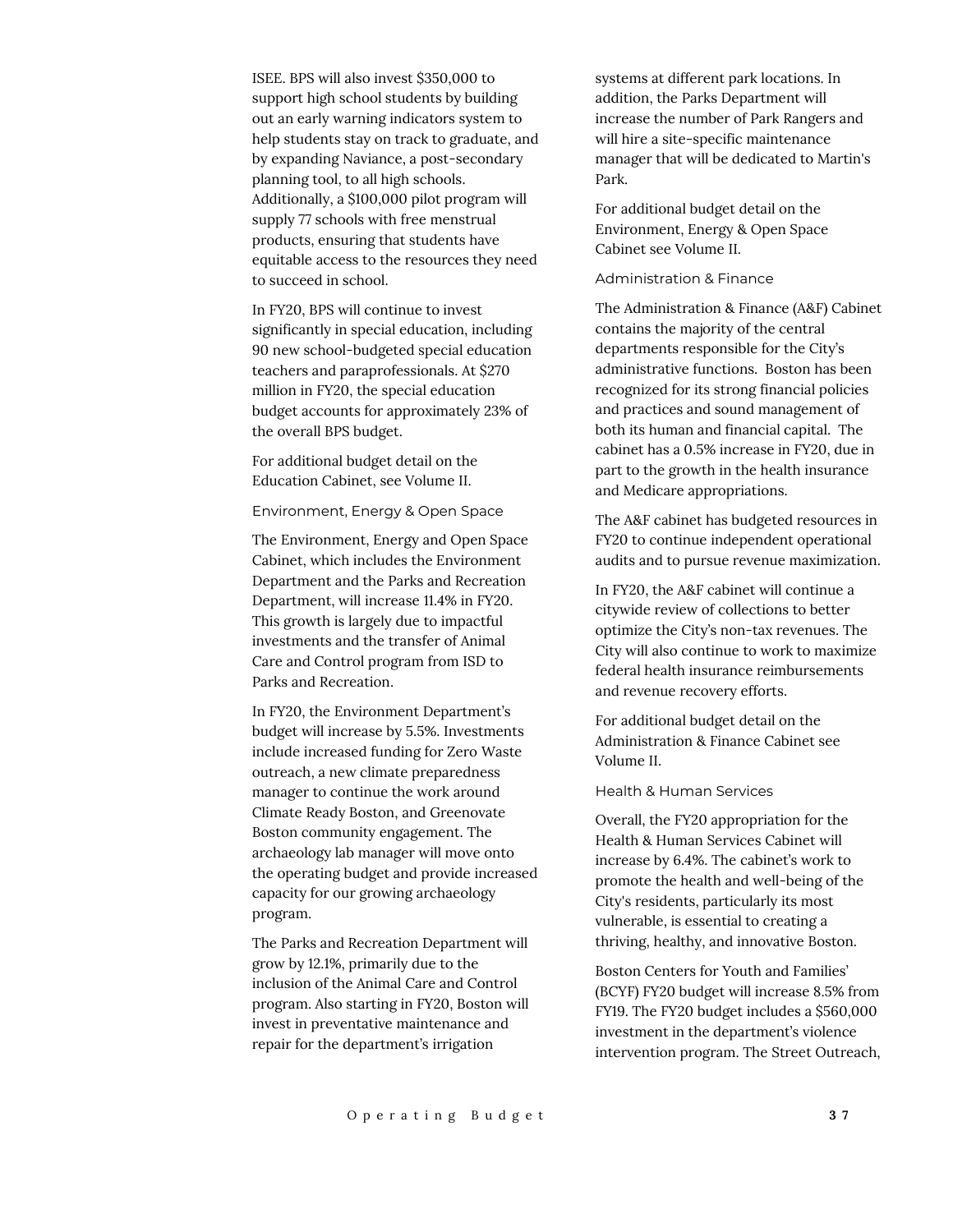Advocacy and Response (S.O.A.R.) Boston Program – formally known as the Steetworker Program – will add 7 new positions along with other programmatic changes. The department will also receive \$320,000 and an additional finance position as they transition into providing more core support for community center site councils. BCYF is also adding 2 computer instructors to provide services at newly renovated sites, a position to support increased programming for girls, increased capacity to support the work of the Office of Food Access, and \$100,000 for BCYF to continue improving their technological infrastructure.

The Department's budget also continues to provide grants to local nonprofits supporting after-school youth activities, sports, and academic study programs. Additionally BCYF runs both winter and summer Camp Joy programs with structured enriching activities for children and young adults with special needs. This program includes group games, swimming, adaptive sports, arts and crafts, and field trips. It connects participants and their families to new opportunities and valuable community resources as well as provides door to door transportation.

The Age Strong Commission's budget is growing by 6.2% in FY20. An extension of its FY19 re-branding, the Commission's FY20 budget includes an investment in senior programming. The new funds will allow the Commission to build a coordinated network across the 15 sites providing senior programming in Boston.

The Fair Housing & Equity budget has increased by 5.1% over FY19 and the department has added an externally funded Investigator Position. Fair Housing & Equity remains committed to exceeding the current Housing and Urban Development (HUD) case management directives and delivering on its mission of eliminating discrimination and ensuring fair and equal access to housing and public services.

The Mayor's Office of Immigrant Advancement (MOIA) budget is increasing by 33% over FY19. This increase is the result of an additional positions and new funding to provide legal assistance through intermediaries to the City's diverse immigrant population.

The Boston Public Health Commission (BPHC) serves as the City's health department and provides:

- emergency medical services (EMS);
- substance abuse prevention and treatment programs;
- community health programming;
- infectious disease surveillance;
- shelter, food, and advocacy for homeless individuals; and
- home and school based health services for children and families.

In FY20, BPHC's appropriation will increase by 5.9%, with investments targeting important areas of the City's public health system: emergency medical services (EMS) and substance abuse services. Unlike most City departments, BPHC's appropriation includes health insurance, pension and other post-employment benefits (OPEB).

The FY20 budget includes resources for EMS to add a second Community Assistance Team. The Community Assistance Team program started in FY18, and uses response vehicles to triage ambulance call types that do not typically require ambulance transports. They work primarily in parts of the City with concentrations of people who are homeless or who have substance abuse issues. A second Community Assistance Team will allow EMS to better meet the changing demands of a growing city and improve their capacity to provide a quicker response to urgent calls. In FY20, EMS will also hire a new staff person to coordinate efforts to increase workforce diversity.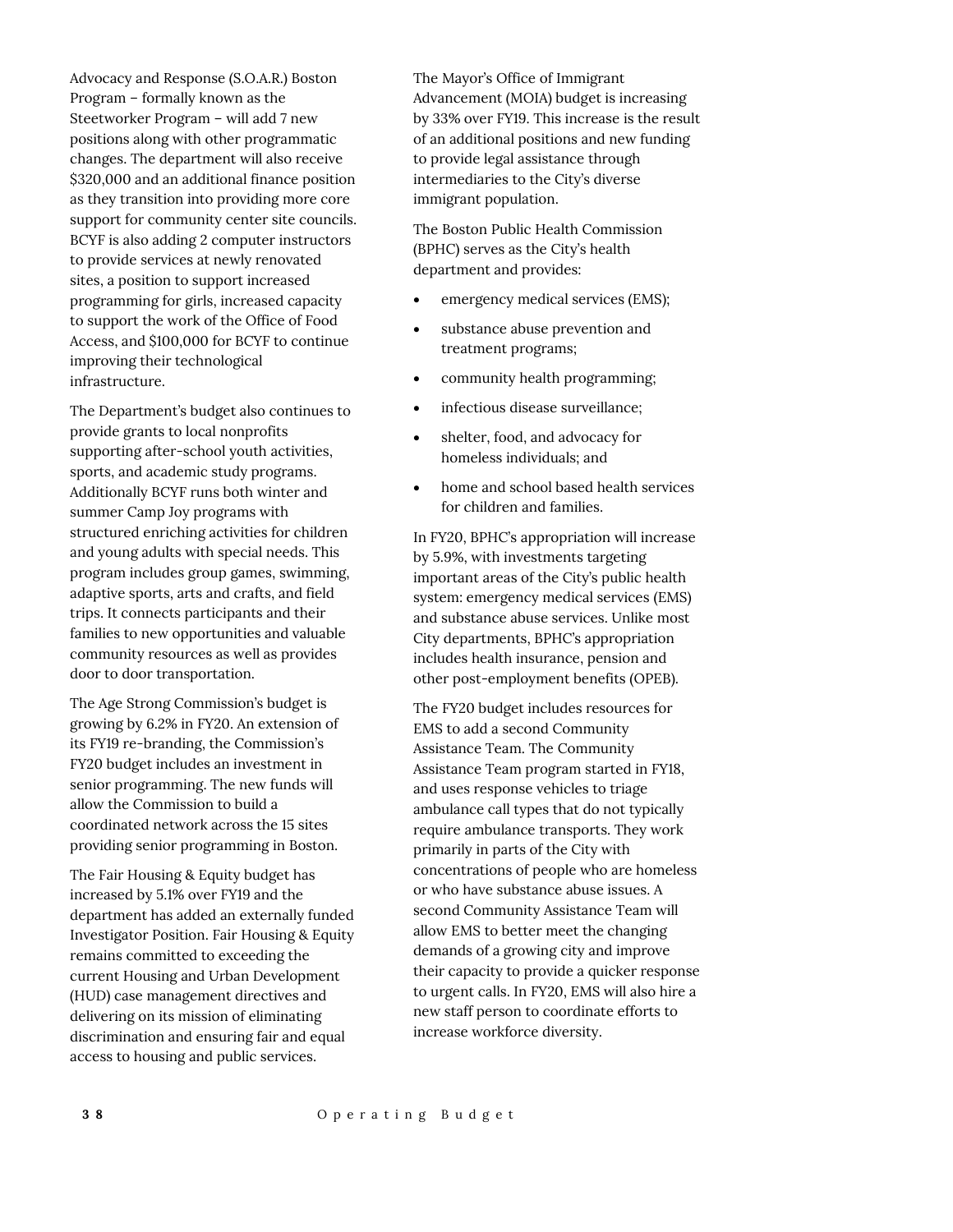BPHC will also implement a new Comprehensive HIV, HCV, and STI Prevention Initiative, add capacity to their mobile sharps collection team, and continue a communications campaign around youth marijuana use. The Commission will also receive new funding to reorganize and elevate the Office of Recovery Services.

The FY20 budget for the Boston Office of Veterans Engagement, Transition, and Services (Boston VETS) has a modest increase of 0.3%. In FY20, Boston VETS plans to engage and serve hundreds of veterans through their outreach programs which include decorating Hero Squares, providing financial assistance to veterans, and organizing volunteers to thank Boston veterans.

The budget for Youth Engagement and Employment will increase by 6.8% in FY20 and gain a new position to aid in the youth hiring process. Funding will continue to support a successful partnership with community-based organizations and, when combined with anticipated state funds, will provide an estimated 3,300 summer jobs. The Department will also work year round to support youth through the Mayor's Youth Council and provide for 500 schoolyear jobs.

For additional budget detail on the Health & Human Services Cabinet see Volume III.

Housing and Neighborhood Development

The FY20 budget for the Housing and Neighborhood Development Cabinet will increase by 44.7%, reflecting significant investments through the Department of Neighborhood Development (DND) to end chronic and youth homelessness, create and preserve affordable housing, and support homeowners and renters. The FY20 budget increases Boston's annual general fund investment in housing to \$13.2 million. Combining these general fund dollars with federal grants, state grants, and developer fees allows the City to leverage a wide variety of sources to invest in the creation and preservation of affordable housing citywide, a key to reaching targets outlined in Mayor Walsh's *Housing a Changing City: Boston 2030*.

As part of the FY20 budget, the City is pursing accepting the recently passed State Short Term Rental laws including expanding the Local Room Occupancy Excise to 6.5%. This proposal will support the FY20 DND budget that includes a series of investments to support homeless individuals. \$4 million will fund the creation of approximately 50 new units of permanent supportive housing each year. And \$1 million will provide connections to employment, rental assistance, and supportive services for approximately 75 youth and young adults experiencing homelessness, on top of a \$4.9 million federal Youth Homelessness Demonstration Program grant from the Department of Housing and Urban Development (HUD). In addition, the budget allocates \$300,000 for a homeless peer navigator program, in which formerly homeless individuals will connect people currently experiencing chronic homelessness with permanent housing pathways.

The FY20 budget will enable DND to sustain and expand successful programs that create and preserve affordable housing. To support the citywide expansion of the Additional Dwelling Unit (ADU) policy in FY20, the DND budget includes \$650,000 for zero-interest loans for income-eligible homeowners to create ADUs. This program will increase housing supply. The FY20 investment will fund approximately 21 ADUs. The budget also increases the capacity of the Affirmative Fair Housing Marketing Program to improve turnaround times for marketing materials and lotteries, ensuring that affordable units are filled as quickly as possible. Additionally, DND will use \$5 million in Community Preservation Act (CPA) funds to continue the Acquisition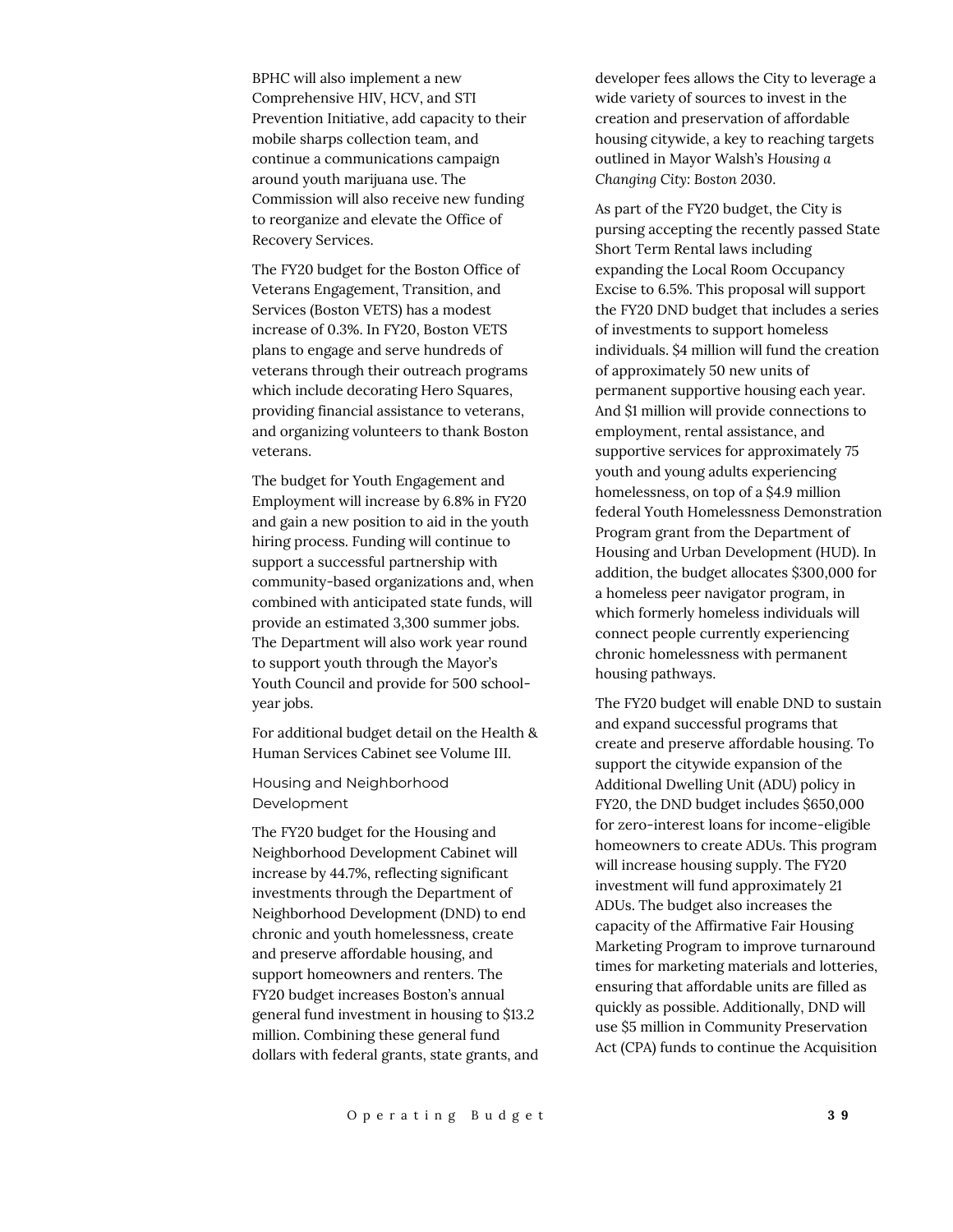To continue supporting homeowners and renters, the FY20 budget includes \$100,000 to expand the Intergenerational Homeshare Program, which matches older adults with an extra room with a young person looking to rent. This investment will support the creation of approximately 100 matches. DND will also use federal funding from HUD to preserve tenancy, working with a nonprofit to station a navigator in Boston Housing Court. This individual will triage tenants and connect them to resources and volunteer legal assistance.

The FY20 budget projects that DND will have \$85 million in external funds available from federal and state grants, as well as revenue from certain developer fees. Although proposed federal budget cuts raise questions about future levels of funding for the Community Development Block Grant (CDBG) and HOME Investment Partnerships programs, which provide funding for a variety of neighborhood development activities, this budget assumes that DND will continue to receive these recurring federal entitlement grants, as well as competitive grants such as the Continuum of Care (CoC) program. The City will advocate that these critical programs are maintained in the federal budget.

For additional budget detail on the Housing & Neighborhood Development Cabinet see Volume III.

#### Information & Technology

The Department of Innovation and Technology (DoIT) will see a 5.4% increase over its FY19 appropriation. The FY20 budget invests in building a stronger cyber security foundation for the City's IT infrastructure. In FY19, the City named its

first Chief Information Security Officer. Building off of the success of the FY19 launch of a new Identity and Access Management solution, the City is investing in a City-wide cyber-security audit.

As part of the City's efforts to implement smart savings initiatives, DoIT will reduce contractor costs without reducing service. The department will invest in training for staff to increase staff capacity, increase efficiency, and decrease reliance on contractors. DoIT is also investing in an Enterprise Agreement Manager position as part of the department's efforts to better manage software license agreement costs.

For additional budget detail on the Information & Technology Cabinet, see Volume III.

#### Public Safety

The Public Safety Cabinet, which includes the Police Department, the Fire Department, and the Office of Emergency Management, is growing by 4.8% in FY20 over FY19 appropriations. This is primarily driven by the costs of providing effective public safety in a growing City. Specifically growth is reflected through contractual increases from collective bargaining agreements in the Fire Department, an increase to the FY20 Police recruit class, a phased roll out of a body worn camera program in the Police Department, a calendar year 2019 Fire recruit class, and critical safety and wellness investments for the Fire Department.

The Police Department's budget will increase by 3.4% in FY20 over the FY19 appropriation. Included in the FY20 budget is a recruit class that will increase the sworn force by approximately 15 officers, \$2.3 million to support the phase-in of body worn cameras and investments in the Crime Lab and the new Community Engagement Bureau. The Police Department will also continue efforts to reduce overtime hours where possible.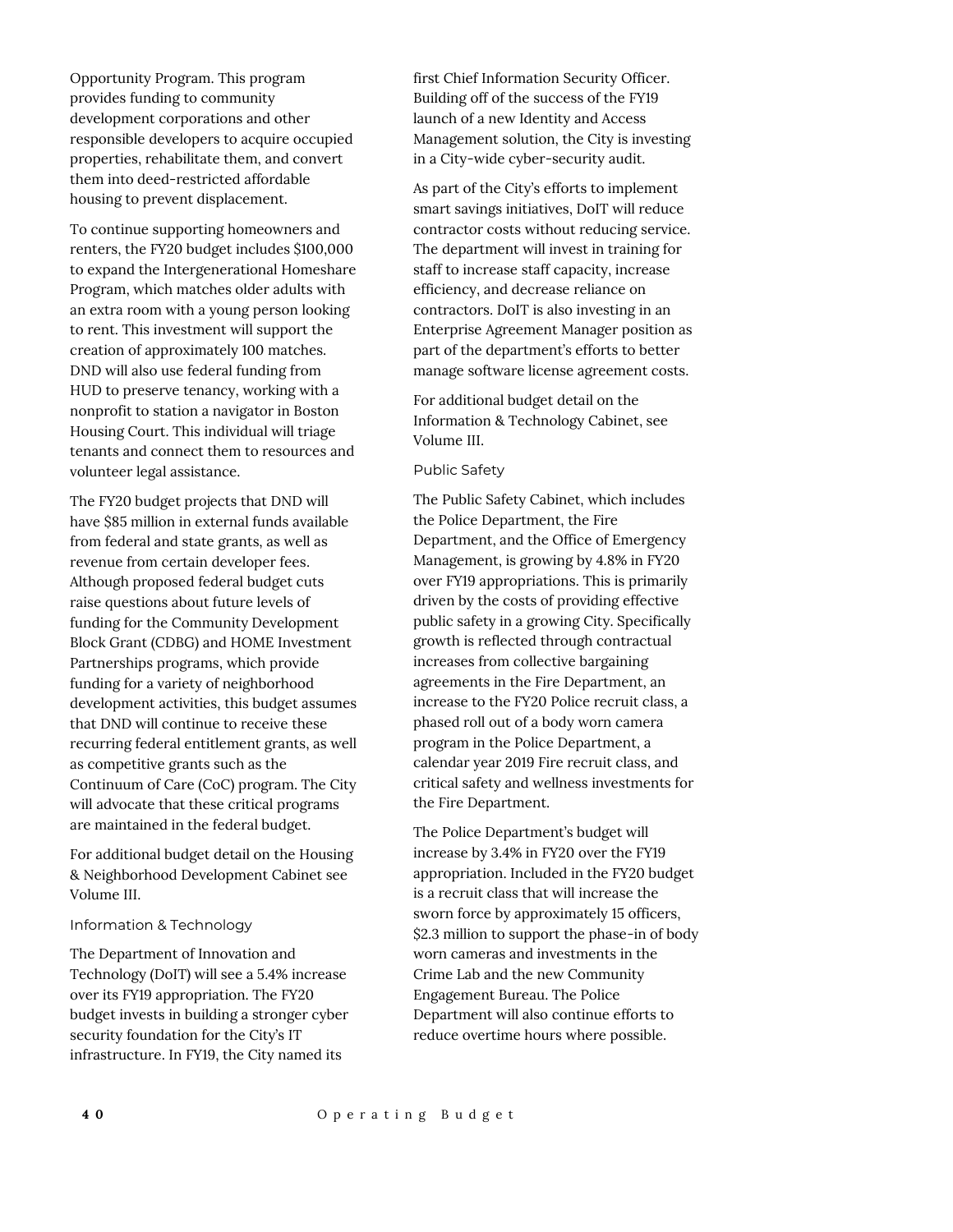Building on the continued success of recruiting a diverse police cadet class in FY19, the FY20 budget adds another cadet class in spring 2020. This addition of 20 cadets continues to provide a stable pipeline of diverse young people for future police officer classes. The FY20 budget also includes funding for a Superior Officers promotional exam to be held in FY20. The department will continue to focus on technological improvements: implementation of body worn camera program will begin, which includes a rollout of additional mobile devices to officers not yet assigned one; security will be upgraded at Headquarters; and the final year of the department-wide \$56 million radio replacement project will begin. The department will continue its commitment to youth development grants to promote conflict resolution and other skills to build self-esteem among youth.

The Fire Department budget will increase by 6.7% in FY20 over FY19 appropriation, specifically growth is reflected through contractual increases from collective bargaining agreements in the Fire Department. The Mayor's priority of firefighter health and safety is reflected in the continuing industrial cleaning program for firehouses, along with additional funds for firehouse environmental cleaning. The FY20 operating budget also includes investments in facilities improvements, health and wellness training, and a new cadet program of 20 cadets to start in spring of 2020. Also included in the budget is funding for bio packs for tunnel rescue, and a brush truck which aids in response to woodland fires. A new fuel monitoring system will be installed at 26 fuel sites. Similar to the Police Department, the Fire Department budget continues to aggressively manage their overtime.

The Office of Emergency Management budget represents an increase of 26.5% in FY20 over the FY19 appropriation. The increase primarily reflects an investment in staffing capacity to respond to emergencies across the City and the continued funding of a public outreach campaign to promote awareness of the City's emergency evacuation plan.

For additional budget detail on the Public Safety Cabinet see Volume III.

#### Streets

The overall Streets Cabinet will increase by 10.9% in FY20. This budget reflects the City's commitment to maintaining a high standard of basic city services and transformative investments in sidewalks, bike corridors, roads, bridges and other critical infrastructure. The result will reshape the future of Boston's transportation landscape in a way that beautifies city streets and makes them safer, more reliable and accessible for all commuters.

In FY20, the Transportation Department will have an increase of 3.6%, which includes signature investments in Vision Zero safety measures and redesign projects throughout the neighborhoods. The City will update the baseline parking meter fee in FY20 in order to improve the parking experience citywide while reducing congestion. This additional revenue will allow the City to make significant investments in dedicated bus lanes, bike infrastructure, and major design projects in the capital budget such as the Blue Hill Avenue Corridor Transportation Action Plan. The City will invest operating funds in new Vision Zero traffic calming equipment such as speed feedback boards, rapid flash beacons and flex posts, which will reduce fatal collisions in vulnerable areas. In addition, Boston is continuing its citywide, multi-year campaign to bring all crosswalks, lane markings, and bike lanes into a state of good repair. The Department will begin to see savings in FY20 from operational reforms in the meter and signs divisions.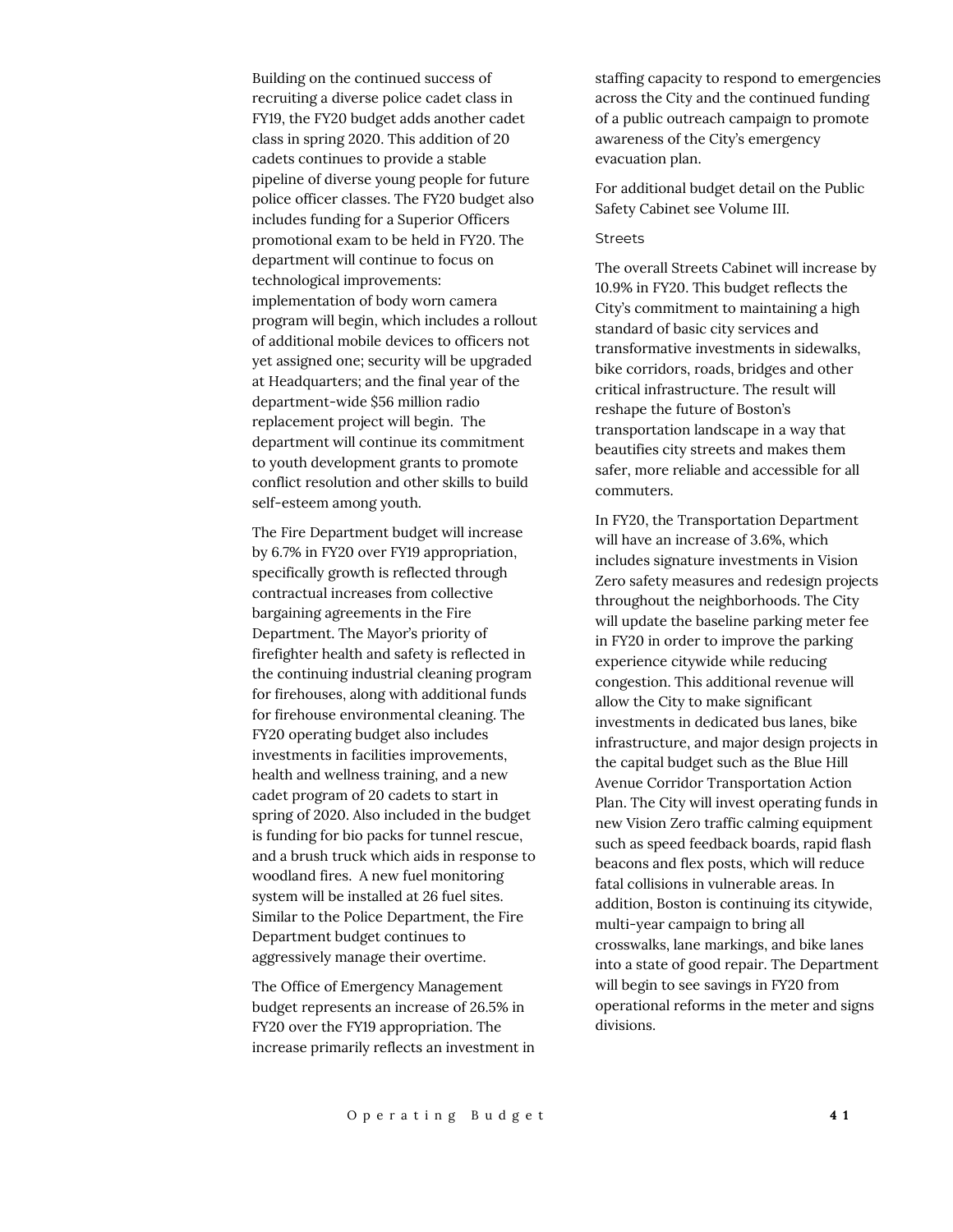The Public Works Department's FY20 budget will be 16.7% above the FY19 budget, with the macroeconomic costs of recycling and waste removal as the primary cause. The City's new Zero Waste initiative strives to move Boston toward zero waste through planning, policy, and community engagement. In the Public Works budget, the City recommits to a sustainable future through the year-round delivery of recycling bins to all city residents.

Updating the City's parking meter rates will allow Public Works to make a \$1 million signature investment through the operating budget focused on maintaining our multimodal transit paths in a state of good repair and piloting new sidewalk repair materials. A specialized maintenance unit in the Highway division will be dedicated to managing and cleaning new bike, bus, municipal lots, and pedestrian infrastructure across the city. The department will also pilot new materials and methods for the innovative repair of sidewalks in order to more equitably reduce the repair backlog and create safer and more walkable streets. These investments, along with a new green infrastructure maintenance program that cleans and upgrades storm water assets, will modernize, strengthen, and beautify Boston's streets for years to come.

For additional budget detail on the Streets Cabinet see Volume III.

#### Reserve for Collective Bargaining

The FY20 collective bargaining reserve, a \$7 million reserve for City departments, Boston Public Schools, and the Public Health Commission, contains funding for collective bargaining agreements that are still outstanding. The City has settled agreements with most unions including all four sworn police unions, the firefighters' union, AFSCME, SEIU and SENA. Those contracts are four years in duration and include annual general wage increases of 2% and other benefits. The City is currently

in negotiations with the remaining unsettled unions.

Salary increases in these agreements will have a direct impact on dollars available in FY20 and in the upcoming years. This reserve accounts for \$6 million of the growth in the FY20 Budget.

# **FIXED COSTS**

Fixed costs make up a growing portion of the City's Budget. The City has very little control over the fixed costs growth, largely driven by the Charter School Tuition Assessment, which is directly deducted from Boston's state aid, and the City's Pension schedule, which requires a 9.7% increase in FY20 to address generations of underfunding.

#### Pensions

Boston's Pension budget is based on the current pension schedule approved by Boston's Retirement Board. The City's Pension schedule requires a \$23.5 million or 9.7% increase in FY20.

The City of Boston participates in a contributory defined benefit retirement system that is administered by the Boston Retirement System (BRS). BRS is one of 106 public pension systems governed by Massachusetts General Law Chapter 32. Boston's current pension schedule is based on an actuarial asset valuation as of January 1, 2018. The current pension schedule assumes a long term rate of return of 7.5%. The City's pension liability is currently 76.92% funded and is on track to reduce the unfunded liability to zero by 2025, fifteen years prior to the legally required funding date of 2040.

#### Debt Service

The Debt Service budget supports borrowing to finance the City's capital plan. In FY20 Debt Service is budgeted at \$188.9 million, which is essentially level with the previous year.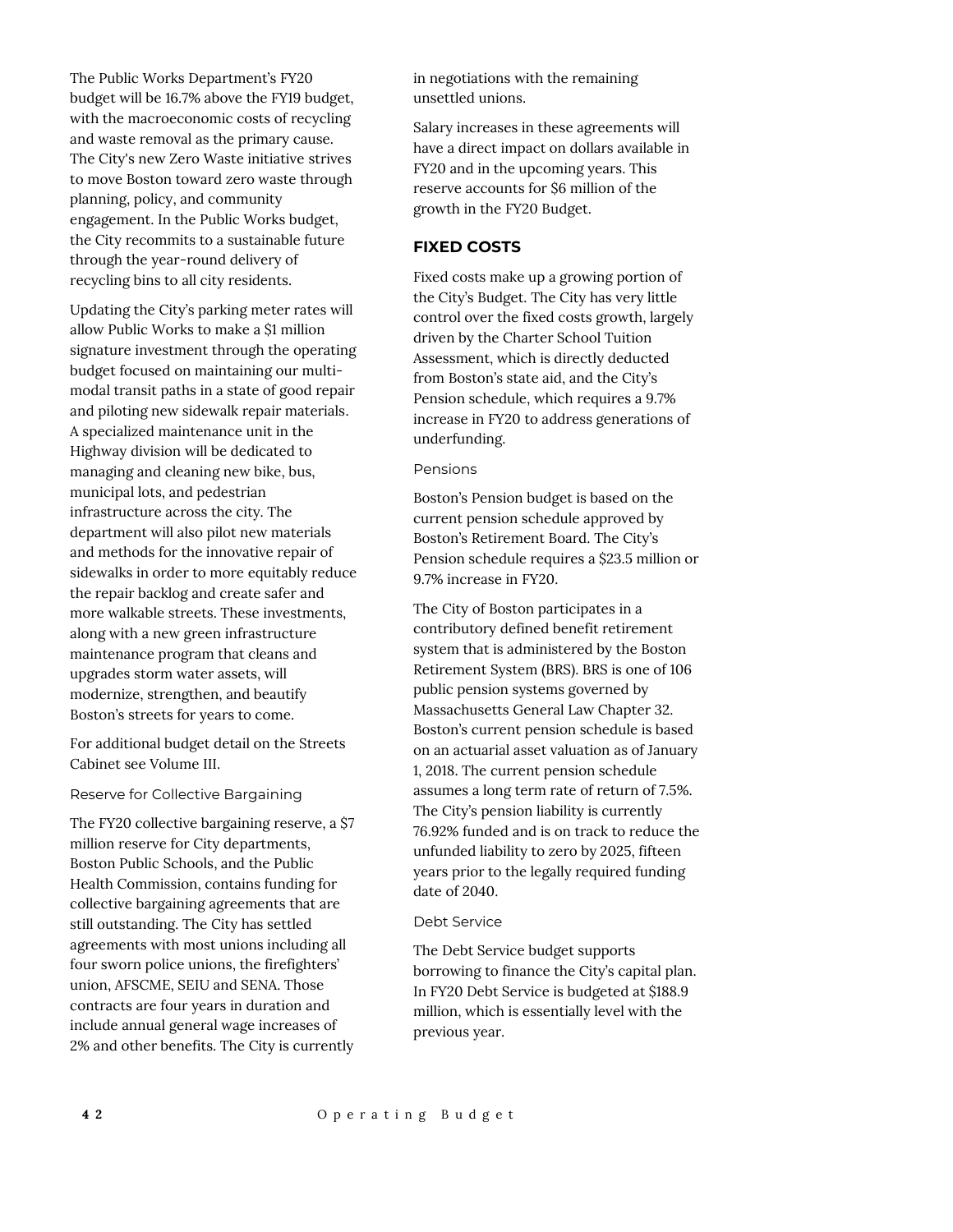The City benefits from its strong financial policies and practices and has recently been affirmed with triple A bond ratings from Moody's and Standard and Poor's. Strong bond ratings are an assessment of the City's long-term financial stability and lower the cost of borrowing. As the City borrows more over ten years to support investments in its schools, debt service is projected to increase as well.

For further detail see the *Capital Planning*  and *Financial Management* chapters of this volume.

#### State Assessments

Accompanying the local aid distributions on the State's Cherry Sheet are charges to the City from the Commonwealth. These include items such as charter school tuition reimbursement and MBTA service. The City expects to be assessed \$307.1 million by the Commonwealth in FY20.

For further detail see the *Revenue Estimates & Analysis* chapter of this volume.

#### Suffolk County

The Suffolk County budget is a fixed cost mandated by state legislation, budgeted at \$3.8 million in FY20. State legislation converted all existing and future Suffolk County Sheriff employees to state employees effective January 1, 2010. The State charges the City for Suffolk County through an assessment based on the residual unfunded pension liability for former Sherriff employees who retired prior to January 1, 2010. Once the unfunded pension liability is fully extinguished, the budget for Suffolk County will no longer be necessary.

#### Reserve

The Reserve budget is a fixed cost stipulated by state law and requires the City of Boston to maintain a reserve of 2.5% of the prior year appropriations, not including the School department, on its balance sheet. The reserve's balance as of June 30,

2018 is \$35.2 million; with this balance Boston has met its reserve requirements. The reserve can be used to provide for extraordinary and unforeseen expenditures and the Mayor may make drafts or transfers against this fund with City Council approval after June first of each fiscal year. Since the establishment of this reserve, the City has yet to make any drafts or transfers from the reserve.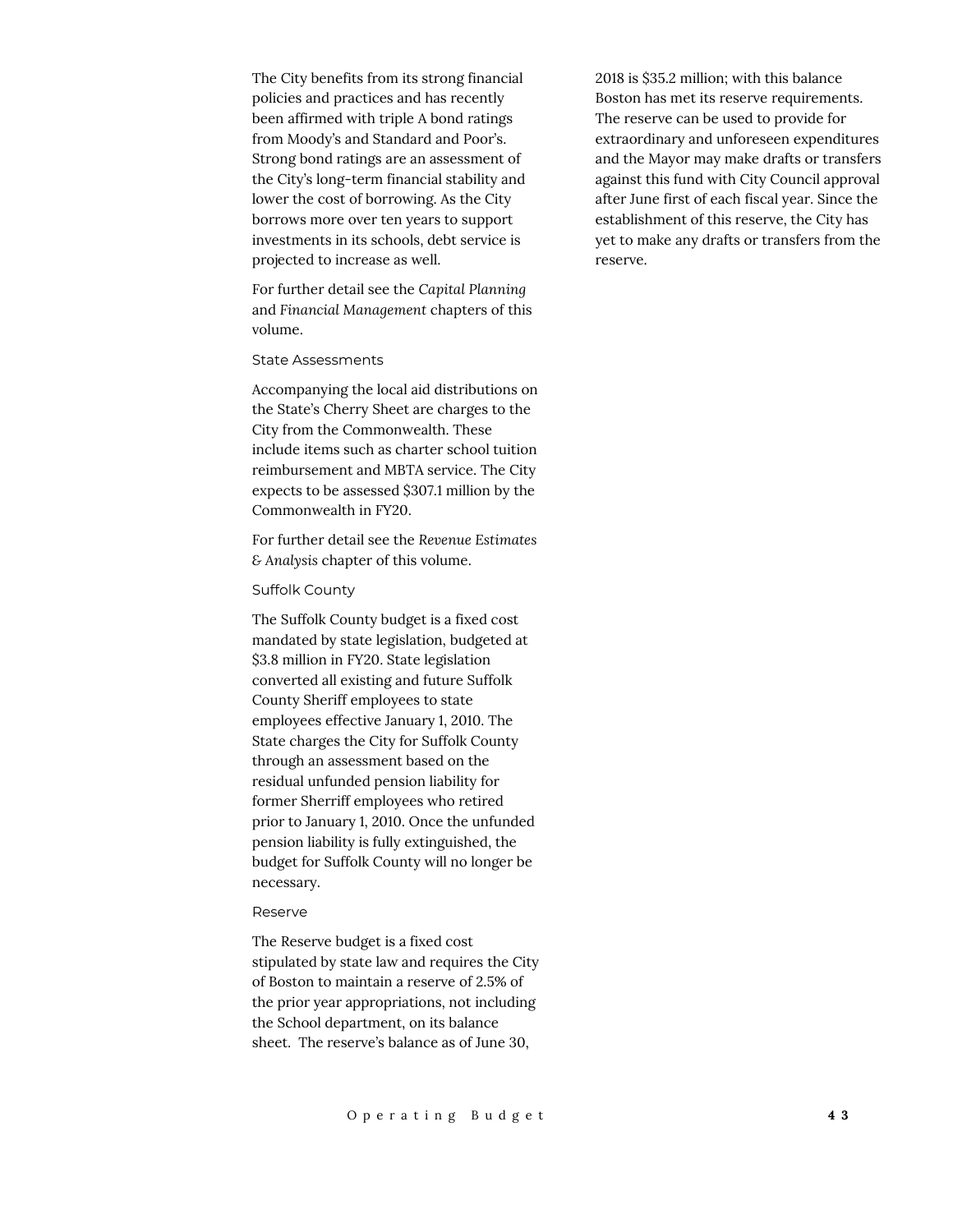# **Personnel Summary**

|                                             |                                          |                    | 1/1/17     | 1/1/18   | 1/1/19   |          | 1/1/20 Projected         |
|---------------------------------------------|------------------------------------------|--------------------|------------|----------|----------|----------|--------------------------|
|                                             |                                          |                    | <b>FTE</b> | FTE      | FTE      |          | Projected Inc/(Dec)      |
| Office of the Mayor                         | Mayor's Office                           |                    | 43.0       | 44.1     | 44.6     | 47.6     | 3.0                      |
|                                             | Election Department                      |                    | 28.0       | 28.6     | 29.0     | 30.0     | 1.0                      |
|                                             | Intergovernmental Relations              |                    | 8.0        | 9.0      | 9.0      | 10.0     | 1.0                      |
|                                             | Law Department                           |                    | 44.0       | 54.0     | 52.0     | 56.0     | 4.0                      |
|                                             | Public Information                       |                    |            | L,       |          |          | Ξ.                       |
|                                             | Women's Advancement                      |                    | 2.0        | 3.0      | 4.0      | 4.0      | $\overline{\phantom{0}}$ |
|                                             |                                          | Total              | 125.0      | 138.7    | 138.6    | 147.6    | 9.0                      |
| Operations                                  | <b>Inspectional Services</b>             |                    | 224.0      | 217.0    | 218.0    | 202.0    | (16.0)                   |
|                                             | Property Management                      |                    | 130.0      | 134.0    | 132.0    | 132.0    |                          |
|                                             | Public Facilities Department             |                    | 55.0       | 59.0     | 60.0     | 62.0     | 2.0                      |
|                                             |                                          | Total              | 409.0      | 410.0    | 410.0    | 396.0    | (14.0)                   |
| Civic Engagement                            |                                          |                    | 44.0       | 48.0     | 45.0     | 46.0     | 1.0                      |
|                                             | Neighborhood Services                    |                    |            |          |          |          |                          |
|                                             |                                          | Total              | 44.0       | 48.0     | 45.0     | 46.0     | 1.0                      |
| Arts & Culture                              | Office of Arts & Culture                 |                    | 10.0       | 12.0     | 10.0     | 14.0     | 4.0                      |
|                                             | Library Department                       |                    | 388.5      | 386.6    | 384.0    | 388.0    | 4.0                      |
|                                             |                                          | Total              | 398.5      | 398.6    | 394.0    | 402.0    | 8.0                      |
| <b>Economic Development</b>                 | Office of Economic Development           |                    | 19.5       | 22.0     | 26.0     | 29.0     | 3.0                      |
|                                             | Consumer Affairs & Licensing             |                    | 13.0       | 14.0     | 15.0     | 16.0     | 1.0                      |
|                                             | Licensing Board                          |                    | L,         |          |          |          |                          |
|                                             | Office of Tourism                        |                    | 10.0       | 10.0     | 10.0     | 10.0     |                          |
|                                             |                                          | Total              | 42.5       | 46.0     | 51.0     | 55.0     | 4.0                      |
| Education                                   | School Department                        |                    | 8,781.6    | 9,005.2  | 9,248.6  | 9,298.2  | 49.6                     |
|                                             |                                          | Total              | 8,781.6    | 9,005.2  | 9,248.6  | 9,298.2  | 49.6                     |
| <b>Environment, Energy &amp; Open Space</b> | Environment                              |                    | 22.0       | 25.0     | 26.0     | 28.0     | 2.0                      |
|                                             | Parks and Recreation                     |                    | 221.0      | 217.0    | 213.0    | 237.0    | 24.0                     |
|                                             |                                          | Total              | 243.0      | 242.0    | 239.0    | 265.0    | 26.0                     |
| <b>Administration &amp; Finance</b>         | <b>Administration &amp; Finance</b>      |                    | 5.0        | 7.0      | 5.0      | 7.0      | 2.0                      |
|                                             | Assessing Department                     |                    | 82.0       | 82.0     | 77.0     | 77.0     |                          |
|                                             | <b>Auditing Department</b>               |                    | 31.0       | 32.0     | 33.0     | 33.0     |                          |
|                                             | Budget Management                        |                    | 23.7       | 21.7     | 21.7     | 21.7     |                          |
|                                             | Human Resources                          |                    | 44.8       | 45.8     | 45.8     | 46.8     | 1.0                      |
|                                             | Labor Relations                          |                    | 10.0       | 10.0     | 8.0      | 9.0      | 1.0                      |
|                                             |                                          |                    | 22.0       |          | 21.0     | 21.0     |                          |
|                                             | Purchasing Division                      |                    |            | 20.0     |          |          |                          |
|                                             | Registry Division                        |                    | 18.0       | 17.0     | 19.0     | 19.0     |                          |
|                                             | <b>Treasury Department</b>               |                    | 49.0       | 50.0     | 46.0     | 47.0     | 1.0                      |
|                                             |                                          | Total              | 285.5      | 285.5    | 276.5    | 281.5    | 5.0                      |
| <b>Health &amp; Human Services</b>          | Boston Center for Youth & Families       |                    | 362.3      | 364.4    | 369.0    | 377.0    | 8.0                      |
|                                             | Commission for Persons with Disabilities |                    | 6.0        | 7.0      | 6.0      | 6.0      |                          |
|                                             | Age Strong Commission                    |                    | 53.0       | 42.7     | 48.5     | 49.5     | 1.0                      |
|                                             | Fair Housing & Equity                    |                    | 7.0        | 7.0      | 7.0      | 7.0      |                          |
|                                             | Office of Immigrant Advancement          |                    | 5.0        | 5.0      | 4.0      | 6.0      | 2.0                      |
|                                             | Public Health Commission                 |                    | 827.4      | 844.8    | 832.4    | 842.4    | 10.0                     |
|                                             | <b>Boston VETS</b>                       |                    | 15.0       | 15.0     | 12.0     | 12.0     | $\overline{\phantom{0}}$ |
|                                             | Youth Engagement & Employment            |                    | 6.0        | 5.0      | 7.0      | 7.0      | $\overline{\phantom{a}}$ |
|                                             |                                          | Total              | 1,281.7    | 1,290.9  | 1,285.9  | 1,306.9  | 21.0                     |
| <b>Housing &amp; Neighborhood</b>           | Neighborhood Development                 |                    | 38.5       | 38.3     | 37.0     | 37.0     |                          |
|                                             |                                          | Total              | 38.5       | 38.3     | 37.0     | 37.0     | -                        |
| <b>Information &amp; Technology</b>         | Dept of Innovation & Technology          |                    | 126.0      | 133.6    | 131.6    | 132.6    | 1.0                      |
|                                             |                                          | Total              | 126.0      | 133.6    | 131.6    | 132.6    | 1.0                      |
| <b>Public Safety</b>                        | Emergency Management                     |                    | 1.4        | 1.5      | 1.5      | 2.5      | 1.0                      |
|                                             | Fire Department                          |                    | 1,577.2    | 1,610.3  | 1,611.5  | 1,644.5  | 33.0                     |
|                                             | Police Department                        |                    | 2,922.1    | 2,830.1  | 2,862.6  | 2,888.0  | 25.4                     |
|                                             |                                          | Total              | 4,500.7    | 4,441.9  | 4,475.6  | 4,535.0  | 59.4                     |
|                                             | Office of Streets                        |                    | 18.0       | 19.0     | 22.0     | 22.0     |                          |
| <b>Streets</b>                              |                                          |                    |            |          |          |          |                          |
|                                             | Central Fleet Management                 |                    | 43.0       | 43.0     | 44.0     | 44.0     | $\overline{\phantom{a}}$ |
|                                             | Public Works Department                  |                    | 330.0      | 319.0    | 313.0    | 321.0    | 8.0                      |
|                                             | Transportation                           |                    | 348.9      | 377.9    | 363.5    | 380.5    | 17.0                     |
|                                             |                                          | Total              | 739.9      | 758.9    | 742.5    | 767.5    | 25.0                     |
| Non-Mayoral                                 | City Clerk                               |                    | 15.0       | 15.0     | 13.0     | 13.0     | $\sim$                   |
|                                             | City Council                             |                    | 87.0       | 77.2     | 80.2     | 80.2     |                          |
|                                             | Finance Commission                       |                    | 4.0        | 4.0      | 4.0      | 4.0      |                          |
|                                             |                                          | Total              | 106.0      | 96.2     | 97.2     | 97.2     |                          |
|                                             |                                          | <b>Grand Total</b> | 17,121.9   | 17,333.8 | 17,572.5 | 17,767.5 | 195.0                    |

**4 4** O p e r a t i n g B u d g e t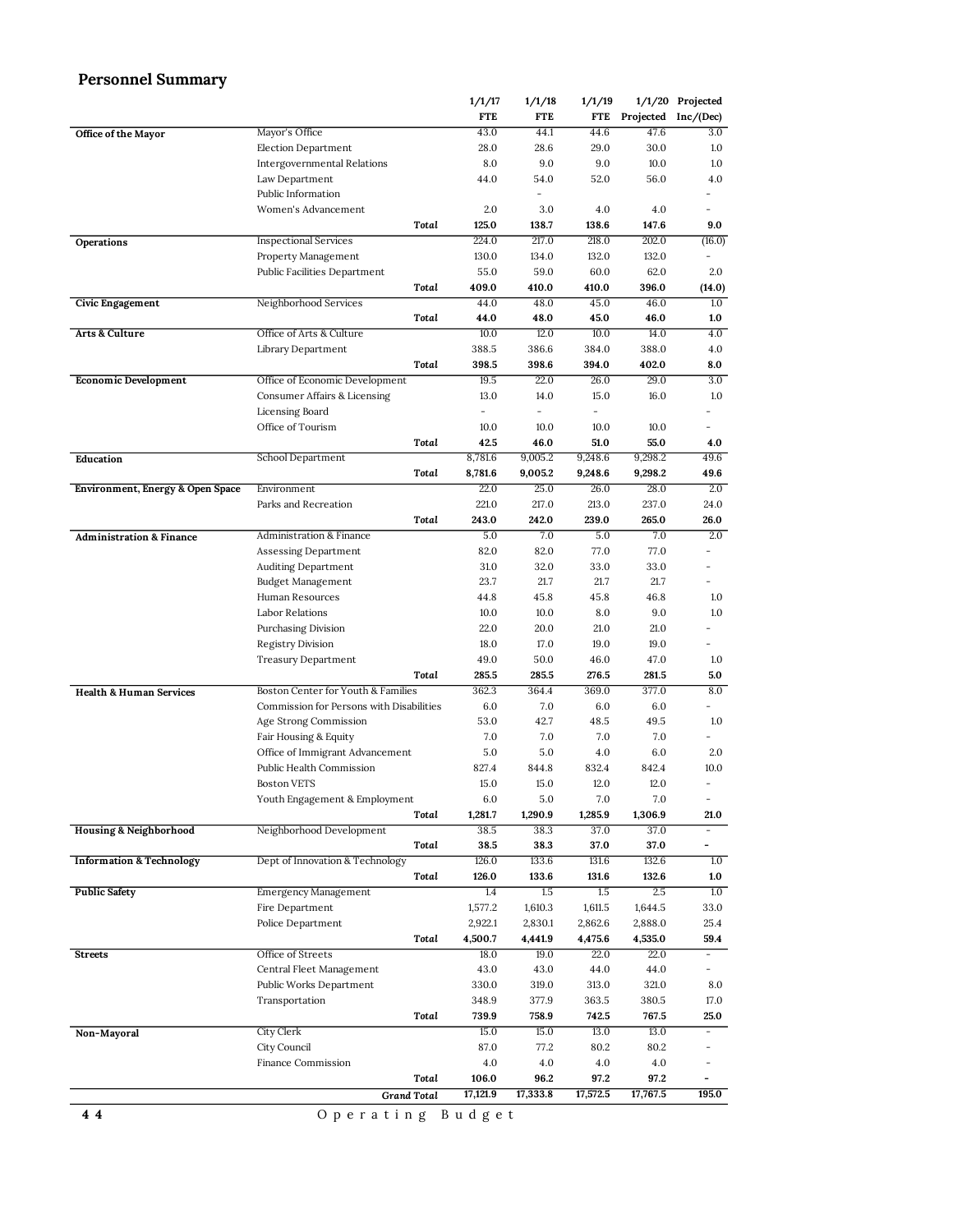#### **Personnel Changes**

The Personnel Summary table shows a four-year comparison of city-funded and filled full-time equivalent (FTE) positions. This includes both permanent and emergency employees. The projected FTE numbers used for FY20 are estimates based on the personnel funding levels contained in the FY20 budgets.

#### FY18-FY19 FTE Changes

The total net increase in FTEs from January 1, 2018 to January 1, 2019 was 239. The majority of the growth was in priority area of Education. The City's Position Review Committee continued to review all proposed job postings for vacant positions. All hiring was scrutinized and only critical positions were approved. About 10 longterm positions were eliminated in the FY19 budget.

The School Department increased by 243.7 FTEs. The continued focus on inclusion classrooms is apparent with an increase of 50 inclusion teachers and 97 aides. Bilingual teachers increased by 25.7 and Bilingual Ed Aides by 15. Technical support positions grew by 31.

Public Safety FTEs increased by 33.7 from Jan 1, 2018 to Jan 1, 2019. This is mostly due to Police Department class timing, as the FY19 recruit class of 135 started in December. The Fire Department is up 1.2 FTEs compared to Jan 1, 2018; however, the FY19 Fire recruit class of 54 started January 2, 2019.

The Streets Cabinet decreased by 16.4 FTEs from 2018 to 2019. The Transportation Department decreased by 14.4 due to the timing of a PEO class. Public Works decreased by 6 due to multiple vacancies. The Office of the Streets added 3 positions to increase public information and clerking capacities.

The Mayor's Office Cabinet decreased by .1 FTEs between January 1, 2018 and January 1, 2019. The Law Department decreased by 2

due to attrition. Women's Advancement increased by 1 FTE, with the transfer of a position from ONS to improve administrative capacity.

The Operations Cabinet had a decrease of 1 FTEs. The Property Management Department decreased by 2 security guards, which was offset by an increase of 1 project manager in Public Facilities.

The Civic Engagement Cabinet decreased by 3 FTEs. This is due to attrition among the neighborhood liaisons and the transfer of a position to Women's Advancement. The Arts & Culture Cabinet decreased by 4.6 FTEs with vacancies in the facilities department in the Boston Public Library and two vacant Arts positions. The Economic Development Cabinet increased by 5 FTEs. Economic Development increased by 4, with additional Emerging Industries and Equity/Inclusion staff. Consumer Affairs and Licensing filled a Chief of Staff position.

The Environment, Energy and Open Space Cabinet decreased by 2 FTEs from January 2018 to January 2019. The Parks Department decreased by 4 due to normal attrition and Inspectional Services had an increase of 1. The Environment Department also increased by 1.

The Health & Human Services Cabinet shows a net decrease of 5 FTEs. The Public Health Department is down by 12, due to the timing of a late January EMT class. The Elderly Department increased by 5.8, due a correction in how Elderly Advocate positions were funded. The FY18 to FY19 increase of 4.6 at Boston Center for Youth and Families represent additional community center staff. The decreases in Commission for Persons with Disabilities (- 1), Immigrant Advancement (-1) and Boston VETS (-3) relate to vacant positions.

Other cabinets had minor changes that are reflective of regular attrition and hiring patterns.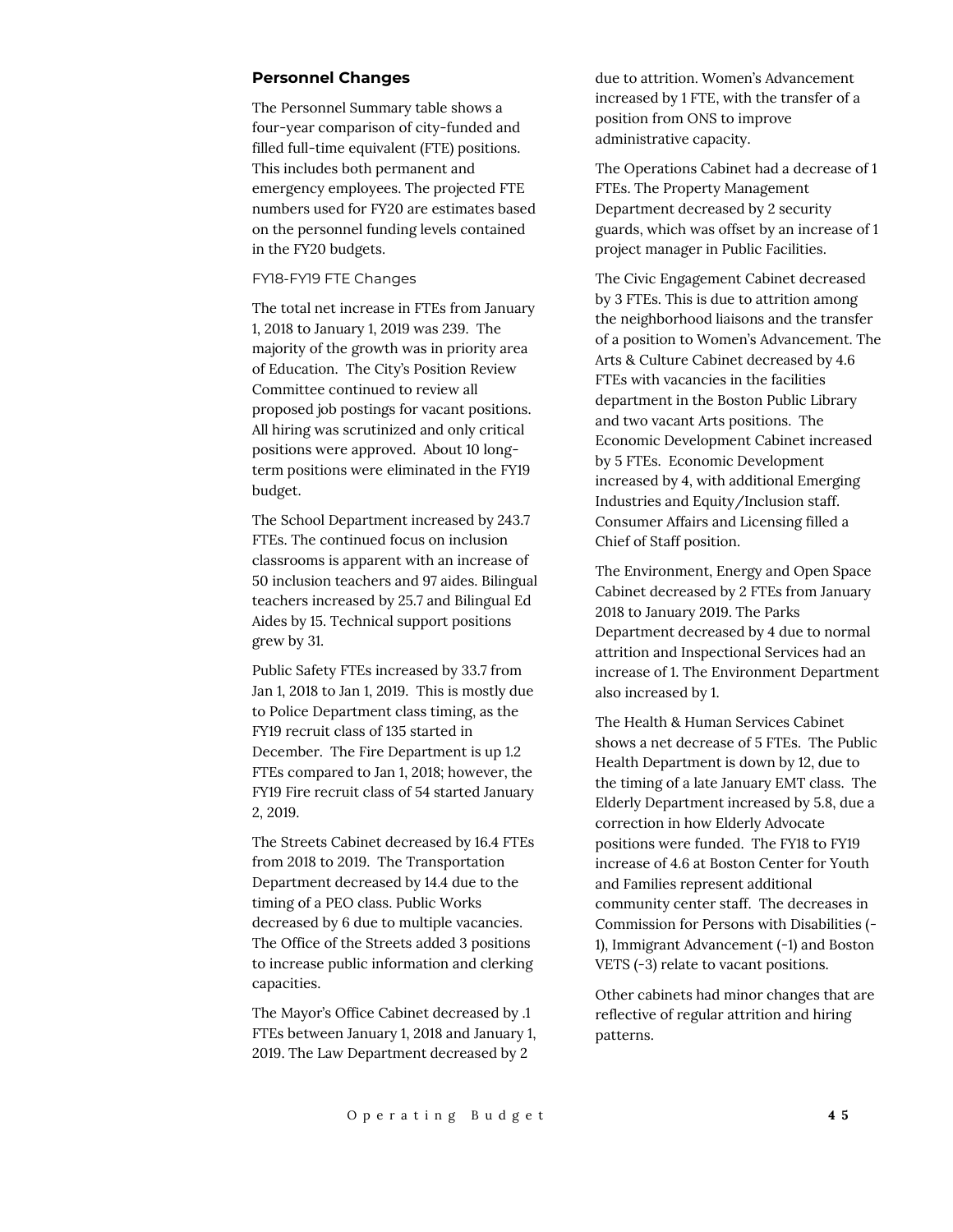#### FY20 Projected FTE Changes

The City projects a net increase in FTE levels of 195.0 from January 1, 2019 to January 1, 2020. The majority of the growth is targeted in the priority areas of public safety, education, public health and transportation.

The City will continue to review the need for hiring into all vacant positions in FY20. Departments eliminated 9 long-term vacant positions in the current budget process.

A significant portion of the projected growth in filled FTEs from January 2019 to January 2020 is in the Public Safety Cabinet. Historically, the number of Public Safety employees on the payroll as of January 1 of any year has fluctuated with the timing of retirements and new classes. In FY20 the projected January to January increase in the Fire Department is due to the timing of the FY20 class in fall 2019 as opposed to the FY19 class which came on after January 1, 2019. The goal of the department is to have enough firefighters in the suppression force to cover the minimum manning level of 262 and to reduce overtime. The Police Department is projected to increase the sworn force by 15 officers with the FY20 recruit class in the fall of 2019. The department is also adding 3 positions to assist with citywide phase in of the body worn camera program and criminalists to aid with efforts to improve efficiency in the Crime Lab. The City is also moving 4 social workers /domestic violence advocates to the operating fund from the JAG grant to ensure the continuation of this important work. The department is also adding a transportation analyst.

The Mayor's Office Cabinet has a projected increase of 9 FTEs. The Mayor's Office is increasing by 2 positions for the Office of Resiliency and Racial Equity, which is transferring from the Public Health Commission, and a new civic design director for the New Urban Mechanics program. Elections will add a new position

dedicated to improving existing technology and reducing cyber security vulnerabilities. The Law Department will grow by 4 positions with a legal advisory office for the Fire Department and additional legal capacity for the Public Facilities Department and the public records program.

The Operations Cabinet is anticipated to decrease by 14 FTEs. The Inspectional Services Department (ISD), which is newly in this Cabinet, will have a decline of 16 positions with the transfer of the Animal Care and Control program to Parks and the addition of 2 short-term rental housing inspectors. Public Facilities will add a project manager for planning and studies to support the growing citywide construction program and an assistant director to focus on BuildBPS implementation.

Civic Engagement will increase the capacity of the Language Access and Communications program in the Office of Neighborhood Services. The Arts and Culture Cabinet is anticipated to grow by 8 FTEs. The Office of Arts and Culture has 2 key positions (communications director and artist resource manager) moving onto the operating budget from expiring grants and is expected to fill vacancies. The Library is adding a children's librarian and teen services assistant to central and a teen services librarian for the branches. The department is also creating a major projects coordinator to assist with capital projects.

Economic Development is expected to grow by 4 positions. The Office of Economic Development will increase operational capacity by adding an emerging industries manager, a certification manager, and a mobile enterprise business manager.

In FY20 the School Department anticipates staffing to increase with the commitment to have a fulltime nurse in every school. The department is also adding 10 new mental health professionals across the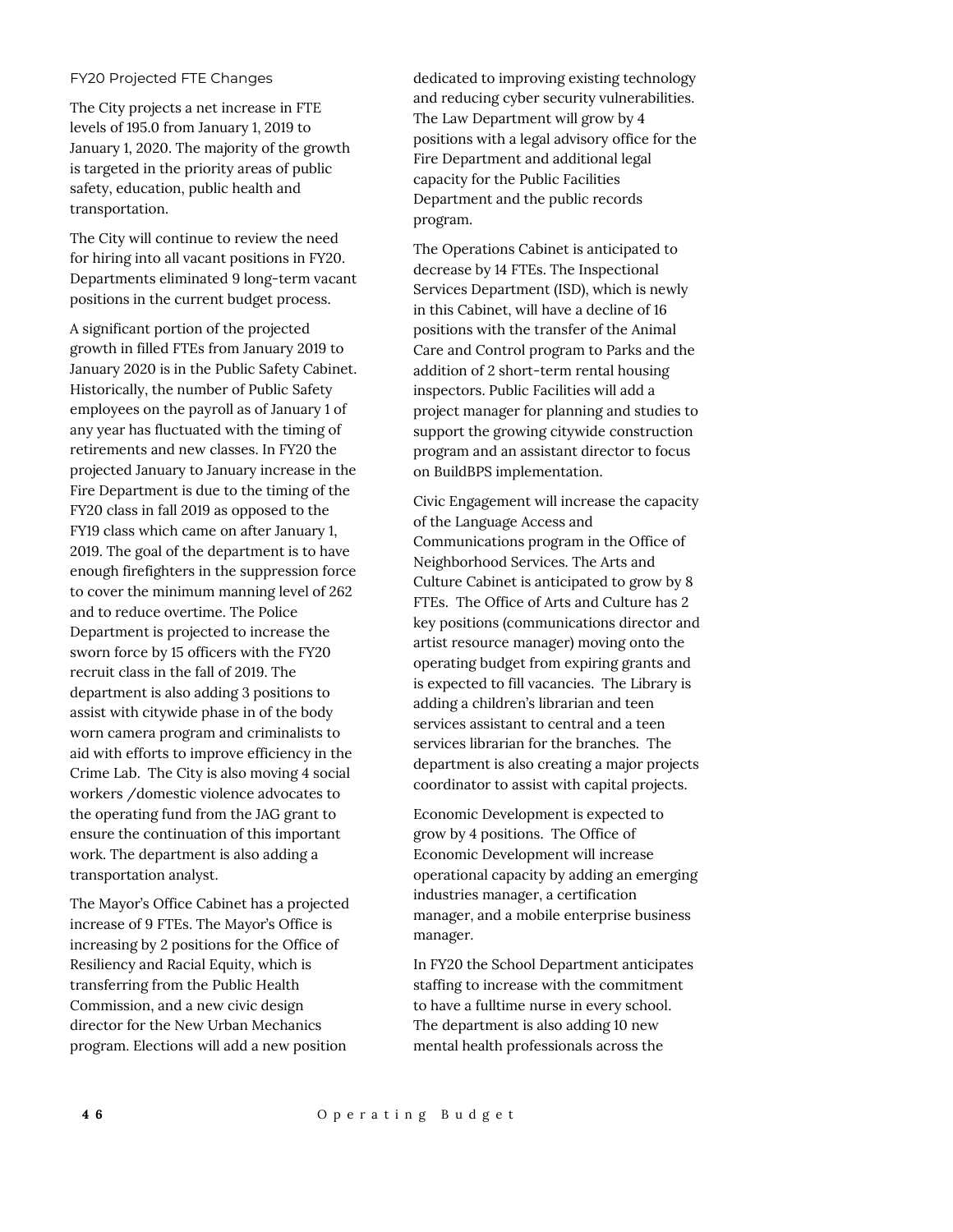district. The overall number of teachers will grow slightly and the trend of increasing numbers of special education and bilingual teachers will continue. Special education aides are also projected to increase.

The Environment, Energy and Open Space Cabinet will grow by 26 FTEs primarily due to the transfer of Animal Care and Control to Parks from ISD. Parks and Recreation will also add a new full-time veterinarian and technician to the existing staff. The department also plans to hire 3 new park rangers and a maintenance manager for Martin's Park. The Administration & Finance Cabinet projects an increase of 5 FTEs with an alternative finance position and a director of transformation in the Office of Administration and Finance, a new director of investigations and training in Human Resources, and the filling of several vacancies.

The Health and Human Services Cabinet will increase by 21 FTEs. Boston Centers for Youth and Families will grow with the investment in the outreach and engagement program including the addition of resource coordinator positions. The department will also hire 2 new computer instructors to enhance services at community centers. The Public Health Commission will grow by approximately 10 FTEs, including the strategic investments in the growth of the Office of Recovery Services (3) and HIV prevention. The Public Health Commission's Emergency Medical Services (EMS) will add a new community assistance team (3) and a diversity and recruitment officer at EMS to better meet the demands of a growing population. The department also plans to hire a privacy officer and an information security officer.

Neighborhood Development in the Housing Cabinet will remain stable in FY20. The Department of Innovation and Technology in the Information & Technology Cabinet will add an enterprise agreement manager as part of its efforts to better manage city license agreements.

The Streets Cabinet is projected to increase by 25 FTEs. The Transportation Department will add 17 positions to support transformational investments in transportation projects throughout the City. These positions, including those focused on Vision Zero and the City's new transit team, were FY19 investments hired after January 2019. The Public Works Department is adding 8 positions as part of major multi-modal transit maintenance investment.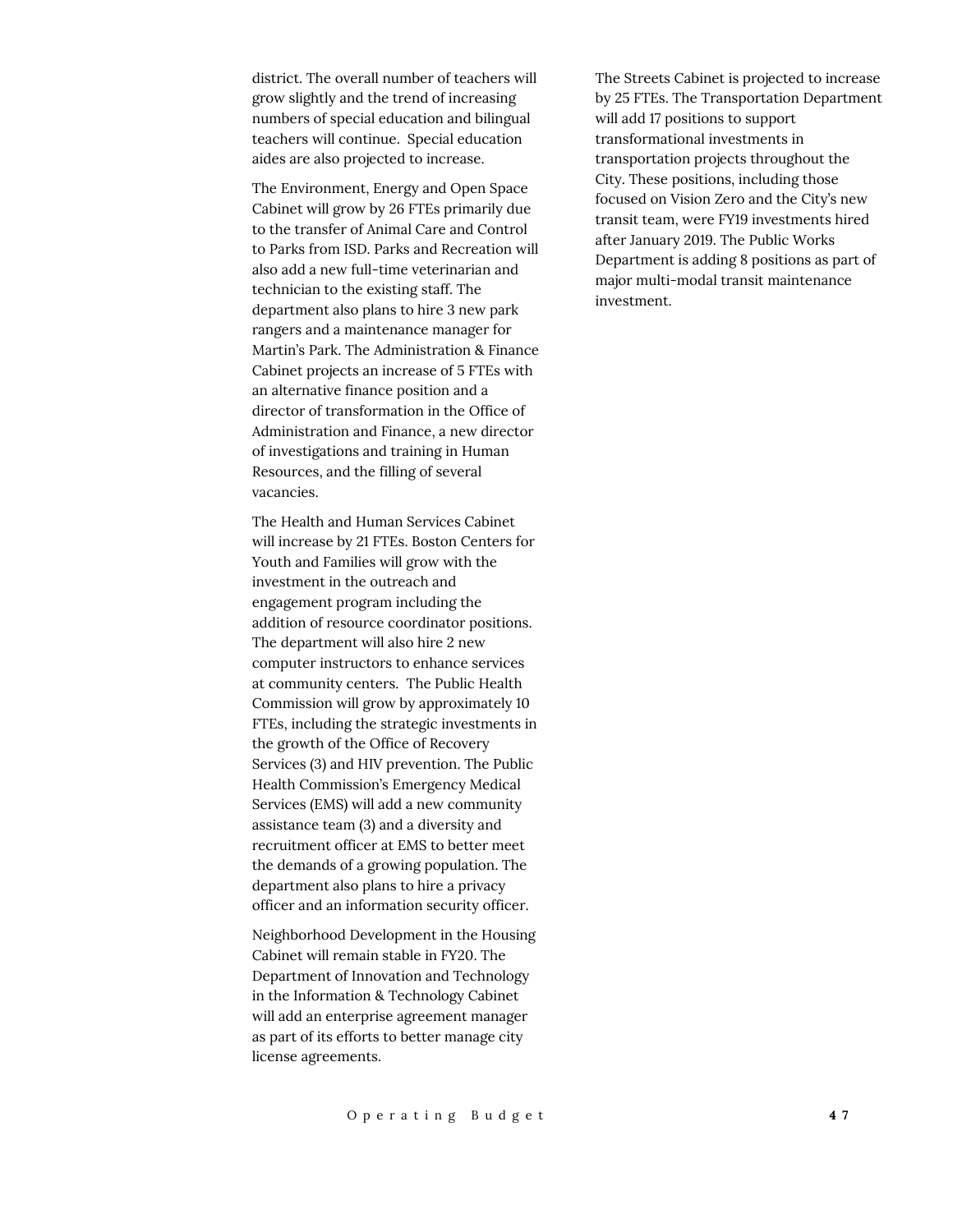| <b>External Funds</b>           | <b>FY18 Expenditure</b> | <b>FY19 Estimated</b> | <b>FY20 Estimated</b> |
|---------------------------------|-------------------------|-----------------------|-----------------------|
| <b>Boston Public Schools</b>    | 134,736,650             | 141,910,954           | 142,946,926           |
| Neighborhood Development        | 80,192,436              | 83,892,292            | 87,172,822            |
| <b>Public Health Commission</b> | 41,717,478              | 46,515,679            | 43,764,815            |
| <b>Treasury Department</b>      | 8,150,479               | 35,686,363            | 25,512,151            |
| <b>Emergency Management</b>     | 10,931,248              | 12,347,728            | 12,860,691            |
| Police Department               | 8,884,942               | 9,393,115             | 7,510,998             |
| Library Department              | 7,981,306               | 8,738,756             | 9,420,455             |
| Age Strong                      | 7,656,317               | 6,643,278             | 6,704,202             |
| Other                           | 34,970,606              | 28,362,968            | 29,061,529            |
| Total                           | 335,221,462             | 373,491,133           | 364,954,590           |

#### *Table 7*

#### **External Funds**

The City's \$3.49 billion operating budget is supplemented by approximately \$365 million in external funds. These funds consist mainly of federal, state, and private funding earmarked for specific purposes. Education, housing, economic development, public health and public safety are some of the largest areas for which these funds are targeted.

Twenty-five departments and agencies expect to receive federal, state or other forms of external funding in FY19. Over 92% of the City's external funds are found in eight of those twenty-four departments. These eight departments are Boston Public Schools, Neighborhood Development, Public Health Commission, Treasury Department, Emergency Management, Police, Library, and the Age Strong Commission. Other departments that also have significant grant funding are the Office of Economic Development and the Fire Department. Descriptions and amounts of grants by department can be found in Volumes II and III.

Federal grants have historically provided funding for the key City priorities of

education, community development, and services for seniors. Boston Public Schools, the Department of Neighborhood Development (DND), and the Elderly Commission have been the traditional recipients of recurring entitlement grants provided by the federal government.

Although proposed federal budget cuts open questions about future levels of funding for Community Development Block Grant (CDBG) and HOME Investment Partnership, this budget assumes that DND will continue to receive these recurring federal entitlement grants, which provide funding for a variety of neighborhood development activities. The City will advocate that these critical programs are maintained in the federal budget. Other sources of federal funding received by the City are used to address diverse needs and/or creative approaches for homeland security, community policing and housing support for the homeless.

Community Preservation Act

By adopting the Community Preservation Act (CPA) in November 2016, the City has created a Community Preservation Fund. This fund is not part of the City's general fund and is displayed as a special revenue external fund in this budget document.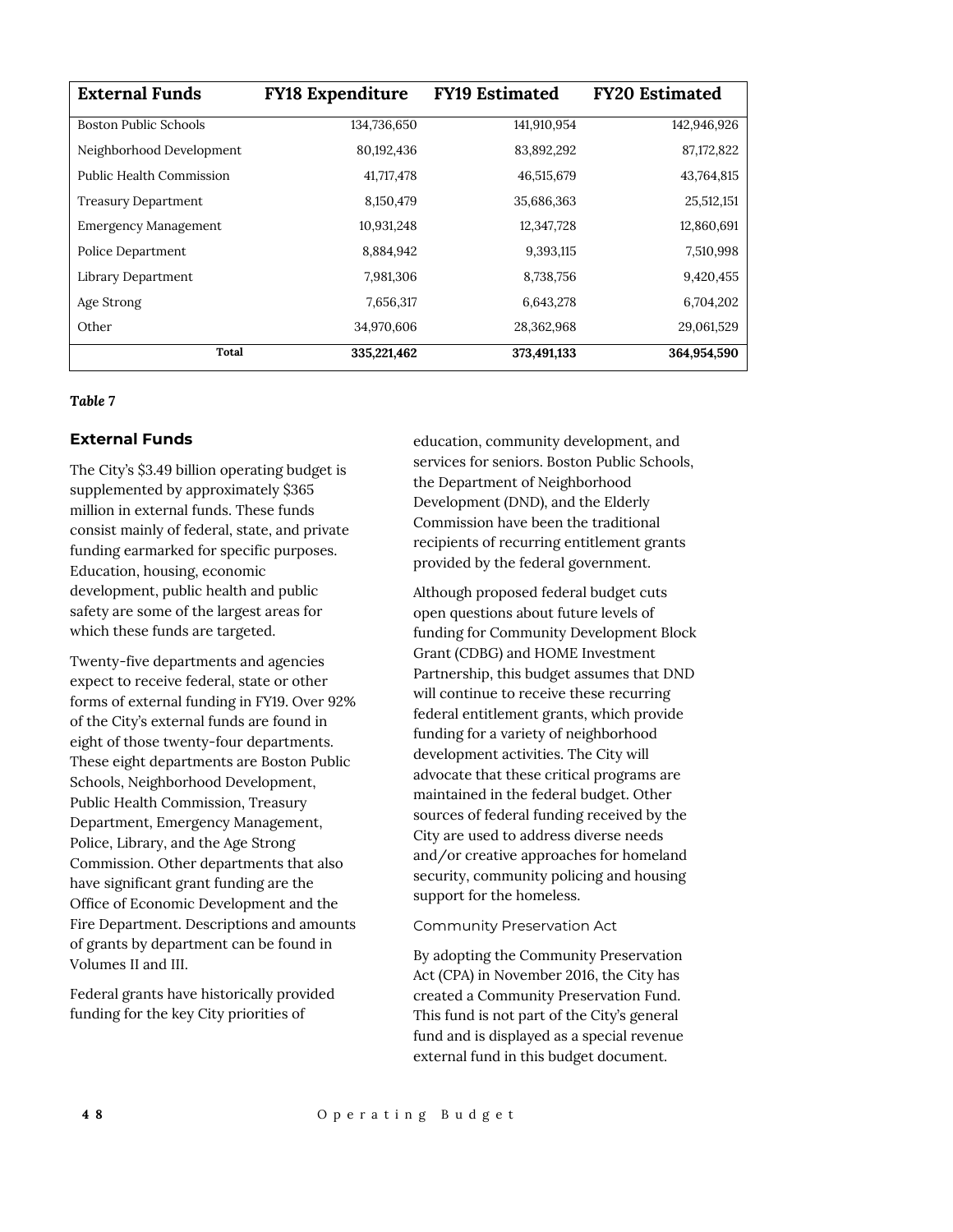This fund is capitalized primarily by a one percent property tax-based surcharge on residential and business property tax bills that began in July 2017. The City uses this revenue to fund initiatives consistent with CPA guidelines: affordable housing, historic preservation, open space and public recreation.

The first round of projects, approved by Mayor Walsh, the Boston's Community Preservation Committee (CPC) and City council in FY18, appropriated \$8.0 million in 35 projects. The second funding round appropriated \$34.9 million in 56 projects.

The city has awarded CPA funding for projects in each of Boston's 23 neighborhoods since the act's adoption.

## **FY20 All Funds Budget**

The all funds table consolidates the projected FY20 expenditures from the General Fund, Special Revenue Funds (primarily external grants) and the Capital Fund by department. More detail on the expenditures made from each of these funds is shown in Volumes II and III of the City of Boston's FY20 budget document.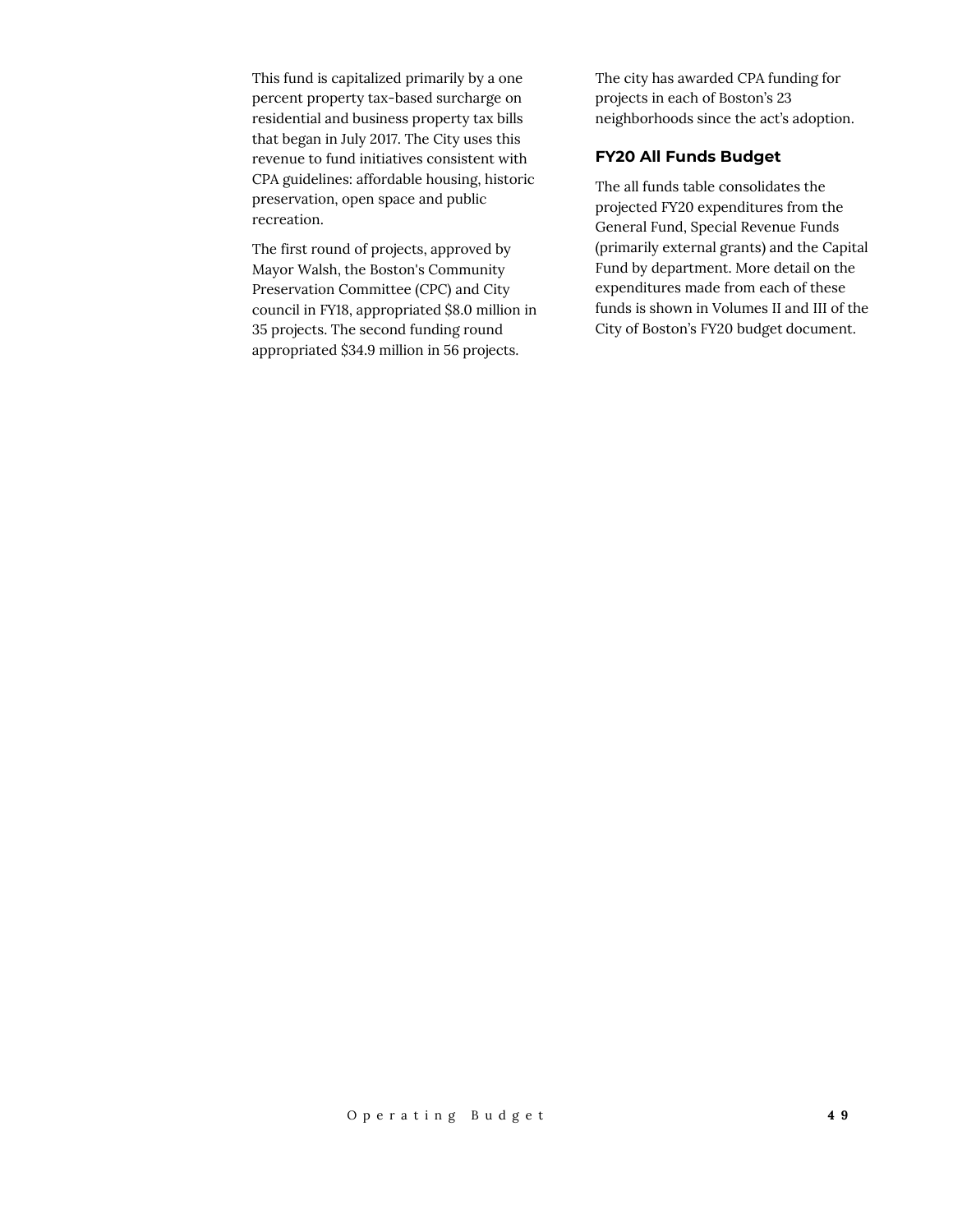| All Funds Budgets - FY20           |                                                                |                          |                       |                         |                          |
|------------------------------------|----------------------------------------------------------------|--------------------------|-----------------------|-------------------------|--------------------------|
|                                    |                                                                | <b>General Fund</b>      | <b>External Funds</b> | Capital                 | <b>Total All Funds</b>   |
| Cabinet                            | Department                                                     | <b>Budget</b>            | <b>Budget</b>         | <b>Budget</b>           | Budget                   |
| Mayor's Office                     | Mayor's Office                                                 | 5,331,414                | 666,879               | 34,750                  | 6,033,043                |
|                                    | <b>Election Department</b><br>Intergovernmental Relations      | 5,524,196<br>1,580,011   |                       |                         | 5,524,196<br>1,580,011   |
|                                    | Law Department                                                 | 8,377,366                | 500,000               |                         | 8,877,366                |
|                                    | Women's Advancement                                            | 346,188                  |                       |                         | 346,188                  |
|                                    | Total                                                          | 21,159,175               | 1,166,879             | 34,750                  | 22,360,803               |
|                                    |                                                                |                          |                       |                         |                          |
| Operations                         | Property Management Department                                 | 18,795,900               |                       | 26,369,542              | 45, 165, 442             |
|                                    | <b>Public Facilities Department</b>                            | 7,169,689                |                       |                         | 7,169,689                |
|                                    | <b>Inspectional Services Department</b>                        | 18,940,155               | 41,400                |                         | 18,981,555               |
|                                    | Total                                                          | 44,905,744               | 41,400                | 26,369,542              | 71,316,686               |
| Civic Engagement                   | Neighborhood Services                                          | 3,718,338                |                       |                         | 3,718,338                |
|                                    | <b>Total</b><br>Office of Arts & Culture                       | 3,718,338                |                       | 590,000                 | 3,718,338                |
| Arts & Culture                     | Library Department                                             | 2,046,666<br>40,534,902  | 721,813<br>9,420,455  | 11,695,375              | 3,358,479<br>61,650,732  |
|                                    | Total                                                          | 42,581,568               | 10,142,268            | 12,285,375              | 65,009,212               |
| Economic Development               | Office of Economic Development                                 | 3,446,210                | 7,605,245             |                         | 11,051,455               |
|                                    | Boston Planning and Development Agency                         |                          |                       | 630,503                 | 630,503                  |
|                                    | Consumer Affairs & Licensing                                   | 1,353,513                | 64,000                |                         | 1,417,513                |
|                                    | Office of Tourism                                              | 1,545,852                | 150,000               |                         | 1,695,852                |
|                                    | Total                                                          | 6,345,574                | 7,819,245             | 630,503                 | 14,795,323               |
| Education                          | <b>Boston Public Schools</b>                                   | 1,177,526,598            | 142,946,926           | 90,081,934              | 1,410,555,458            |
|                                    | Total                                                          | 1,177,526,598            | 142,946,926           | 90,081,934<br>9.923.800 | 1,410,555,458            |
| Environment, Energy & Open Space   | <b>Environment Department</b><br>Parks & Recreation Department | 3,077,886<br>26,666,627  | 954,320<br>6,031,733  | 43,012,506              | 13,956,006<br>75,710,866 |
|                                    | Total                                                          | 29,744,513               | 6,986,053             | 52,936,306              | 89,666,872               |
| Administration & Finance           | Administration & Finance                                       | 1,337,927                |                       |                         | 1,337,927                |
|                                    | Assessing Department                                           | 7,746,306                |                       |                         | 7,746,306                |
|                                    | <b>Auditing Department</b>                                     | 2,947,260                | 215,477               |                         | 3,162,737                |
|                                    | <b>Budget Management</b>                                       | 3,541,745                |                       |                         | 3,541,745                |
|                                    | <b>Execution of Courts</b>                                     | 5,000,000                |                       |                         | 5,000,000                |
|                                    | Health Insurance                                               | 221,381,299              |                       |                         | 221,381,299              |
|                                    | Human Resources<br>Medicare                                    | 5,849,713<br>11,200,000  |                       |                         | 5,849,713<br>11,200,000  |
|                                    | Office of Labor Relations                                      | 1,465,905                |                       |                         | 1,465,905                |
|                                    | Pensions & Annuities - City                                    | 4,100,000                |                       |                         | 4,100,000                |
|                                    | Pensions & Annuities - County                                  | 100,000                  |                       |                         | 100,000                  |
|                                    | Purchasing Division                                            | 1,824,611                |                       |                         | 1,824,611                |
|                                    | <b>Registry Division</b>                                       | 1,109,488                |                       |                         | 1,109,488                |
|                                    | <b>Treasury Department</b>                                     | 19,650,186               | 25,512,151            |                         | 45,162,337               |
|                                    | Unemployment Compensation                                      | 350,000                  |                       |                         | 350,000                  |
|                                    | Workers' Compensation Fund<br>Total                            | 2,200,000<br>289,804,439 | 25,727,628            |                         | 2,200,000<br>315,532,067 |
| Health & Human Services            | Boston Center for Youth & Families                             | 29,605,788               | 1,048,200             | 3,750,000               | 34,403,988               |
|                                    | Commission For Persons W/Disabilities                          | 487,540                  |                       |                         | 487,540                  |
|                                    | Age Strong                                                     | 3,965,665                | 6,704,202             |                         | 10,669,867               |
|                                    | Fair Housing & Equity                                          | 318,366                  | 791,542               |                         | 1,109,908                |
|                                    | Office of Immigrant Advancement                                | 627,767                  | 241,000               |                         | 868,767                  |
|                                    | Public Health Commission                                       | 93,164,324               | 43,764,815            | 2,652,300               | 139,581,439              |
|                                    | <b>Boston VETS</b><br>Youth Engagement & Employment            | 4,705,679<br>6,990,580   | 936,920               |                         | 4,705,679<br>7,927,500   |
|                                    | Total                                                          | 139,865,710              | 53,486,679            | 6,402,300               | 199,754,689              |
| Housing & Neighborhood Development | Neighborhood Development                                       | 20,577,614               | 87,172,822            | 3,850,000               | 111,600,436              |
|                                    | Total                                                          | 20,577,614               | 87,172,822            | 3,850,000               | 111,600,436              |
| Information & Technology           | Department of Innovation and Technology                        | 32,099,307               | 4,400,000             | 16,289,125              | 52,788,432               |
|                                    | Total                                                          | 32,099,307               | 4,400,000             | 16,289,125              | 52,788,432               |
| Public Safety                      | <b>Emergency Management</b>                                    | 885,163                  | 12,860,691            | 100,000                 | 13,845,854               |
|                                    | Fire Department                                                | 271,616,063              | 3,511,500             | 15,943,011              | 291,070,574              |
|                                    | Police Department                                              | 414,237,378              | 7,510,998             | 9,982,917               | 431,731,293              |
| Streets                            | Total<br>Central Fleet Management                              | 686,738,604<br>3,110,484 | 23,883,189            | 26,025,928              | 736,647,721<br>3,110,484 |
|                                    | Office of Streets                                              | 2,217,107                |                       |                         | 2,217,107                |
|                                    | Public Works Department                                        | 100,267,573              |                       | 105,057,941             | 205,325,514              |
|                                    | Snow Removal                                                   | 24,788,144               |                       |                         | 24,788,144               |
|                                    | <b>Transportation Department</b>                               | 39,276,378               | 1,181,500             | 22,281,637              | 62,739,515               |
|                                    | Total                                                          | 169,659,686              | 1,181,500             | 127,339,578             | 298,180,764              |
| Non-Mayoral Departments            | City Clerk                                                     | 1,346,251                |                       |                         | 1,346,251                |
|                                    | City Council                                                   | 5,721,300                |                       |                         | 5,721,300                |
|                                    | Finance Commission                                             | 294,446                  |                       |                         | 294,446                  |
|                                    | <b>Total</b><br><b>Grand Total</b>                             | 7,361,996                | 364,954,589           | 362,245,341             | 7,361,996                |
|                                    |                                                                | 2,672,088,866            |                       |                         | 3,399,288,797            |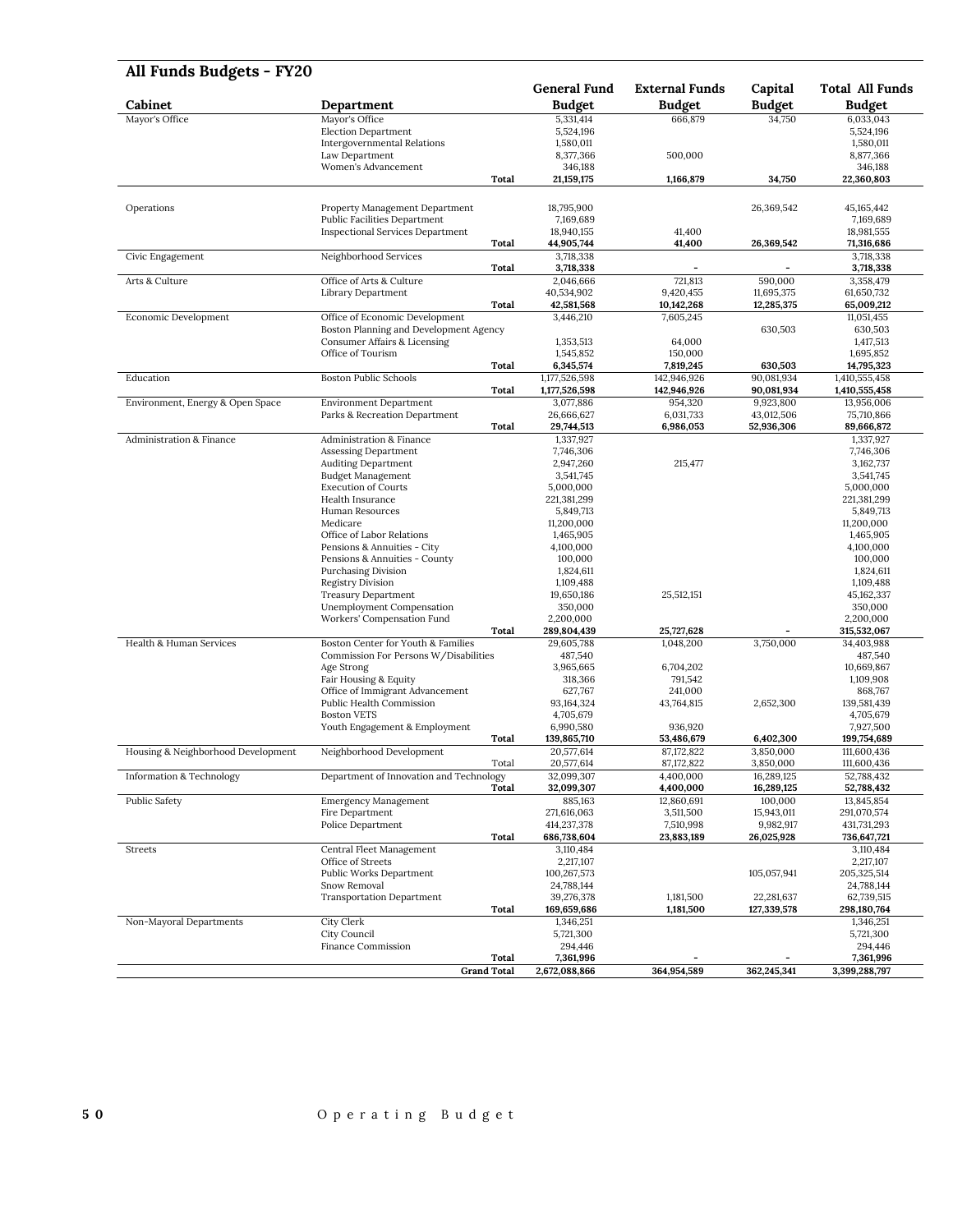#### **Performance Management**

Boston's performance management efforts, driven in partnership between the Citywide Analytics Team and the Office of Budget Management, strive to ensure that the City delivered the most effective and efficient services possible.

#### **CityScore**

Launched in 2016, CityScore is a nationally recognized tool designed to inform the Mayor, City managers, and the public about the performance of City government by aggregating key performance metrics.

CityScore's 22 metrics are monitored daily to get an understanding of the quality of life in Boston, and the performance of City government. Since inception, CityScore has prompted key process improvements, increased data-driven decision-making at all levels of city government, and informed the budget process.

#### Priority FY20 Performance Goals

The Mayor's FY20 budget priorities highlight the vision to create an environment that promotes equity, builds community, and helps fulfill Boston's great promise. The performance measures listed below reflect the City's top priorities and the partnerships necessary to achieve these ambitious goals.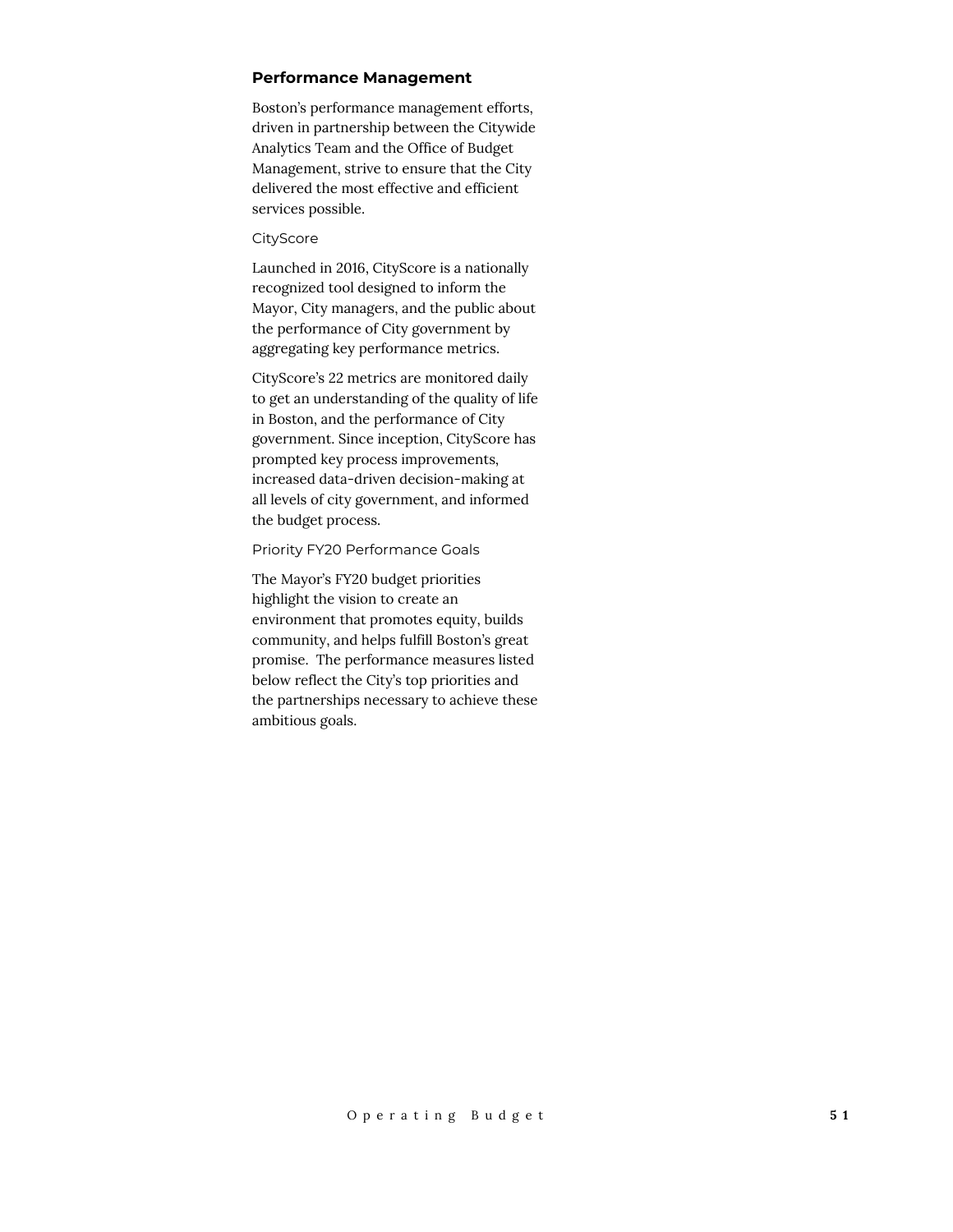# **Priority FY20 Performance Goals**

| <b>Performance Measure</b>                                                 | <b>Responsible Department</b> | FY19 Projected | FY20 Target |
|----------------------------------------------------------------------------|-------------------------------|----------------|-------------|
| Education                                                                  |                               |                |             |
| New K1 seats available                                                     | Schools                       | 91             | 113         |
| Participants in the Early Literacy Program                                 | Boston Public Library         | 43,503         | 55,000      |
|                                                                            |                               |                |             |
| Housing                                                                    |                               |                |             |
| # of homeless Veterans placed in permanent housing                         | Neighborhood Development      | 265            | 200         |
| # of low income housing units permitted (deed restricted and IDP)          | Neighborhood Development      | 254            | 499         |
| # of middle income housing units permitted<br>(deed restricted and market) | Neighborhood Development      | 882            | 1,445       |
| # of potential evictions averted                                           | Neighborhood Development      | 680            | 625         |
|                                                                            |                               |                |             |
| Mobility                                                                   |                               |                |             |
| Average annual PCI rating of Boston's roads                                | <b>Public Works</b>           | 68             | 67          |
| % of street light outages addressed on time                                | Public Works                  | 65%            | 80%         |
| % of crosswalks in good repair                                             | Transportation                | 60%            | 85%         |
| Average personnel hours on a hokey route (hand cleaning streets/sidewalks) | <b>Public Works</b>           | 3,145          | 3,000       |
|                                                                            |                               |                |             |
| <b>Prosperity &amp; Equity</b>                                             |                               |                |             |
| # of MWBE companies with City of Boston contracts                          | Economic Development          | <b>TBR</b>     | 80          |
| # of employees in companies newly signing Boston's 100% Talent Compact     | Women's Advancement           | 31,791         | 15,000      |
|                                                                            |                               |                |             |
| Arts, Culture, and Creativity                                              |                               |                |             |
| % of first time Boston Cultural Council organizational grant awardees      | Arts & Culture                | 29%            | 15%         |
| Library card daily usage                                                   | Boston Public Library         | 3,120,980      | 3,000,000   |
| Average number of eBook holds                                              | <b>Boston Public Library</b>  | 73,742         | 40,000      |
|                                                                            |                               |                |             |
| <b>Health &amp; Safety</b>                                                 |                               |                |             |
| EMS median response time for Priority 1 calls                              | Public Health Commission      | 6.2 Min        | 6 Min       |
| # of individuals placed in recovery services                               | Public Health Commission      | 14,253         | 13,000      |
| Firefighters attending resiliency, health, and safety symposiums           | Fire Department               | 900            | 950         |
|                                                                            |                               |                |             |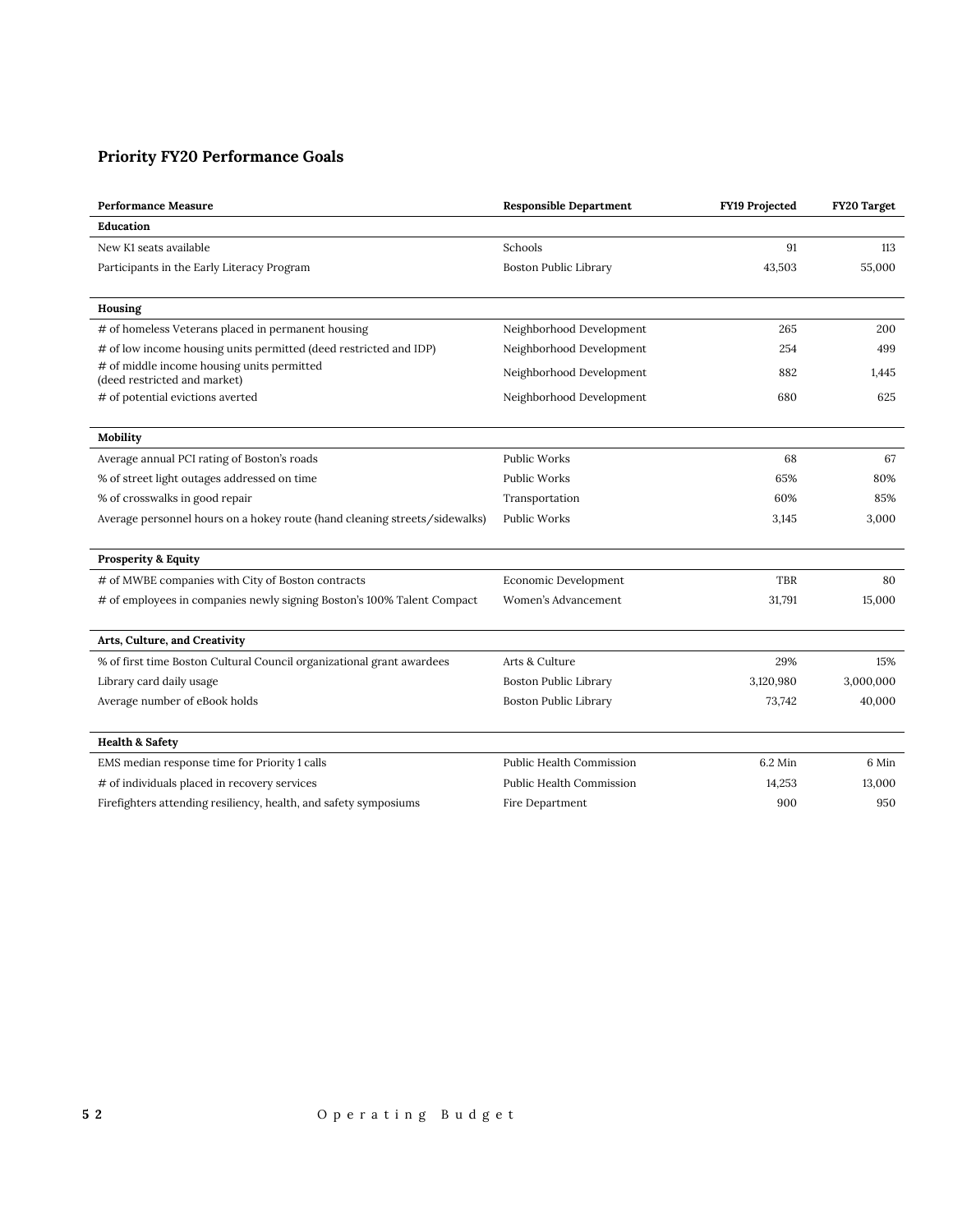## **Multi-Year Budget Plan**

#### Introduction

While the City must maintain an annual budget process by statute, a two-year projection provides a useful context for current decision making and future planning purposes.

With City costs rising faster than its revenue, the City is projecting budget shortfalls in FY21 and FY22. In projecting the City's operating budget for FY21 and FY22, education cost growth, increasing annual pension schedule obligations, uncertain costs related to outstanding collective bargaining agreements and continued health insurance cost escalation continue to drive high rates of expenditure growth. The property tax levy is assumed to grow from its base by the allowable 2.5% and by new growth in the levy. In terms of state aid, continued pressure from rising state Charter Schools costs combined with underfunding of the Charter School Tuition Reimbursement obligation and stagnant education aid, will likely lead to the continuation of the negative growth trend in net state aid.

The vast majority of union contracts are settled through FY20, so departmental FY20 budgets reflect those wage increases, while outstanding contracts are reserved for centrally. Funding for unsettled City, PHC and BPS collective bargaining contracts have been centralized in a \$7 million FY20 collective bargaining reserve. Only a few unions have contracts settled through FY21 and are shown in the appropriations forecast for that year. The next round of negotiations for FY21 and beyond has not begun. The projected FY21 and FY22 collective bargaining reserves are intended to acknowledge some costs in this area but do not indicate an established wage pattern for successor contracts.

Another area of concern is the unfunded liability related to other post-employment benefits. The City currently provides postemployment health care and life insurance benefits to eligible retirees in accordance with state law and pays its share of the cost on a pay-as-you-go basis in the current year's operating budget. This method of financing understates the full obligation to provide these benefits after retirement. The City, including the Boston Public Health Commission (BPHC), has an unfunded liability for these benefits of \$2.40 billion, as of the most recent independent actuarial valuation on June 30, 2017. The FY20 budget authorizes another payment of \$40 million to the City's OPEB Liability Trust Fund; the FY21 and FY22 projections also include \$40 million payments.

#### Revenue Trends

The following chart displays the breakdown of revenue projected for FY20-FY21.



#### *Figure 10 – Recurring Revenue FY20 Budget, FY21 & FY22 Projected*

Major revenue trends include:

*Property Tax Levy:* The levy will grow by the allowable 2.5% increase, and new growth is projected to grow steadily in FY21, with lower new growth projected in FY22, as less certainty regarding markets exist over this time horizon. The net property tax assumes an overlay reserve set at 1%. A net total increase in the levy of over \$194 million is projected over the two years.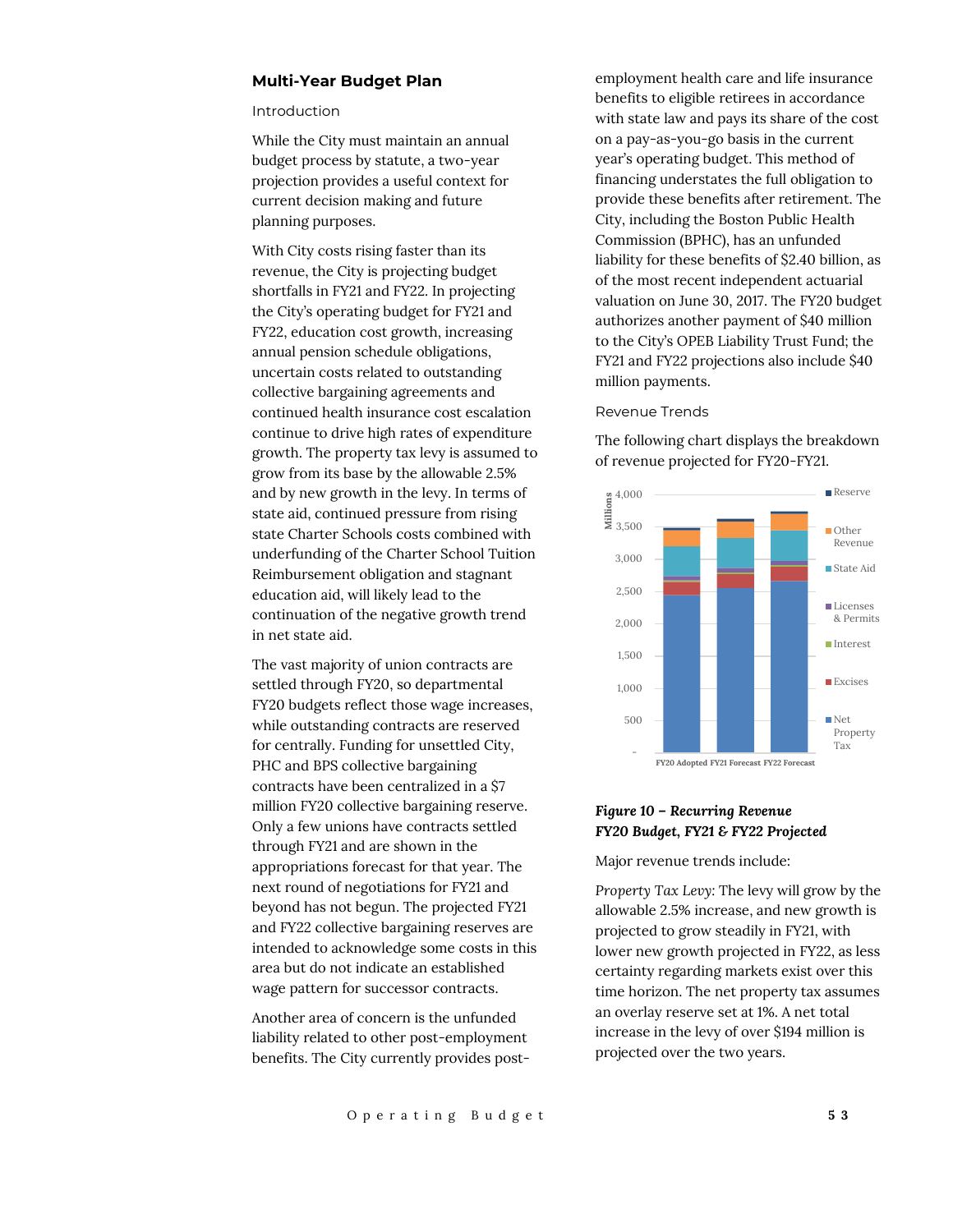*State Aid:* Gross state aid is assumed to increase slightly in FY21 and FY22, increasing by 1.6% in FY21 and 3.3% in FY22. The City is projecting that Chapter 70 education will increase by less than 1% based on a modest minimum aid increase from the State. The City is projecting that the Charter School Tuition Reimbursement will again be underfunded by the State. The State has not fulfilled its statutory obligation to fund the Charter School Tuition Reimbursement, creating an unsustainable funding challenge that the City projects will be exacerbated in FY21 and FY22 unless serious reforms to Charter School Finance are undertaken. Underfunding of Charter School Reimbursement will be accompanied by a larger increase to the Charter School Tuition Assessment and thus represents a substantial decrease in total resources available for appropriations. Unrestricted General Government Aid is projected to grow at 3% in FY21 and FY22.

*Excises:* Excises are expected to continue to grow into FY21, but slow in FY22, with the potential of stabilization of the local economy given signs of economic slowdown.

*Fines:* Fines are expected to slightly increase given improvements made in enforcement.

*Interest on Investments:* Interest income is expected to increase in FY21 and FY22 compared to the FY20 Adopted budget, based on movements of significant assets into interest bearing accounts.

*Payments in Lieu of Taxes (PILOT):* PILOT revenue is projected to remain fairly flat in FY21 and FY22, consistent with the trends from the five year ramp up of PILOT payments, which ended in FY16. We expect the program to continue with support from the non-profit community.

*Miscellaneous Department Revenue:* In FY21 and FY22, the City estimates decreases in federal health insurance reimbursements as well as municipal Medicaid reimbursements.

*Licenses and Permits:* Building permits are projected to increase in FY21 and decrease in FY22 due to unpredictable development environment.

*Budgetary Fund Balance:* For FY21 and FY22 the use of Budgetary Fund Balance for OPEB expenses is projected to be level at \$40 million.

These estimates are based on conservative revenue assumptions reflecting the growing local economy, projected to stabilize at a reasonable level of growth from the beginning of FY21 to the end of FY22.

Expenditure Trends

The expenditure chart displays the allocation of expenditures projected for FY21-FY22.

As the City examines projected expenditures for FY21 and FY22, expenditures are anticipated to grow at a faster rate than the City's revenue growth, leading to projected shortfalls for FY21 and FY22. Fixed costs alone are projected to grow significantly due to increases in charter school costs under the existing cap and upward adjustments in the City's pension schedule. In addition, the City continues to project considerable appropriations growth due to rising employee-related costs.

*Appropriations:* Inflationary and other increases have been estimated in FY21 and FY22 for expenditures such as health insurance and other personnel cost growth. At the School Department, estimated inflationary increases for health insurance and other personnel cost growth, student transportation services, and the cost of food and nutrition services have been projected for FY21 and FY22.

Due primarily to the factors referred to above, appropriations are estimated to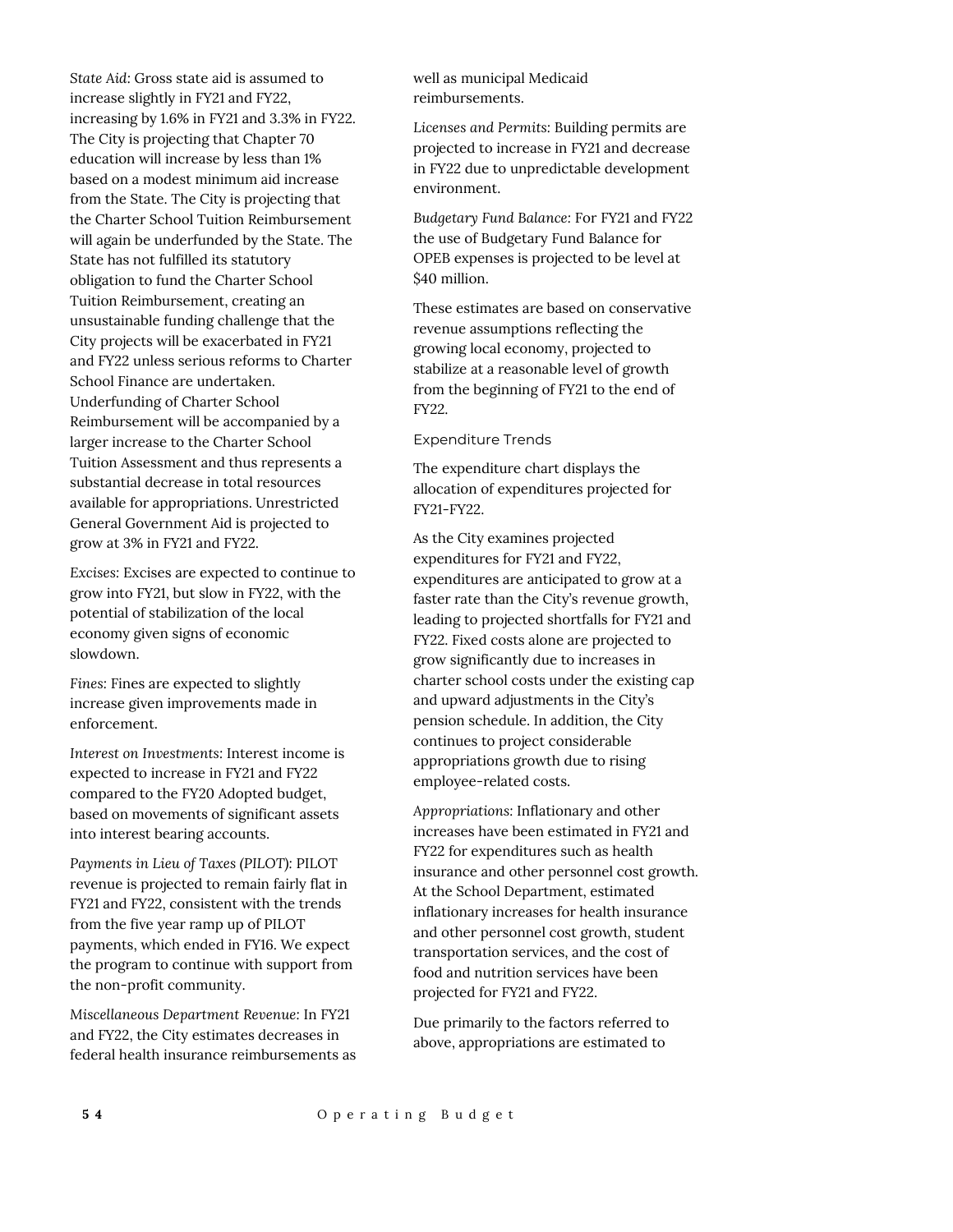increase by a total of \$81.7 million or 3.0% in FY21 and cumulatively increase by \$146 million or 5.4% in FY22.



# *Figure 11 – Expenditures FY20 Budget, FY21 & FY22 Projected*

*Fixed Costs:* In FY21, fixed costs are expected to increase by 8.7% and cumulatively increase by 18.0% in FY22. These increases can be attributed to several factors including: the continued expansion of charter schools, even under the existing cap and the resulting increase in the tuition assessment, scheduled pension cost increases, and increased borrowing.

Under these revenue and expenditure assumptions, the FY21 and FY22 budgets are currently projected to have shortfalls of approximately \$10.2 million and \$29.3 million. For the most part, the projections are based on current operations and the roll out of approved initiatives in FY21 and FY22. As the FY21 budget process goes forward and projections are further refined, the City will be looking at ways to operate more efficiently within the confines of projected revenues. The City will be monitoring external funding sources very closely, prioritizing service areas and reviewing policy decisions and options that could result from external funding losses. Boston Public Schools and the Department of Neighborhood Development are two

departments dependent on federal external funds for the provision of essential services. In the event of grant losses in those departments, major policy decisions and/or tradeoffs will have to be made to continue to provide existing services.

Employee hiring must continue to be controlled, as the bulk of the projected increase in appropriations is employeerelated. New collective bargaining agreements that will begin negotiations in FY20 will need to be affordable, given cost and revenue pressures outlined in this forecast. The City, in partnership with its unions, will continue to look at ways to mitigate the impacts of annual increases in the cost to provide health insurance to its employees and retirees. The City's policy regarding the use of its fund balance has been to limit the use of this source of revenue to offset certain fixed costs such as pension contributions and related postretirement health benefits and/or to fund extraordinary and non-recurring events as determined and certified by the City Auditor. The projections shown here assume that budgetary fund balance will be used only to support the OPEB appropriations for FY21 and FY22.

#### Planning a Balanced Budget

Multi-year planning is useful because it allows for time to make adjustments to relieve the cost pressures on certain services. It also promotes cost-saving or new programming alternatives to improve the financial position projected in the out years, and helps monitoring changes in assumptions as new needs or innovations present themselves.

Much of the City's budget remains fairly stable during the year, but a variance of just 1% would equate to a \$35 million problem in the bottom line. Common areas of variance are snow removal, with year-to-year swings of millions of dollars; legal settlements, for which the City attempts to reserve for but may need to absorb on a pay-as-you-go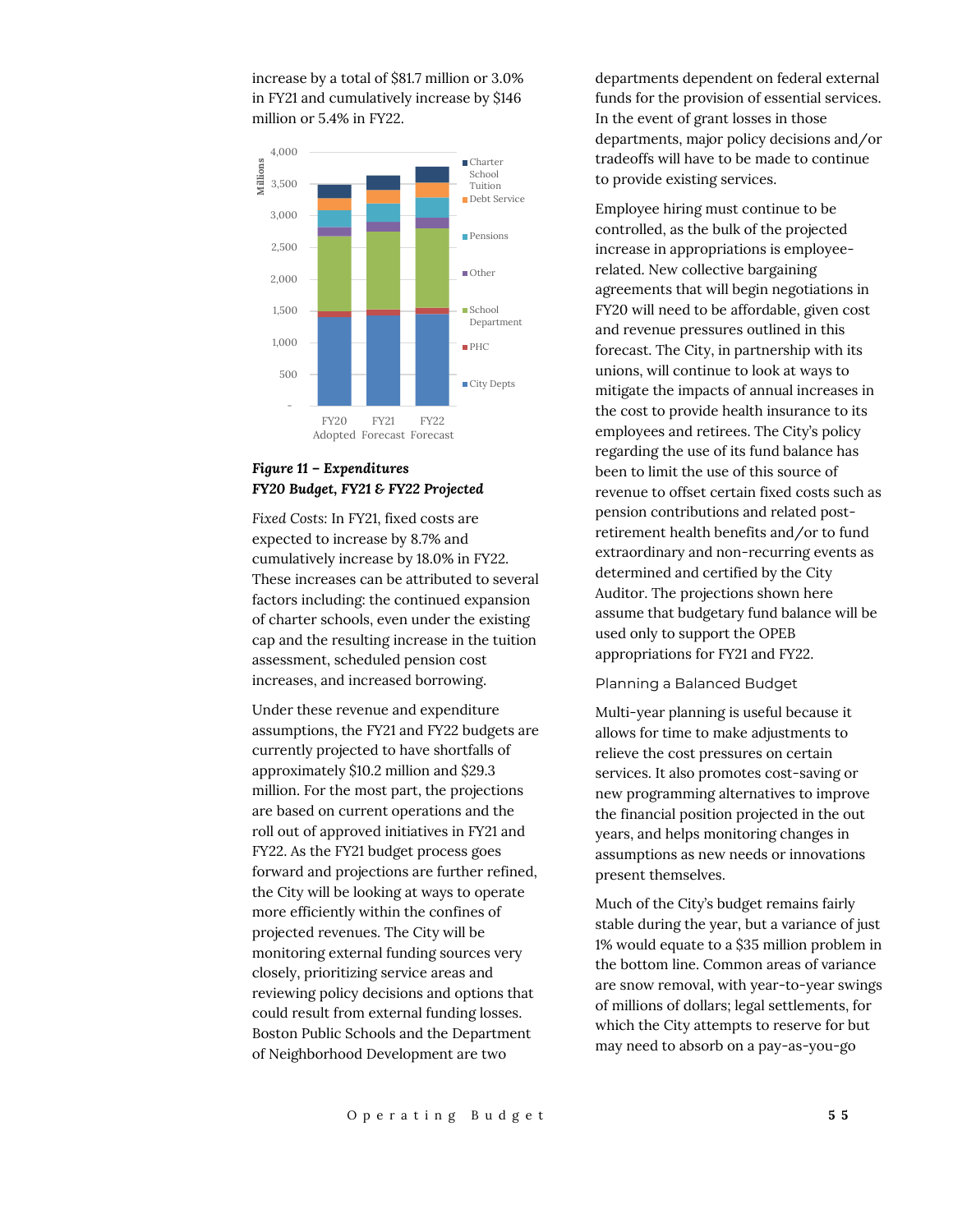basis; public safety overtime, particularly if a significant event occurs (acts of terrorism, natural disasters or major public events, for example), and outside funding sources for essential needs that may suddenly be eliminated.

It is important to note that the City's fiscal controls are effective in reducing the chances of an unmanageable deficit. The City manages position vacancies through a committee comprised of the Chief Financial Officer, the Human Resources Director, and the City's Budget Director. In place for over a decade, the committee serves to strictly control and monitor all hiring. In addition, the City's financial and human resources information system (BAIS) provides levels of systematic controls that can be used to project and plan for personnel funding requirements. Similar BAIS systematic controls are in place to control nonpersonnel expenditures.

#### Conclusion

This multi-year overview is provided as a guide to understand the impacts of the decisions presented in the budget, and to provide a framework for addressing future challenges and initiatives. Although it is not statutorily required, it is a useful tool in long-range planning and policy analysis.

From a budget planning and management standpoint, the parameters summarized here were built through an interactive forecast model. This approach allows for the development of multi-year scenarios based on various assumptions for City operations set within the financial constraints of the City's revenue and fixed cost budgets.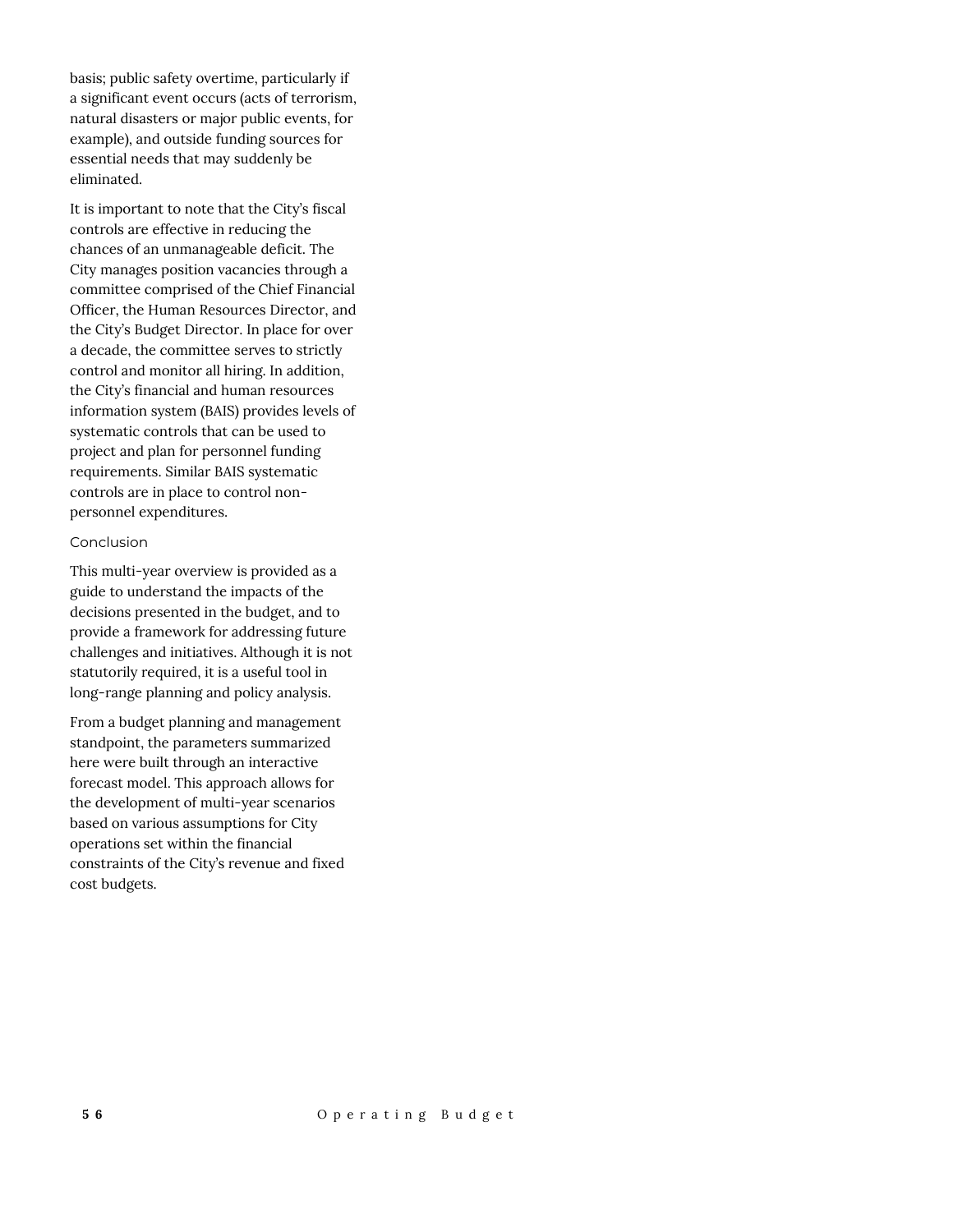# **MULTI-YEAR BUDGET SUMMARY**

# *(Dollars in Millions)*

|                                                                 | <b>FY20 Adopted</b>         | <b>FY21 Forecast</b> | <b>FY22 Forecast</b> |
|-----------------------------------------------------------------|-----------------------------|----------------------|----------------------|
| <b>REVENUES</b>                                                 |                             |                      |                      |
| Property Tax                                                    | 2,468.66                    | 2,580.37             | 2,691.88             |
| Property Tax Overlay                                            | (24.44)                     | $-25.55$             | $-26.65$             |
| <b>Excises</b>                                                  | 207.54                      | 217.63               | 221.63               |
| Fines                                                           | 69.64                       | 73.99                | 74.19                |
| Interest On Investments                                         | 22.00                       | 25.00                | 23.00                |
| Payments in Lieu of Taxes                                       | 48.98                       | 49.38                | 49.78                |
| Urban Redev Chapter 121A                                        | 31.55                       | 34.55                | 34.55                |
| Department Revenue                                              | 63.23                       | 60.61                | 60.86                |
| <b>Licenses &amp; Permits</b>                                   | 67.78                       | 69.99                | 65.38                |
| Penalties & Interest                                            | 10.60                       | 10.30                | 10.30                |
| Available Funds                                                 | 24.85                       | 24.85                | 24.85                |
| <b>State Aid</b>                                                | 459.13                      | 466.61               | 474.49               |
| <b>Total Recurring Revenue</b>                                  | 3,449.51                    | 3,587.73             | 3,704.25             |
| <b>Budgetary Fund Balance</b>                                   | 40.00                       | 40.00                | 40.00                |
| <b>Total Revenues</b>                                           | 3,489.51                    | 3,627.73             | 3,744.25             |
| <b>EXPENDITURES</b>                                             |                             |                      |                      |
| <b>City Appropriations</b>                                      | 1,406.36                    | 1,432.34             | 1,454.24             |
| <b>Public Health Commission</b>                                 | 93.16                       | 96.83                | 99.46                |
| <b>School Department</b>                                        | 1,177.53                    | 1,224.59             | 1,249.44             |
| Reserve for Collective Bargaining City                          | 7.00                        | 12.00                | 27.00                |
| Other Post Employment Benefits                                  | 40.00                       | 40.00                | 40.00                |
| <b>Total Appropriations</b>                                     | 2,724.05                    | 2,805.76             | 2,870.14             |
| Pensions                                                        | 265.60                      | 289.11               | 314.69               |
| Debt Service                                                    | 188.94                      | 208.63               | 233.74               |
| <b>Charter School Tuition</b>                                   | 210.96                      | 232.07               | 250.23               |
| <b>MBTA</b>                                                     | 90.67                       | 92.93                | 95.26                |
| <b>Other State Assessments</b>                                  | 5.44                        | 5.54                 | 5.68                 |
| <b>Suffolk County Sheriff Dept</b>                              | 3.85                        | 3.85                 | 3.85                 |
| Reserve                                                         | 0.00                        | 0.00                 | 0.00                 |
| <b>Total Fixed Costs</b>                                        | 765.45                      | 832.13               | 903.45               |
| <b>Total Expenditures</b>                                       | 3,489.51                    | 3,637.90             | 3,773.59             |
| <b>Surplus (Deficit)</b><br>Numbers may not add due to rounding | 0.00<br>Operating<br>Budget | $-10.17$             | $-29.34$             |